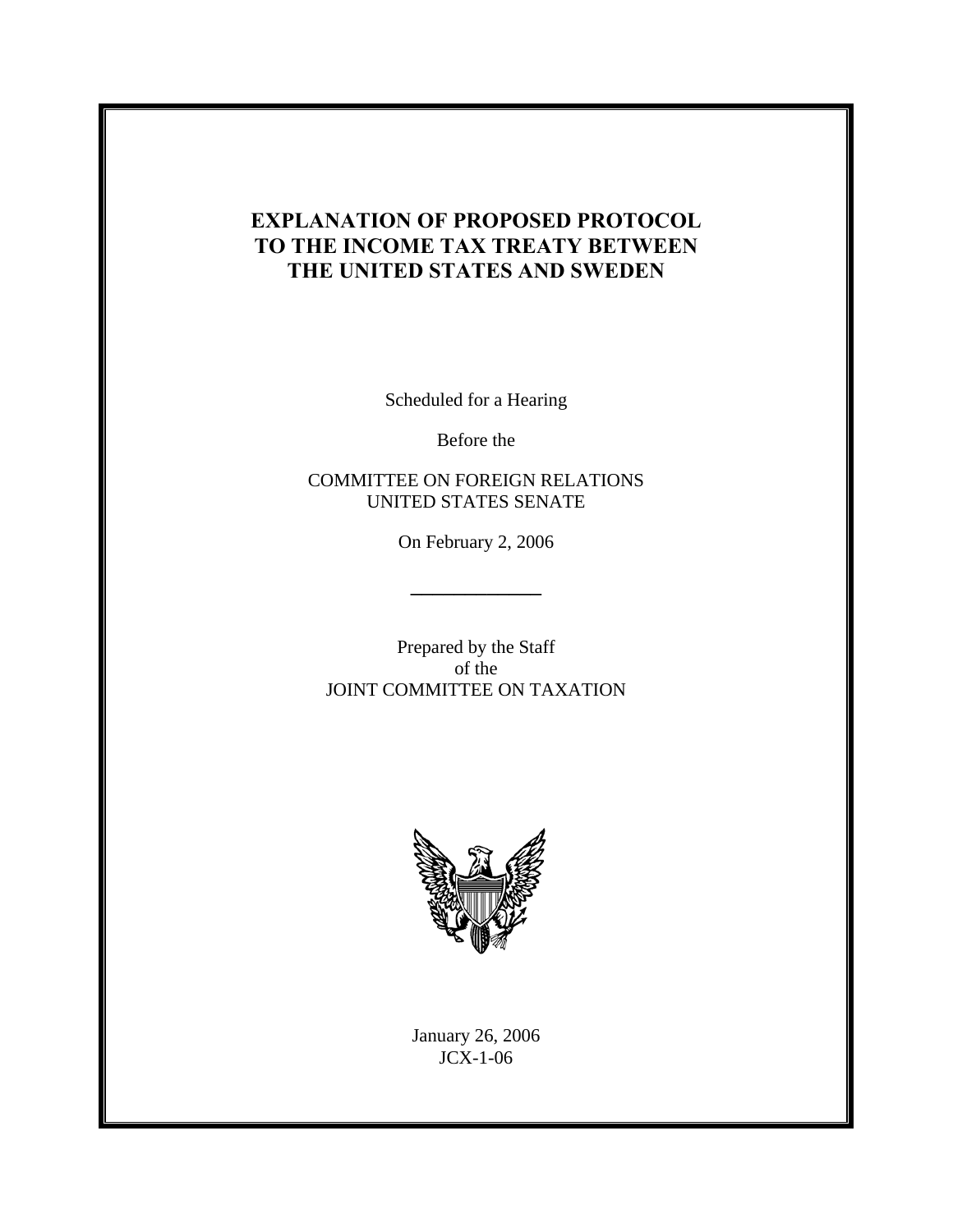# **CONTENTS**

|                                                                                                                                                                                                                                        | Page |
|----------------------------------------------------------------------------------------------------------------------------------------------------------------------------------------------------------------------------------------|------|
|                                                                                                                                                                                                                                        |      |
| Ι.                                                                                                                                                                                                                                     |      |
| II. OVERVIEW OF U.S. TAXATION OF INTERNATIONAL TRADE AND                                                                                                                                                                               |      |
|                                                                                                                                                                                                                                        |      |
|                                                                                                                                                                                                                                        |      |
|                                                                                                                                                                                                                                        |      |
| IV. THE UNITED STATES AND SWEDEN: CROSS-BORDER INVESTMENT AND                                                                                                                                                                          |      |
| B. Overview of International Transactions Between the United States and Sweden 13<br>C. Income Taxes and Withholding Taxes on Cross-Border Income Flows 16<br>D. Analyzing the Economic Effects of Protocols to Income Tax Treaties 17 |      |
|                                                                                                                                                                                                                                        |      |
|                                                                                                                                                                                                                                        |      |
|                                                                                                                                                                                                                                        |      |
| A. Zero Rate of Withholding Tax on Dividends from 80-Percent-Owned Subsidiaries 38<br>Treatment of Certain Pensions With Respect to Government Service  45<br>$C_{\cdot}$                                                              |      |
|                                                                                                                                                                                                                                        |      |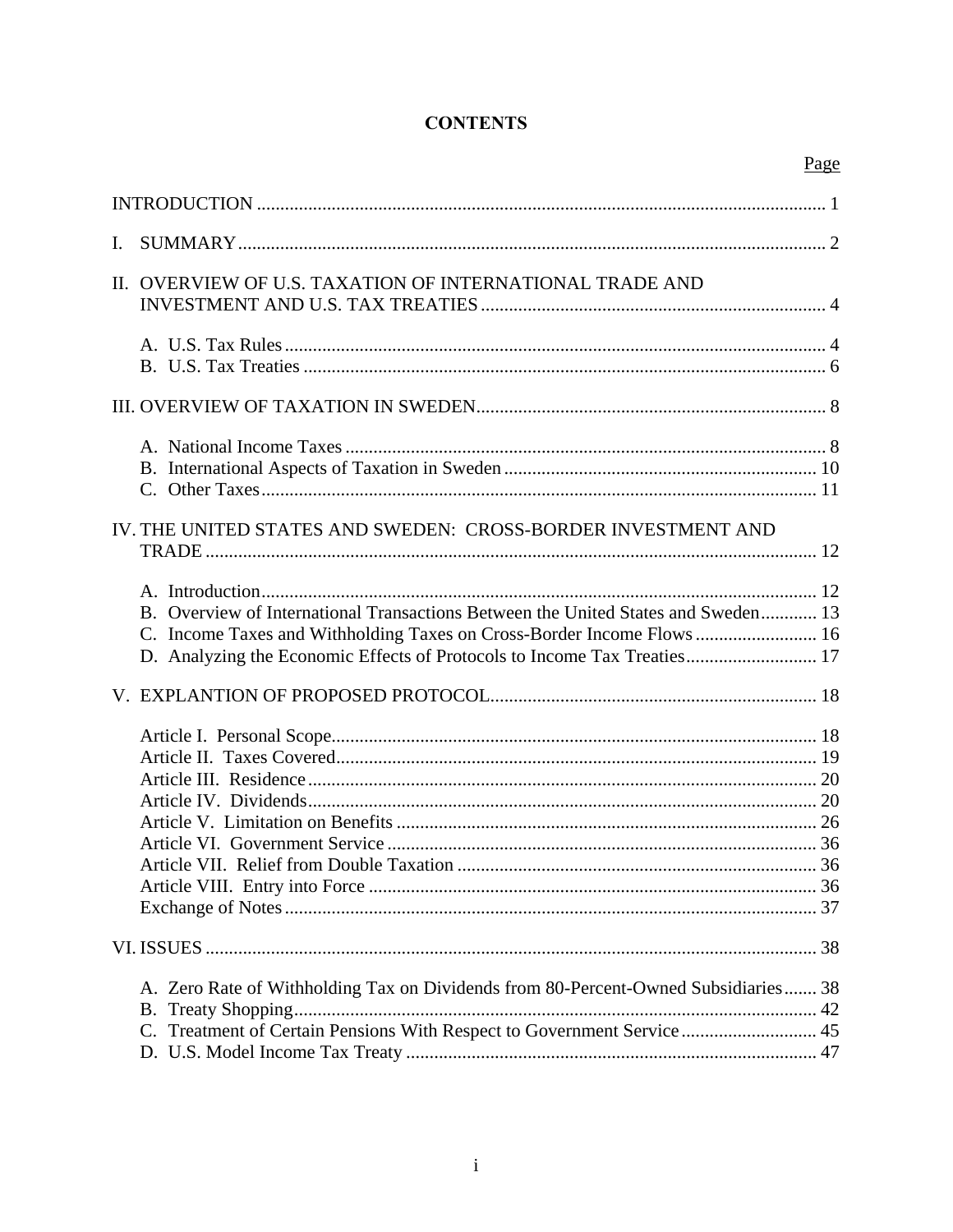### **INTRODUCTION**

This pamphlet, $<sup>1</sup>$  prepared by the staff of the Joint Committee on Taxation, describes the</sup> proposed protocol to the existing income tax treaty between the United States and Sweden (the "proposed protocol").<sup>2</sup> The proposed protocol was signed on September 30, 2005. The Senate Committee on Foreign Relations has scheduled a public hearing on the proposed protocol for February 2, 2006.<sup>3</sup>

Part I of the pamphlet provides a summary of the proposed protocol. Part II provides a brief overview of U.S. tax laws relating to international trade and investment and of U.S. income tax treaties in general. Part III contains a brief overview of the Swedish tax laws. Part IV provides a discussion of investment and trade flows between the United States and Sweden. Part V contains an article-by-article explanation of the proposed protocol. Part VI contains a discussion of issues relating to the proposed protocol.

 $\overline{a}$ 

<sup>&</sup>lt;sup>1</sup> This pamphlet may be cited as follows: Joint Committee on Taxation, *Explanation of Proposed Protocol to the Income Tax Treaty Between the United States and Sweden (JCX-1-06), January 26, 2006.* References to "the Code" are to the U.S. Internal Revenue Code of 1986, as amended.

 $2$  The proposed protocol is accompanied by official understandings implemented by an exchange of diplomatic notes (the "notes," collectively).

<sup>3</sup> For a copy of the proposed protocol, *see* Senate Treaty Doc. 109-8.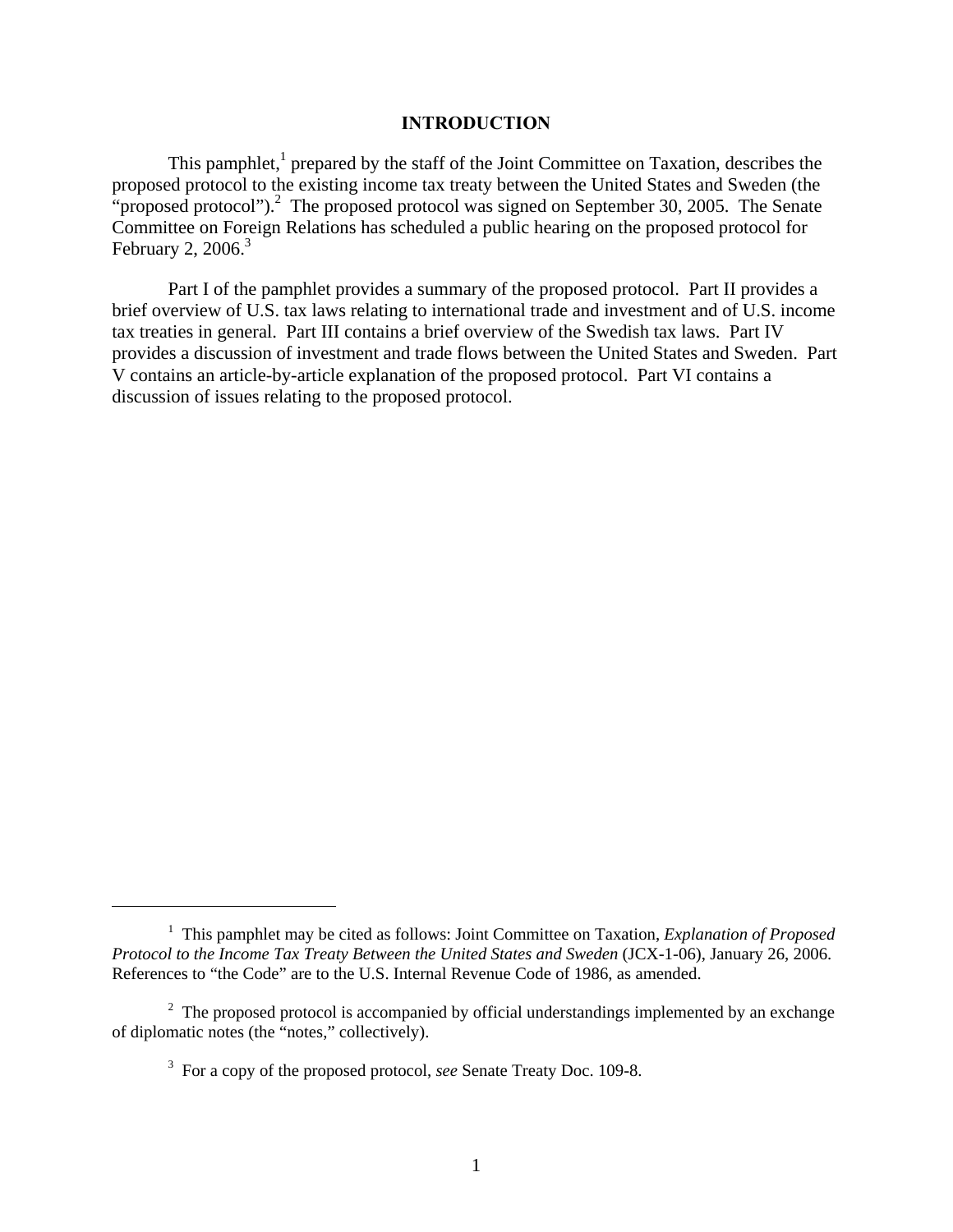### **I. SUMMARY**

The principal purposes of the existing treaty between the United States and Sweden are to reduce or eliminate double taxation of income earned by residents of either country from sources within the other country and to prevent avoidance or evasion of the taxes of the two countries. The existing treaty also is intended to promote close economic cooperation between the two countries and to eliminate possible barriers to trade and investment caused by overlapping taxing jurisdictions of the two countries.

The proposed protocol modifies several provisions in the existing treaty (signed in 1994) to make it similar to more recent U.S. income tax treaties, the 1996 U.S. model income tax treaty ("U.S. model"), and the 1992 model income tax treaty of the Organization for Economic Cooperation and Development, as updated ("OECD model"). However, the existing treaty, as amended by the proposed protocol, contains certain substantive deviations from these treaties and models.

The proposed protocol replaces Article 10 (Dividends) of the present treaty with a new article that generally allows full residence-country taxation and limited source-country taxation of dividends. The proposed protocol would retain both the generally applicable maximum rate of withholding at source of 15 percent and the reduced five-percent maximum rate for dividends received by a company owning at least 10 percent of the dividend-paying company. However, like several other recent treaties and protocols, the proposed protocol would provide for a zero rate of withholding tax on certain dividends received by a parent company from a subsidiary that is at least 80-percent owned by the parent. A zero rate also generally would apply to dividends received by a pension fund. As in the current treaty, special rules would apply to dividends received from RICs and REITs, with some new modifications applicable to dividends from REITs, similar to provisions included in other recent treaties and protocols.

The proposed protocol replaces Article 17 (Limitation on Benefits) of the existing treaty with a new article that reflects the anti-treaty-shopping provisions included in the U.S. model and more recent U.S. income tax treaties. Unlike the U.S. model, but like the recent protocol amending the Netherlands income tax treaty, $4$  the proposed protocol includes a requirement to determine whether a company's public trading or management constitutes an adequate connection to its residence in a treaty country to prevent certain companies from qualifying for treaty benefits.

The proposed protocol amends Article 20 (Government Service) of the existing treaty to include a special new rule related to Swedish tax on a U.S. Government pension.

The proposed protocol expands the "saving clause" provision in Article 1 (Personal Scope) of the existing treaty to allow the United States to tax certain former citizens and longterm residents regardless of whether their termination of residency has as one of its principal purposes the avoidance of tax. This provision generally allows the United States to apply special

 $\overline{4}$  *See* Joint Committee on Taxation, *Explanation of Proposed Protocol to the Income Tax Treaty Between the United States and the Netherlands* (JCX-54-04), September 16, 2004.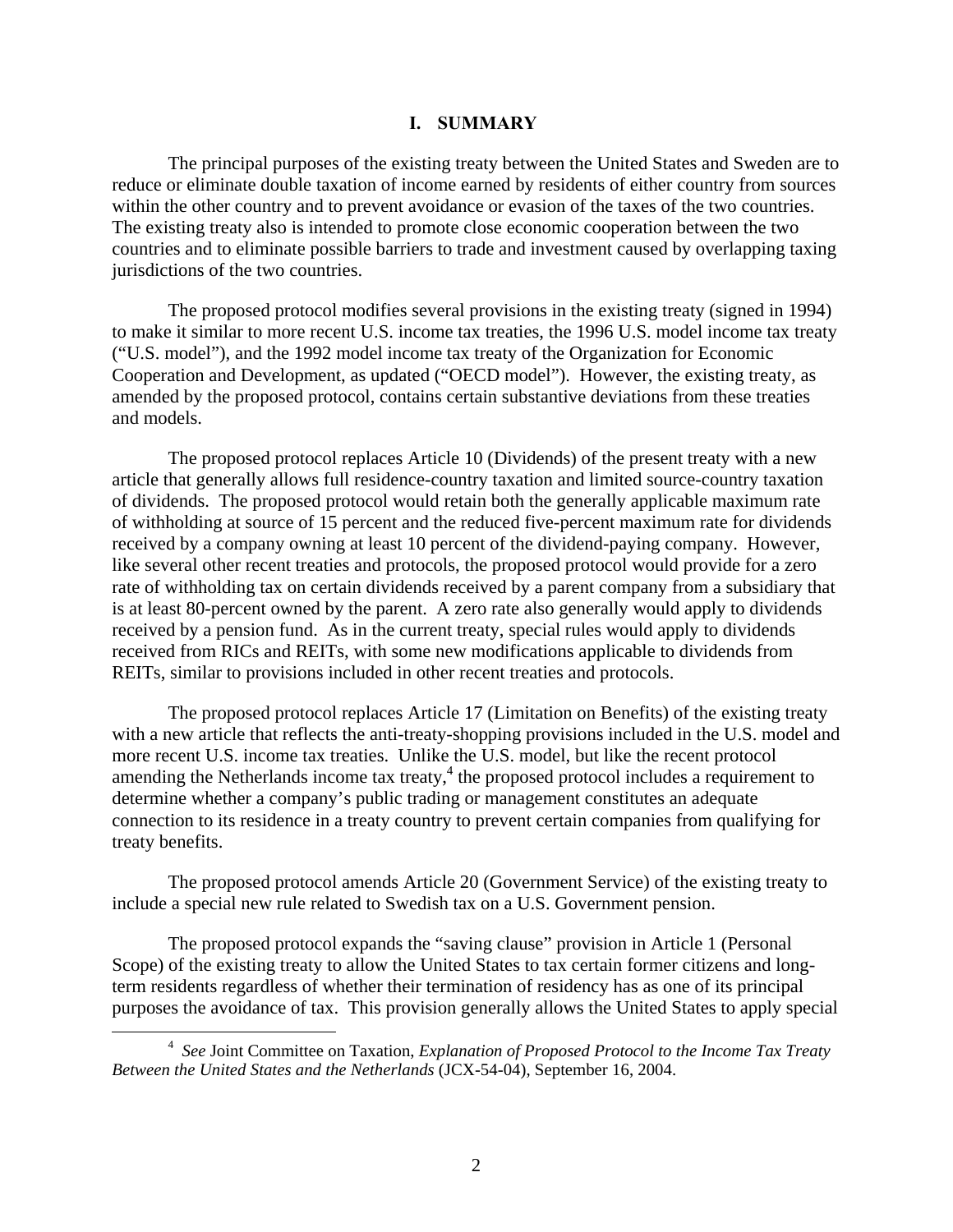tax rules under section 877 of the Code as amended in 1996 and 2004. The proposed protocol makes coordinating changes to Article 23 (Relief from Double Taxation) with respect to foreign tax credits allowed in such situations.

The proposed protocol updates Article 1 of the existing treaty to include the rules in recent U.S. treaties related to fiscally transparent entities, modifies outdated references in Article 2 (Taxes Covered), and brings Article 4 (Residence) of the existing treaty into conformity with the U.S. model and more recent U.S. income tax treaties.

Article VIII of the proposed protocol provides for the entry into force of the modifications made by the proposed protocol.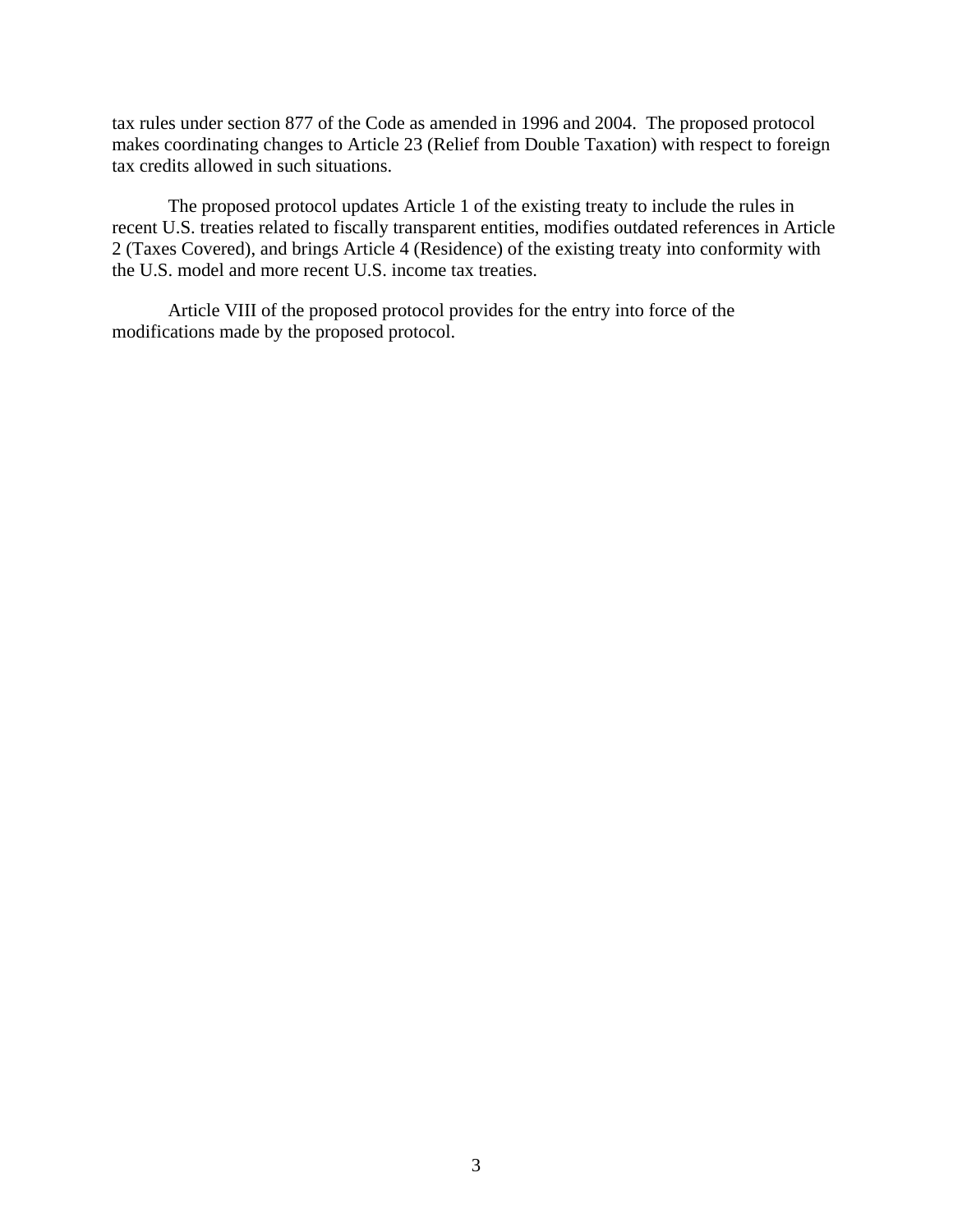# **II. OVERVIEW OF U.S. TAXATION OF INTERNATIONAL TRADE AND INVESTMENT AND U.S. TAX TREATIES**

This overview briefly describes certain U.S. tax rules relating to foreign income and foreign persons that apply in the absence of a U.S. tax treaty. This overview also discusses the general objectives of U.S. tax treaties and describes some of the modifications to U.S. tax rules made by treaties.

### **A. U.S. Tax Rules**

The United States taxes U.S. citizens, residents, and corporations on their worldwide income, whether derived in the United States or abroad. The United States generally taxes nonresident alien individuals and foreign corporations on all their income that is effectively connected with the conduct of a trade or business in the United States (sometimes referred to as "effectively connected income"). The United States also taxes nonresident alien individuals and foreign corporations on certain U.S.-source income that is not effectively connected with a U.S. trade or business.

Income of a nonresident alien individual or foreign corporation that is effectively connected with the conduct of a trade or business in the United States generally is subject to U.S. tax in the same manner and at the same rates as income of a U.S. person. Deductions are allowed to the extent that they are related to effectively connected income. A foreign corporation also is subject to a flat 30-percent branch profits tax on its "dividend equivalent amount," which is a measure of the effectively connected earnings and profits of the corporation that are removed in any year from the conduct of its U.S. trade or business. In addition, a foreign corporation is subject to a flat 30-percent branch-level excess interest tax on the excess of the amount of interest that is deducted by the foreign corporation in computing its effectively connected income over the amount of interest that is paid by its U.S. trade or business.

U.S.-source fixed or determinable annual or periodical income of a nonresident alien individual or foreign corporation (including, for example, interest, dividends, rents, royalties, salaries, and annuities) that is not effectively connected with the conduct of a U.S. trade or business is subject to U.S. tax at a rate of 30 percent of the gross amount paid. Certain insurance premiums earned by a nonresident alien individual or foreign corporation are subject to U.S. tax at a rate of one or four percent of the premiums. These taxes generally are collected by means of withholding.

Specific statutory exemptions from the 30-percent withholding tax are provided. For example, certain original issue discount and certain interest on deposits with banks or savings institutions are exempt from the 30-percent withholding tax. An exemption also is provided for certain interest paid on portfolio debt obligations. In addition, income of a foreign government or international organization from investments in U.S. securities is exempt from U.S. tax.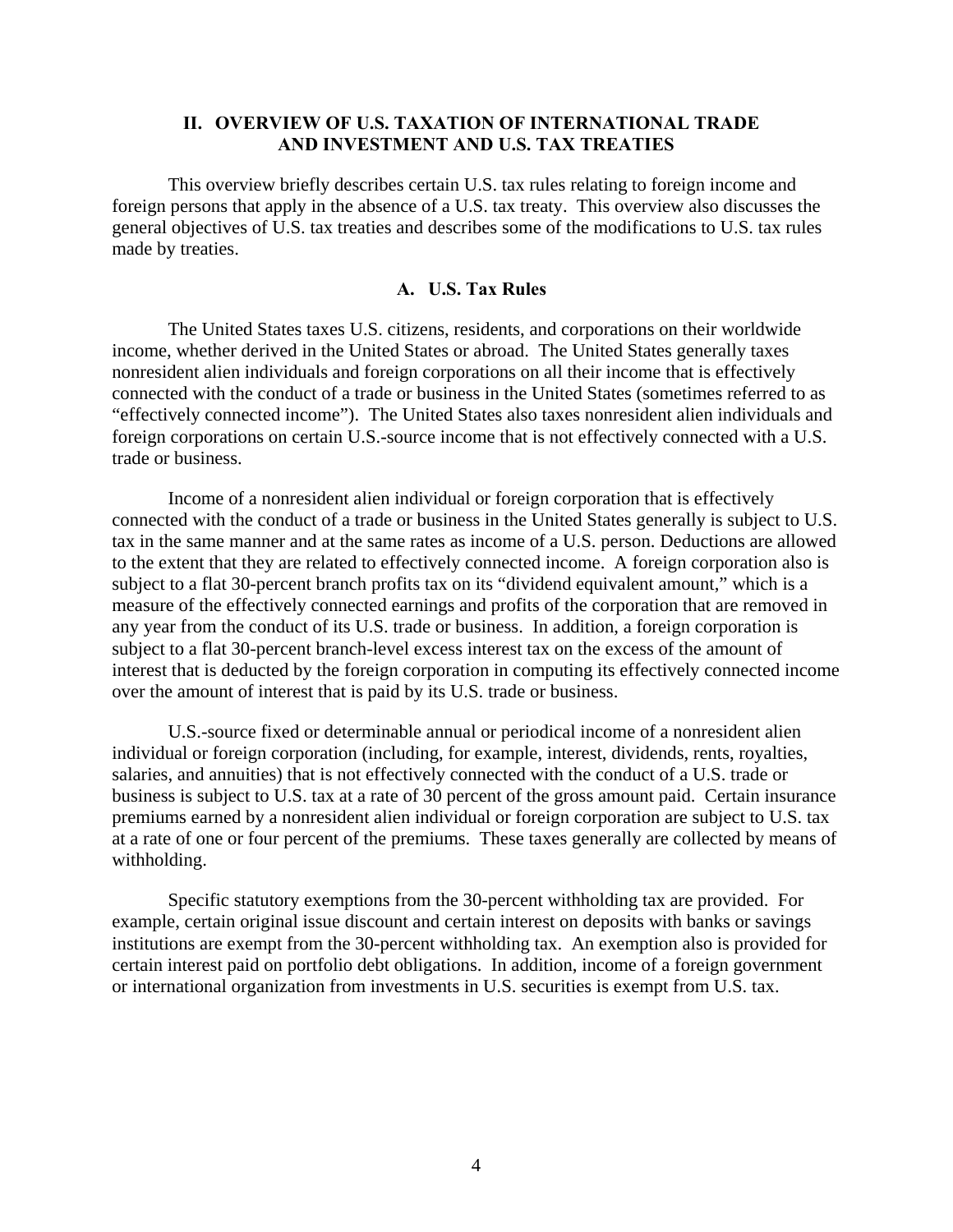U.S.-source capital gains of a nonresident alien individual or a foreign corporation that are not effectively connected with a U.S. trade or business generally are exempt from U.S. tax, with two exceptions: (1) gains realized by a nonresident alien individual who is present in the United States for at least 183 days during the taxable year, and (2) certain gains from the disposition of interests in U.S. real property.

Rules are provided for the determination of the source of income. For example, interest and dividends paid by a U.S. citizen or resident or by a U.S. corporation generally are considered U.S.-source income. Conversely, dividends and interest paid by a foreign corporation generally are treated as foreign-source income. Special rules apply to treat as foreign-source income (in whole or in part) interest paid by certain U.S. corporations with foreign businesses. Rents and royalties paid for the use of property in the United States are considered U.S.-source income.

Because the United States taxes U.S. citizens, residents, and corporations on their worldwide income, double taxation of income can arise when income earned abroad by a U.S. person is taxed by the country in which the income is earned and also by the United States. The United States seeks to mitigate this double taxation generally by allowing U.S. persons to credit foreign income taxes paid against the U.S. tax imposed on their foreign-source income. A fundamental premise of the foreign tax credit is that it may not offset the U.S. tax liability on U.S.-source income. Therefore, the foreign tax credit provisions contain a limitation that ensures that the foreign tax credit offsets only the U.S. tax on foreign-source income. The foreign tax credit limitation generally is computed on a worldwide basis (as opposed to a "per-country" basis). The limitation is applied separately for certain classifications of income. In addition, a special limitation applies to the credit for foreign taxes imposed on foreign oil and gas extraction income.

For foreign tax credit purposes, a U.S. corporation that owns 10 percent or more of the voting stock of a foreign corporation and receives a dividend from the foreign corporation (or is otherwise required to include in its income earnings of the foreign corporation) is deemed to have paid a portion of the foreign income taxes paid by the foreign corporation on its accumulated earnings. The taxes deemed paid by the U.S. corporation are included in its total foreign taxes paid and its foreign tax credit limitation calculations for the year in which the dividend is received.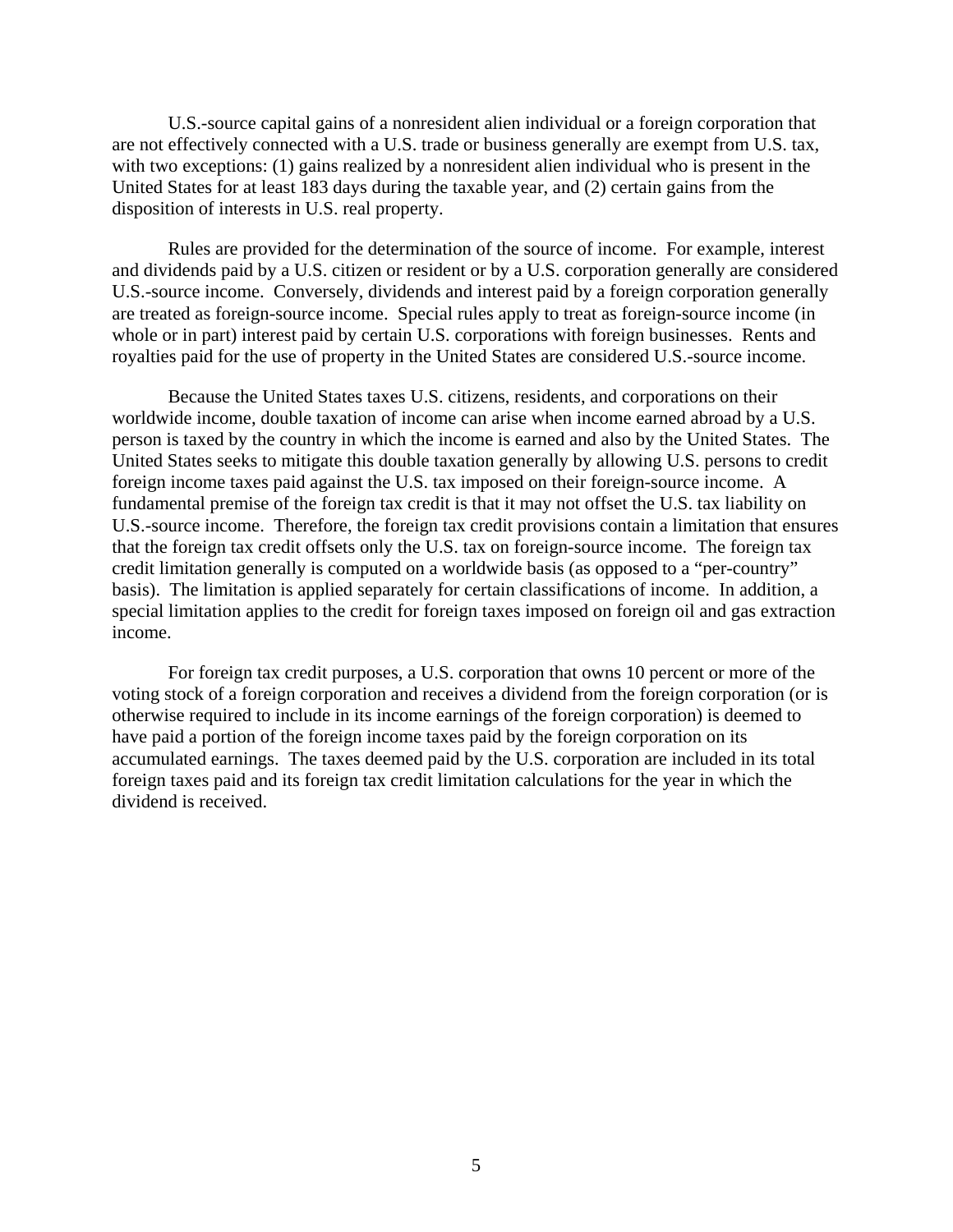### **B. U.S. Tax Treaties**

The traditional objectives of U.S. tax treaties have been the avoidance of international double taxation and the prevention of tax avoidance and evasion. Another related objective of U.S. tax treaties is the removal of the barriers to trade, capital flows, and commercial travel that may be caused by overlapping tax jurisdictions and by the burdens of complying with the tax laws of a jurisdiction when a person's contacts with, and income derived from, that jurisdiction are minimal. To a large extent, the treaty provisions designed to carry out these objectives supplement U.S. tax law provisions having the same objectives; treaty provisions modify the generally applicable statutory rules with provisions that take into account the particular tax system of the treaty partner.

The objective of limiting double taxation generally is accomplished in treaties through the agreement of each country to limit, in specified situations, its right to tax income earned from its territory by residents of the other country. For the most part, the various rate reductions and exemptions agreed to by the source country in treaties are premised on the assumption that the country of residence will tax the income at levels comparable to those imposed by the source country on its residents. Treaties also provide for the elimination of double taxation by requiring the residence country to allow a credit for taxes that the source country retains the right to impose under the treaty. In addition, in the case of certain types of income, treaties may provide for exemption by the residence country of income taxed by the source country.

Treaties define the term "resident" so that an individual or corporation generally will not be subject to tax as a resident by both of the countries. Treaties generally provide that neither country will tax business income derived by residents of the other country unless the business activities in the taxing jurisdiction are substantial enough to constitute a permanent establishment or fixed base in that jurisdiction. Treaties also contain commercial visitation exemptions under which individual residents of one country performing personal services in the other will not be required to pay tax in that other country unless their contacts exceed certain specified minimums (e.g., presence for a set number of days or earnings in excess of a specified amount). Treaties address passive income such as dividends, interest, and royalties from sources within one country derived by residents of the other country either by providing that such income is taxed only in the recipient's country of residence or by reducing the rate of the source country's withholding tax imposed on such income. In this regard, the United States agrees in its tax treaties to reduce its 30-percent withholding tax (or, in the case of some income, to eliminate it entirely) in return for reciprocal treatment by its treaty partner.

In its treaties, the United States, as a matter of policy, generally retains the right to tax its citizens and residents on their worldwide income as if the treaty had not come into effect. The United States also provides in its treaties that it will allow a credit against U.S. tax for income taxes paid to the treaty partners, subject to the various limitations of U.S. law.

The objective of preventing tax avoidance and evasion generally is accomplished in treaties by the agreement of each country to exchange tax-related information. Treaties generally provide for the exchange of information between the tax authorities of the two countries when such information is necessary for carrying out provisions of the treaty or of their domestic tax laws. The obligation to exchange information under the treaties typically does not require either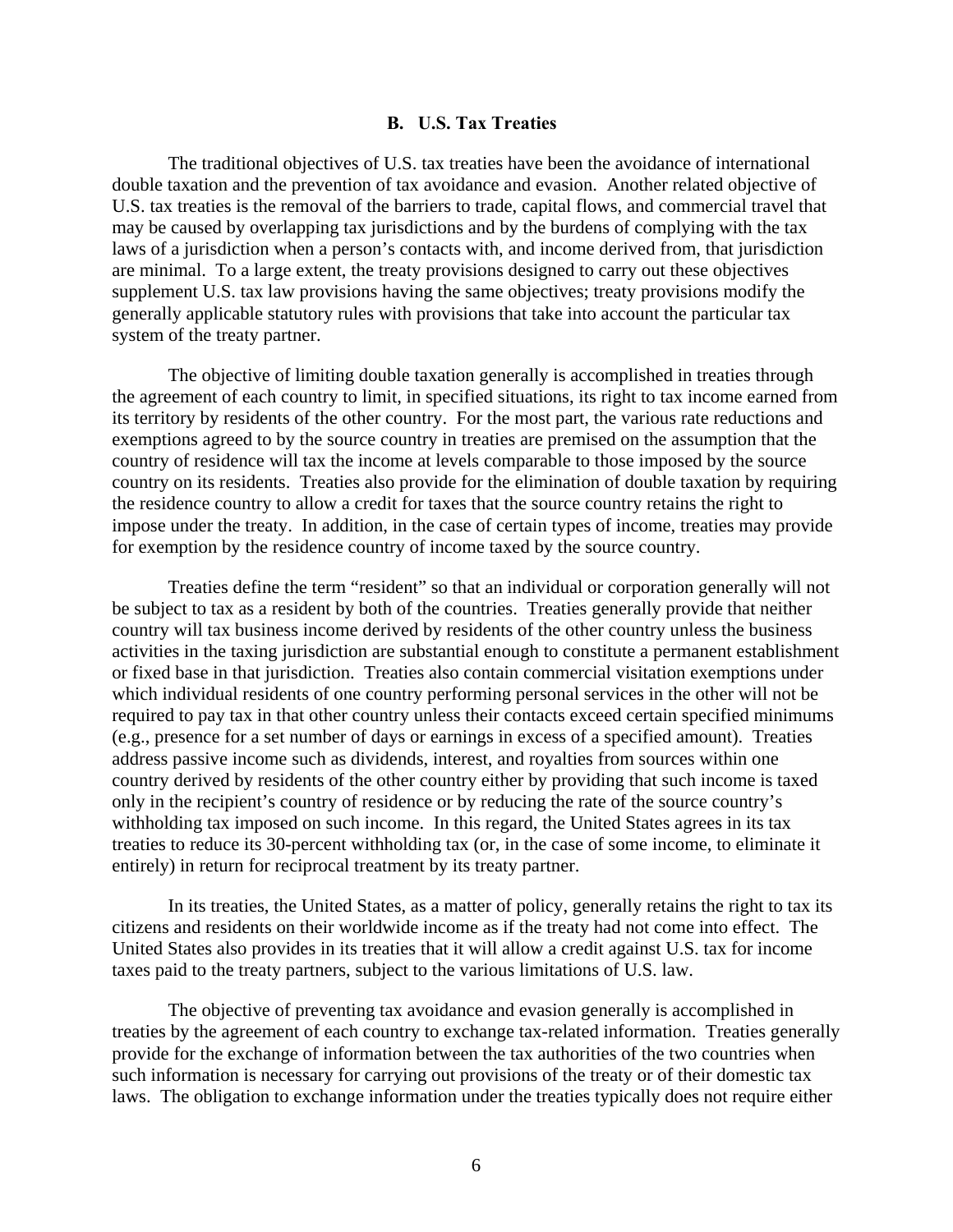country to carry out measures contrary to its laws or administrative practices or to supply information that is not obtainable under its laws or in the normal course of its administration or that would reveal trade secrets or other information the disclosure of which would be contrary to public policy. The Internal Revenue Service (the "IRS"), and the treaty partner's tax authorities, also can request specific tax information from a treaty partner. This can include information to be used in a criminal investigation or prosecution.

Administrative cooperation between countries is enhanced further under treaties by the inclusion of a "competent authority" mechanism to resolve double taxation problems arising in individual cases and, more generally, to facilitate consultation between tax officials of the two governments.

Treaties generally provide that neither country may subject nationals of the other country (or permanent establishments of enterprises of the other country) to taxation more burdensome than the tax it imposes on its own nationals (or on its own enterprises). Similarly, in general, neither treaty country may discriminate against enterprises owned by residents of the other country.

At times, residents of countries that do not have income tax treaties with the United States attempt to use a treaty between the United States and another country to avoid U.S. tax. To prevent third-country residents from obtaining treaty benefits intended for treaty country residents only, treaties generally contain an "anti-treaty-shopping" provision that is designed to limit treaty benefits to bona fide residents of the two countries.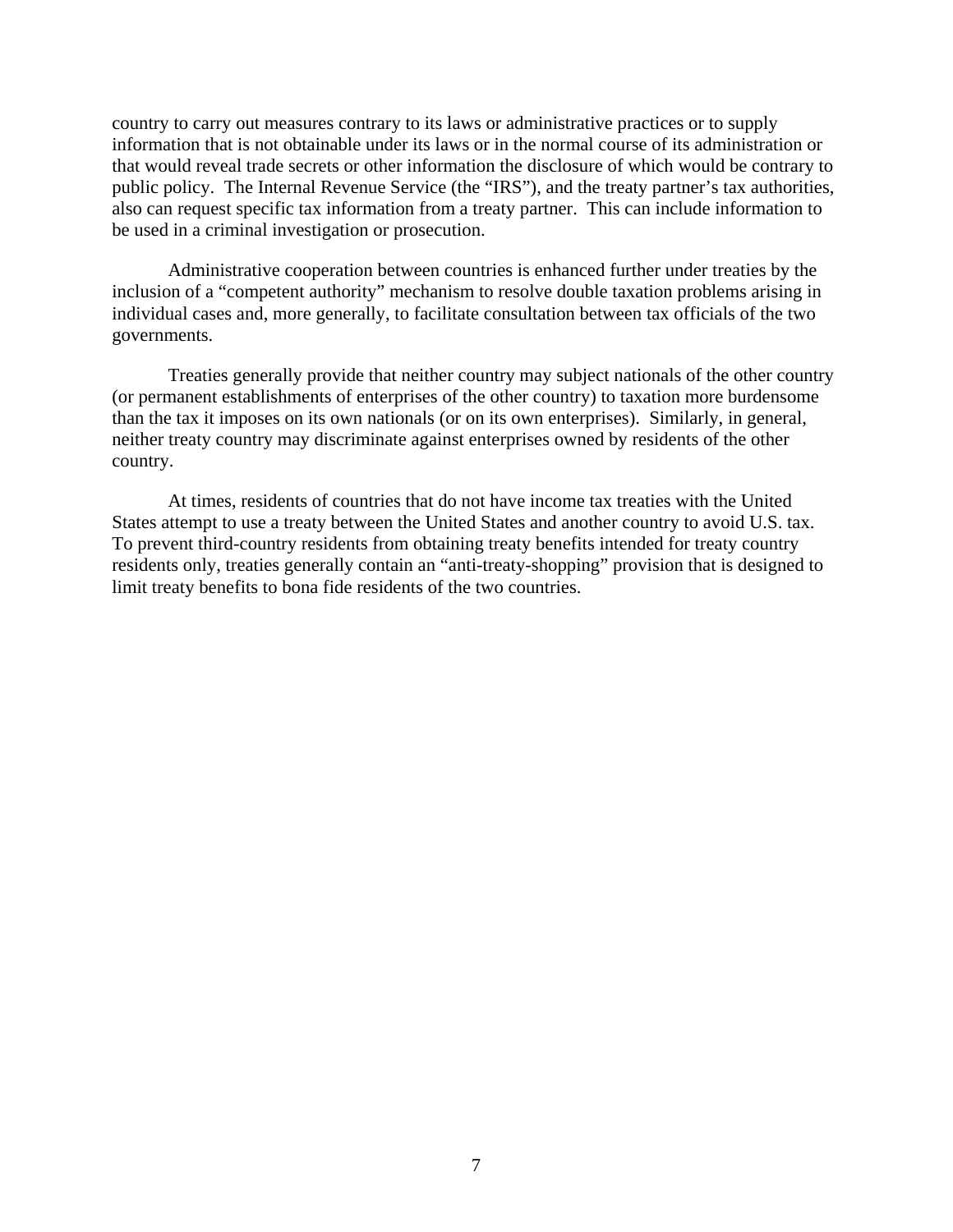# **III. OVERVIEW OF TAXATION IN SWEDEN<sup>5</sup>**

### **A. National Income Taxes**

#### **Overview**

Sweden imposes an income tax on net income at the national and local levels upon net income from employment, investment, and business activities. The definition of income subject to tax within each enumerated category is, as in the United States, expansive, and generally includes capital gains. The tax is computed on an annual basis, and timing of income and deductions is generally determined by reference to commercial accounting rules. Sweden's broad anti-avoidance statute may recharacterize for tax purposes any transaction in which a taxpayer has participated if the transaction produces, as its principal purpose, a substantial tax benefit in contravention of a policy of the tax law.

#### Individuals

Individuals resident in Sweden are taxed on their worldwide income. The rate of income tax imposed upon an item of income depends upon its characterization as employment, investment, or business income.

Employment income, including wages, salaries, pensions, directors' fees, and most fringe benefits, is taxed at progressive national rates of 20 to 25 percent (approximately the first \$37,500 of an individual's employment income being wholly exempt from tax). The 20 percent tax rate is applied to individuals whose employment income is higher than \$37,500 and 25 percent is applied those whose income exceeds \$57,000. National tax is also levied at a fixed amount of approximately \$26 dollars on all individuals. In addition, varying municipal and county rates together averaging 31.6 percent are applied.<sup>6</sup> Expenses bearing a very close relationship with the production of employment income, including business travel, are allowed as deductions from taxable employment income. A fixed personal deduction and a deduction for employee social security contributions are also allowed.

Investment income, including dividends, interest, rents, and gains from the sale of property not arising out of the conduct of a business, is subject to tax at a flat national rate of 30 percent. Two-thirds of the gain from the sale of a private residence is generally subject to tax as investment income, but, at the taxpayer's election, may be deferred until the sale of a

 $rac{1}{5}$  $<sup>5</sup>$  The information in this section relates to foreign law and is based on the Joint Committee</sup> staff's review of publicly available secondary sources, including in large part "Taxes in Sweden," a publication of an agency of the Swedish government, The Swedish Institute. The description is intended to serve as a general overview; it may not be fully accurate in all respects, as many details have been omitted and simplifying generalizations made for ease of exposition. Major law changes under the Swedish proposed budget for 2005, expected to apply from January 1, 2005, are noted.

 $6$  U.S. dollar equivalents were calculated using an exchange rate of 7.7 Swedish kronor to one U.S. dollar and amounts are based on 2005 tax rates.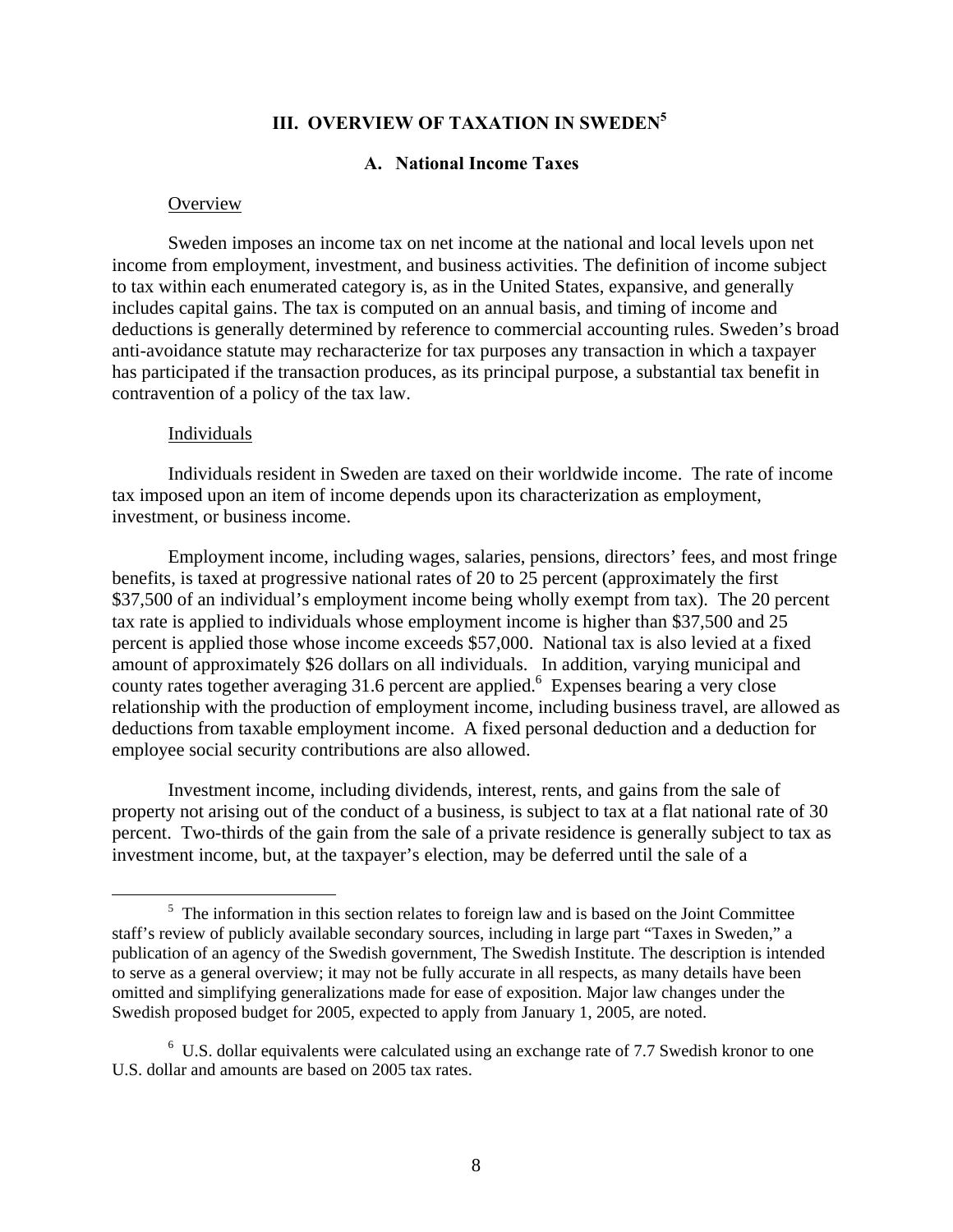replacement residence purchased within one year. Net investment losses for a taxable year give rise to allowances against national tax at rates diminishing from 30 percent for losses below a threshold amount to 21 percent for larger losses.

Business income is aggregated with employment income for taxation at the same progressive rates. Private businesses may notionally deposit up to 25 percent of their income in a "profit equalization" account to defer taxation for not more than five years (and potentially avoid taxation at higher progressive rates).

An inflation-indexed exemption and certain pension contributions are allowed as deductions against taxable income.

### Corporations

Companies resident in Sweden are generally subject to tax on their worldwide income at a rate of 28 percent. No local income taxes are imposed upon corporate profits. Capital gains are generally aggregated with all other income for taxation at progressive rates. Dividends paid by, and capital gains realized on sales of, shares in domestic companies held for business purposes are exempt from tax. Shares are considered to be held for business purposes if they are not treated as current assets under commercial accounting rules and if the shares are not publicly traded, represent 10 percent of the voting power in the issuing company, or are important in the organizational structure of the business of the holder or an affiliate. Dividends paid by foreign companies are exempt from tax if paid upon stock held for an aforementioned business purpose provided that the payor is subject to an income tax "similar" to the Swedish income tax: an income tax imposed at a rate of at least 15 percent with a similar base and timing rules. Normal corporate income taxes of foreign countries with which Sweden has concluded tax treaties are presumed similar to Swedish taxes. Companies may notionally deposit up to 20 percent of their income in a "profit equalization" account to defer taxation for not more than five years.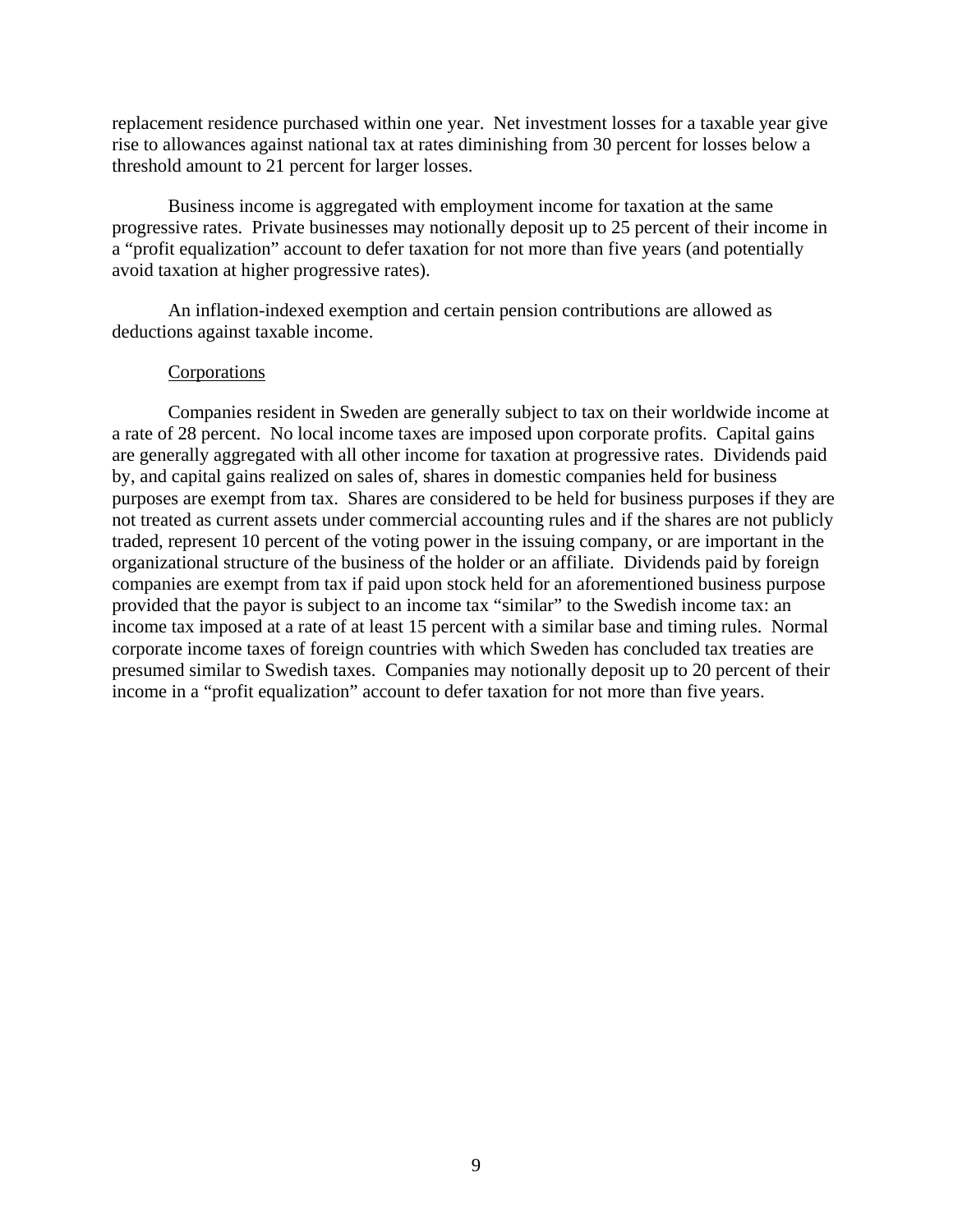### **B. International Aspects of Taxation in Sweden**

#### Individuals

Individuals resident in Sweden are generally taxed on their worldwide income. Individuals continually present in Sweden for a period of at least six months are generally considered residents for tax purposes. Nonresidents are subject to an income tax imposed at progressive rates upon income derived from employment in Sweden, including certain pensions; income derived from the conduct of a business through a permanent establishment in Sweden; and income and capital gains derived from real property located in Sweden. Nonresidents are further subject to a withholding tax of 30 percent on dividends paid by Swedish companies and a withholding tax of 30 percent on capital gains from the sale of shares in Swedish companies - the latter tax only being imposed upon nonresidents who have been residents of Sweden at some time within the past 10 years. Employment income received by Swedish residents for employment abroad (other than employment on Swedish ships or Swedish, Danish or Norwegian airplanes) is exempt from tax if the employment lasts at least six months, and the income is taxed in the country of employment; or if the employment lasts at least 12 months, and the income is exempt from tax in the country of employment. Employment income received by a nonresident for services performed in Sweden for a person other than the state or a municipality is exempt from tax if the recipient has been present in Sweden for fewer than 183 days within a 12-month period, the income is paid by a nonresident employer, and the income does not constitute an expense of a Swedish permanent establishment of the employer.

#### **Corporations**

Companies resident in Sweden are generally subject to tax on their worldwide income. Nonresident companies are generally subject to tax only on their income from sources within Sweden. Business income of a nonresident company is subject to taxation on a net basis at a rate of 28 percent, while dividend and royalty income of a nonresident company is subject, in the absence of a treaty, to withholding tax on a gross basis at a rate of 30 percent. (Sweden does not impose a withholding tax upon payments of interest.) However, dividends paid to nonresident companies owning at least 25 percent of the capital of the dividend-paying company are exempt from withholding tax. A Swedish resident company holding at least a 10 percent capital or voting interest in a "controlled foreign company" of which at least 50 percent of the capital or voting interest is held by Swedish residents will be taxed on its share of the foreign company's profits if the foreign company is neither subject in its country of residence to an income tax considered similar to that of Sweden (and imposed at a rate of no less than 10 percent) nor a resident of a country, other than Australia, Cyprus, Malaysia, Spain, or Thailand, with which Sweden has concluded an income tax treaty. A company is considered to be resident in Sweden if it is incorporated under the laws of Sweden.

#### Relief from double taxation

In the absence of a treaty, Sweden generally provides double tax relief by way of a credit against Swedish tax. This foreign tax credit is generally commensurate with the amount of foreign taxes paid.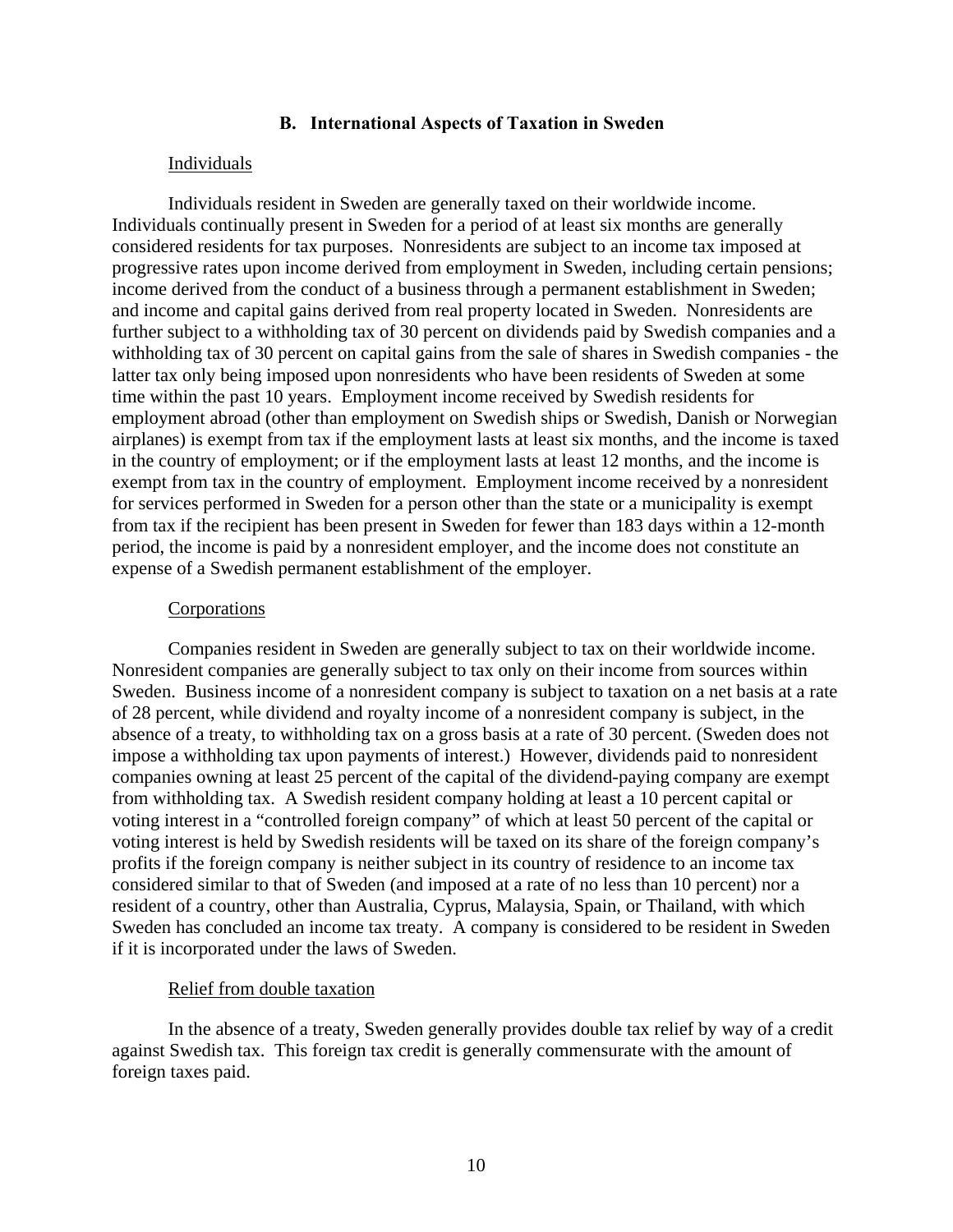### **C. Other Taxes**

### Inheritance, gift and wealth taxes

The inheritance tax and gift tax were abolished in Sweden as of January 1, 2005. Wealth tax is imposed annually upon individuals, family trusts, and undivided estates of decedents resident in Sweden at a rate of 1.5 percent. Taxes are calculated based on the taxable wealth of an individual, which is determined based on various exemption thresholds.

### Social security

Social security tax, which serves to finance pensions and various other social insurance programs, is imposed upon income of individuals earned within Sweden and not in excess of a threshold "normal" amount. Social security tax is collected through a 33 percent payroll tax imposed upon employers and a 31 percent self-employment tax imposed upon the self-employed.

#### Indirect taxes

Sweden imposes a value-added tax upon all increases in value throughout the Swedish production and distribution chains of goods and services. The generally applicable rate is 25 percent, but reduced rates are imposed upon certain goods and services. Goods and services for export outside the EU are wholly exempt from value-added tax. Excise duties are levied on certain consumer goods such as alcohol, tobacco, and petroleum products. A national real property tax is imposed at an annual rate of one percent of the assessed value of residential buildings within Sweden. Real estate values are assessed so as to equal approximately 75 percent of the fair market value of a particular piece of real property.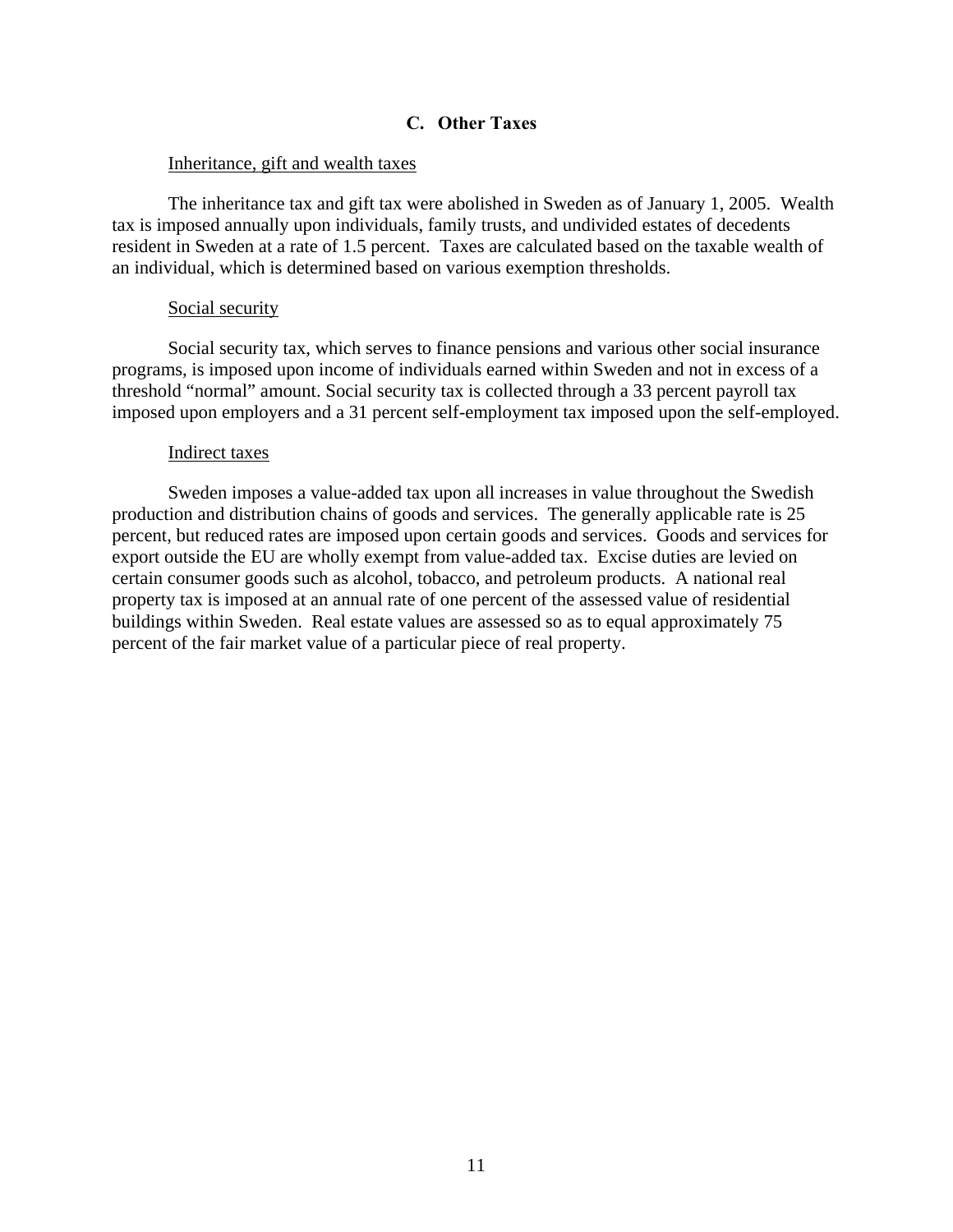### **IV. THE UNITED STATES AND SWEDEN: CROSS-BORDER INVESTMENT AND TRADE**

#### **A. Introduction**

A principal rationale for negotiating tax treaties is to improve the business climate for business persons in one country who might aspire to sell goods and services to customers in the other country and to improve the investment climate for investors in one country who might aspire to own assets in the other country. Clarifying the application of the two nations' income tax laws makes more certain the tax burden that will arise from different transactions, but may also increase or decrease that burden. Where there is, or where there is the potential to be, substantial cross-border trade or investment, changes in the tax structure applicable to the income from trade and investment has the potential to alter future flows of trade and investment. Therefore, in reviewing the proposed protocol it may be beneficial to examine the cross-border trade and investment between the United States and Sweden. When measuring by trade in goods or services or when measuring by direct and non-direct cross-border investment, the United States and Sweden engage in significant cross-border activity. The income from cross-border trade and investment generally is subject to income tax in either the United States or Sweden and in many cases the income is subject to withholding taxes.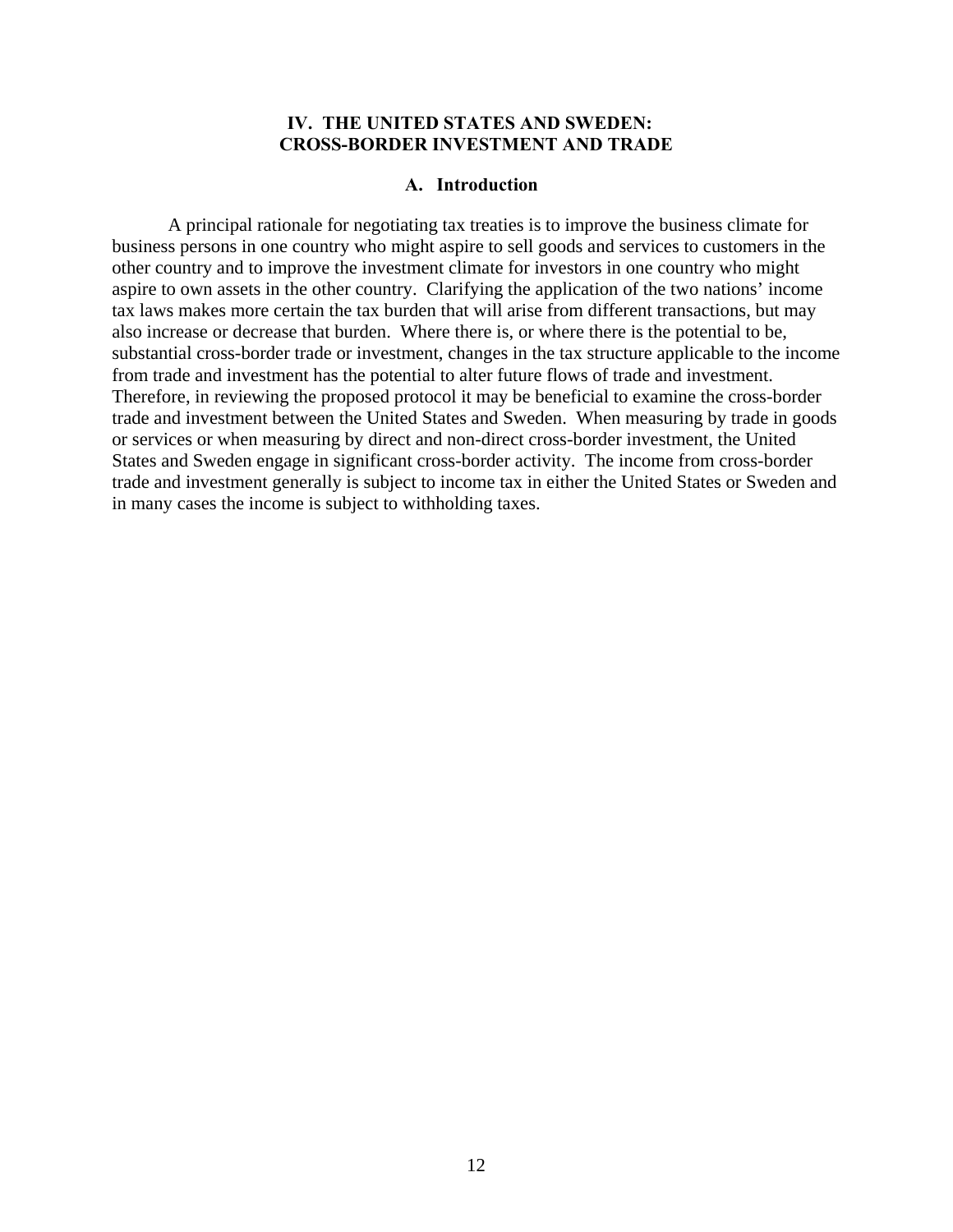# **B. Overview of International Transactions Between the United States and Sweden**

### **Cross-border trade**

The current account consists of three primary components: trade in goods; trade in services; and payment of income on assets invested abroad. While detail regarding the balance of payments between the United States and Sweden is not publicly available, one can document that the value of trade between the United States and Sweden is large. In 2004, the United States exported \$3.3 billion of goods to Sweden and imported \$12.7 billion in goods from Sweden. This made Sweden the United States'  $34<sup>th</sup>$  largest merchandise export destination and the  $21<sup>st</sup>$ largest source of imported merchandise.<sup>7</sup> In addition, in 2004, Swedish persons imported \$3.6 billion of exported U.S. services, while U.S. persons imported \$1.9 billion of services from Sweden.<sup>8</sup>

Numerous disparate activities comprise trade in services. Among the sources of receipts from exported services are payments for transportation of goods, travel by persons and passenger fares, payments for professional services such as management consulting, architecture, engineering, and legal services, financial services, insurance services, computer and information services, and film and television tape rentals. Also included in receipts for services are the returns from investments in intangible assets in the form of royalties and license fees. In 2003, U.S. persons received approximately \$460 million in royalty and license fees from Sweden. The majority of such receipts received were paid to U.S. parents from their affiliates in Sweden.<sup>9</sup> In 2003, U.S. persons paid approximately \$180 million in royalties and license fees to Swedish persons. The majority of such payments were from U.S. affiliates to their foreign parents.<sup>10</sup>

### **Cross-border investment**

Income from foreign assets is categorized as income from "direct investments" and income from "non-direct investments." Direct investment constitutes assets over which the owner has direct control. The Department of Commerce defines an investment as direct when a

<sup>8</sup> Erin Nephew, Jennifer Koncz, Maria Borga, and Michael Mann, "U.S. International Services: Cross-Border Trade in 2004 and Sales Through Affiliates in 2003," *Survey of Current Business*, 85, October 2005, pp. 25-77.

<sup>9</sup> Erin Nephew, Jennifer Koncz, Maria Borga and Michael Mann, "U.S. International Services: Cross-Border Trade in 2004 and Sales Through Affiliates in 2003," *Survey of Current Business*, vol. 85, October 2005, pp. 25-77. Among European countries, the United Kingdom, Germany, Switzerland, France, the Netherlands, Italy, and Spain provided larger total payments of royalties and license fees in 2003.

<sup>10</sup> *Ibid.* Within Europe, Germany, Switzerland, the United Kingdom, the Netherlands, and France received more total payments of royalties and license fees from the United States in 2003.

 <sup>7</sup>  $\frac{7}{1}$  Bureau of Economic Analysis, U.S. Department of Commerce, "U.S. International Trade in Goods and Services, Annual Revision for 2004."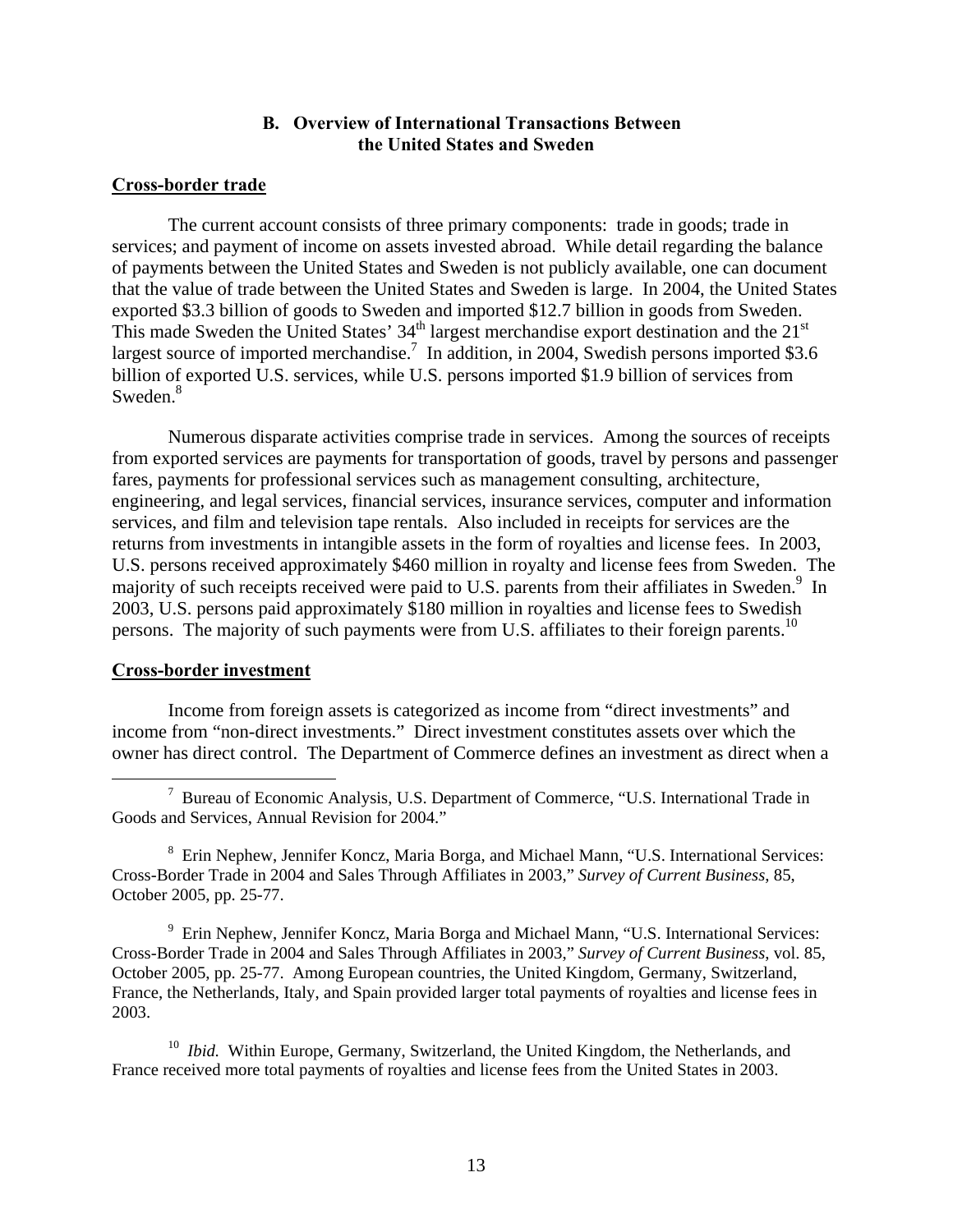single person owns or controls, directly or indirectly, at least 10 percent of the voting securities of a corporate enterprise or the equivalent interest in an unincorporated business. Often the income that crosses borders from direct investments is in the form of dividends from a subsidiary to a parent corporation, although interest on loans between such related corporations is another source of income from a direct investment. In non-direct investments the investor generally does not have control over the assets that underlie the financial claims. Non-direct investments consist mostly of holdings of corporate equities and corporate and government bonds, generally referred to as "portfolio investments," and bank deposits and loans. Hence, the income from non-direct investments generally is interest or dividends.

The value of cross-border investment, U.S. investments in Sweden and Swedish investments in the United States is large. In 2004, U.S. persons held direct investments in Sweden valued at \$36.4 billion on a historic cost basis and Swedish persons held direct investments in the United States valued at \$23.9 billion.<sup>11</sup> Figure 1, below, documents the value in U.S. direct investment in Sweden and Swedish direct investment in the United States on an historical cost basis at year-end for 2000 through 2004.

**Figure 1.−Value of U.S. Direct Investments in Sweden and Swedish Direct Investments**



Source: Bureau of Economic Analysis, U.S. Department of Commerce.

<sup>&</sup>lt;sup>11</sup> Jennifer L. Koncz and Daniel R. Yorgason, "Direct Investment Positions for 2004: Country and Industry Detail," *Survey of Current Business*, 85, July 2005, pp. 40-53.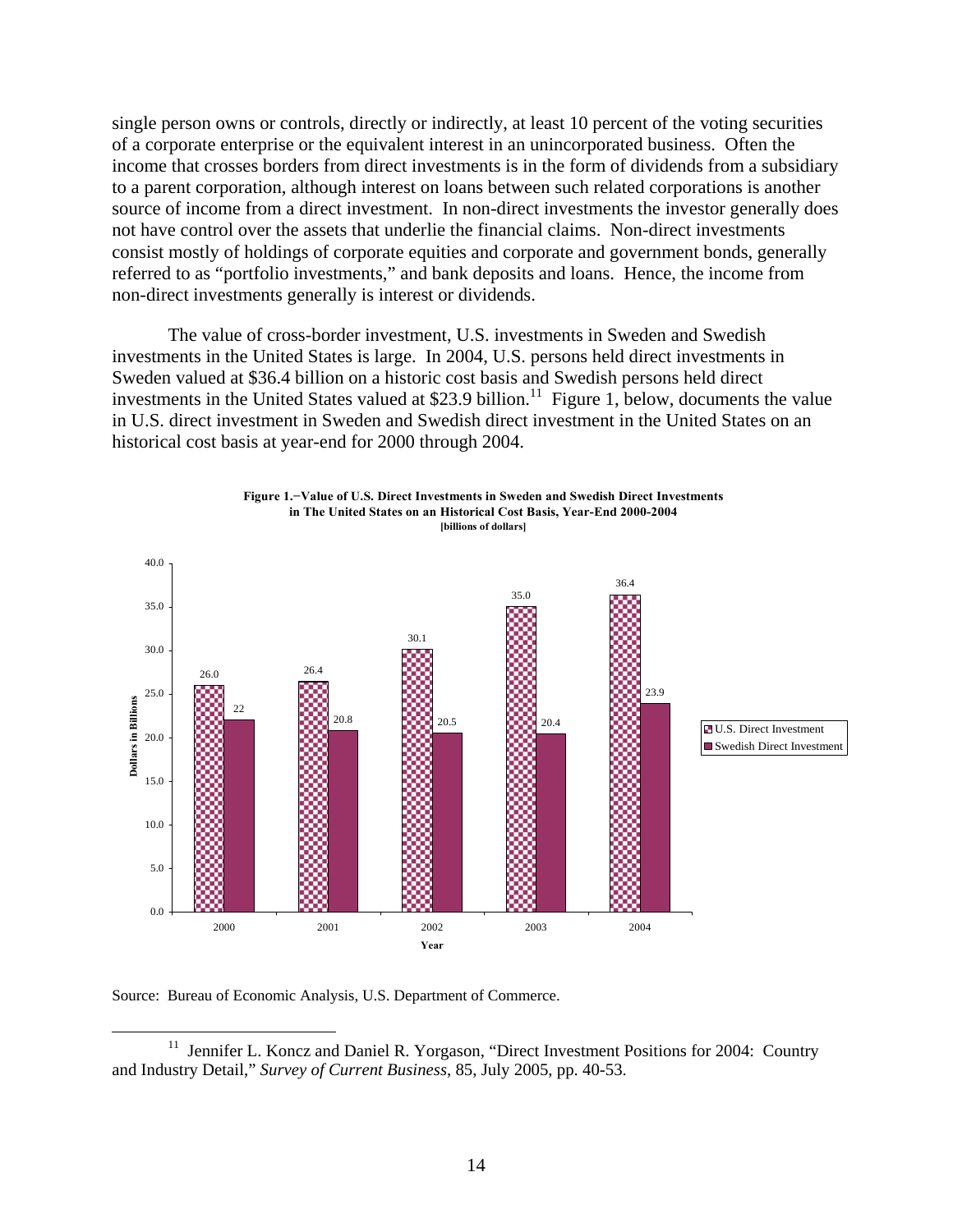U.S. direct investments in Sweden produced approximately \$2.3 billion in income (net of withholding) to U.S. persons in  $2004^{12}$ . Swedish direct investments in the United States produced approximately \$2.2 billion in income (net of withholding) to Swedish persons in 2004.13 Figure 2, below, details income form U.S. direct investments in Sweden and Swedish direct investments in the United States (net of withholding taxes) for the period 2000-2004.





Source: Bureau of Economic Analysis, U.S. Department of Commerce.

In addition, U.S. persons hold a significant amount of portfolio investments in Sweden -- \$39.9 billion in Swedish stocks and \$13.3 billion in Swedish bonds at year-end 2004. Likewise Swedish persons held \$50.0 billion of U.S. stocks at year-end 2004.<sup>14</sup>

<sup>&</sup>lt;sup>12</sup> Jeffrey H. Lowe, "Foreign Direct Investment in the United States: Detail for Historical-Cost Position and Related Capital and Income Flows, 2004," *Survey of Current Business*, 85, September 2005, pp. 78-116.

<sup>&</sup>lt;sup>13</sup> Jeffrey H. Lowe, "U.S. Direct Investment Abroad: Detail for Historical-Cost Position and Related Capital and Income Flows, 2004," *Survey of Current Business*, 85, September 2005, pp. 117-161.

<sup>&</sup>lt;sup>14</sup> Elena L. Nguyen, "The International Investment Position of the Unites States at Yearend 2004," *Survey of Current Business*, 85, July 2005, pp. 30-39. Comparable figures for portfolio holdings of U.S. bonds by Swedish persons are not publicly available.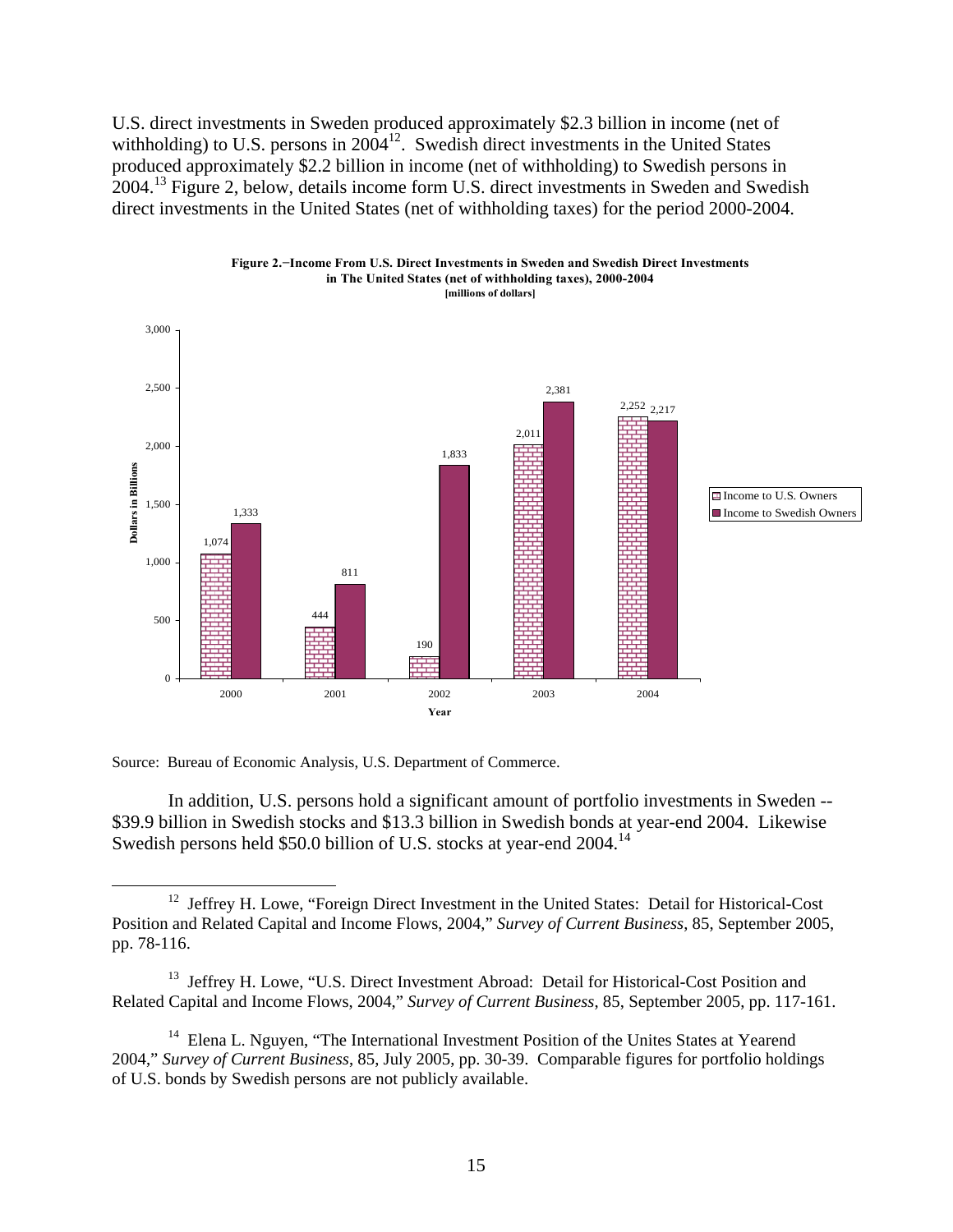#### **C. Income Taxes and Withholding Taxes on Cross-Border Income Flows**

The data presented above show that U.S. persons own a substantial amount of direct investment in Sweden and Swedish persons own a substantial amount of direct investment in the United States. Data from tax returns reflect the substantial magnitudes of cross-border investment and trade and income flows reported above. In 2002, U.S. corporations with Swedish parent companies had \$5.3 billion of income subject to tax and paid \$1.3 billion in U.S. Federal income taxes. U.S. corporations, including U.S. parent companies of Swedish controlled foreign corporations, reported the receipt of \$1.5 billion of dividends from Swedish corporations in 2000. Of the \$1.5 billion in dividends reported, approximately \$0.7 billion reflected the grossed up value of net dividends to account for deemed taxes paid to Sweden. U.S. corporations recognized about \$1.3 billion in taxable income originating in Sweden, including the dividend amounts just cited. This income was subject to an average Swedish corporate income tax rate of approximately 52 percent (after allowing for apportionment and allocation of certain expenses incurred in the United States).

Data for withholding taxes from 2000 show that Sweden and the United States collected approximately the same amounts of receipts, with each country withholding under \$100 million annually, by withholding tax on respective payments to each other.<sup>15</sup> Data on withholding taxes may not be accurate indicator of cross-border investment and income flows, because a taxpayer can often control the amount and timing of tax paid, and thus only pays withholding tax when dividends are repatriated to the home country.

<sup>&</sup>lt;sup>15</sup> For example, data for 2000 show that the United States collected \$46 million from withholding on U.S. payments to Sweden (Statistics of Income Division, Internal Revenue Service, "Foreign Recipients of U.S. Income, 2000," *SOI Bulletin*, vol. 23:1, Summer 2003, p. 183.) Data for 2000 show that Sweden collected \$13 million from withholding tax on Swedish payments to U.S. corporations filing Form 1118 (Scott Lutrell, "Corporate Foreign Tax Credit, 2000," *SOI Bulletin*, vol. 24:3, Fall 2004, p. 245). This latter figure understates total Swedish collections because it only related to payments to certain U.S. corporations and not all such payments.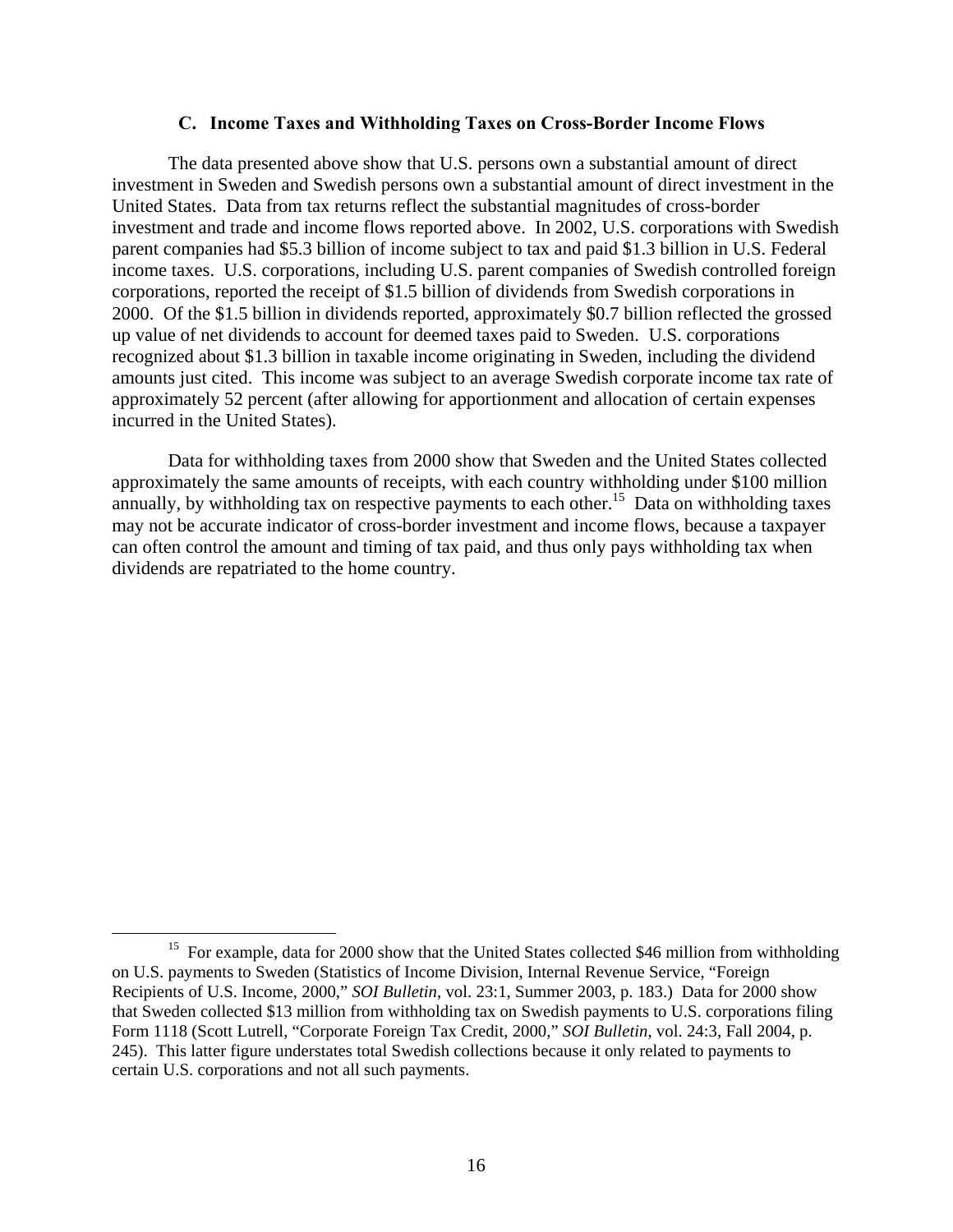#### **D. Analyzing the Economic Effects of Protocols to Income Tax Treaties**

Among other things, tax treaties often change both the amount and timing of income taxes and the country (source or residence) that has priority to impose such taxes. If the tax treaty changes increase the after-tax return to cross-border trade and investment, or to particular forms of trade or investment, in the long run there could be significant economic effects. Generally, to the extent a treaty reduces barriers to capital and labor mobility, more efficient use of resources will result and economic growth in both countries will be enhanced, although there may be negative transitional effects occurring in specific industries or geographic regions. On the other hand, tax treaties may also lead to tax base erosion if they create new opportunities for tax arbitrage. Tax treaties also often increase and improve information sharing between tax authorities. Improvements in information sharing and the limitation-on-benefits provision should reduce the potential for outright evasion of U.S. and Swedish income tax liabilities.

Generally, a treaty-based reduction in withholding rates will reduce directly U.S. tax collections in the near term on payments from the United States to Sweden, but will increase U.S. tax collections on payments from Sweden to the United States because of the reduction in foreign taxes that are potentially creditable against the U.S. income tax. To the extent that the withholding rate reduction encourages more income flows between the treaty parties, this initial dampening of collections on payments to Sweden and related decrease in foreign tax credits will begin to reverse. The protocol's reductions in dividend withholding rates will reduce U.S. withholding tax collections on dividend payments from the United States to Sweden. Over the longer term, the withholding tax rate changes coupled with other changes in the protocol are likely to cause small revenue increases in later years as capital flows increase and from improved allocation of capital.

However, this simple analysis is incomplete. A complete analysis of a withholding change, or any other change in a treaty, would account for both tax and non-tax related factors, such as portfolio capital needs in the affected countries, and the corresponding relation between current and financial accounts. The potential for future growth in each country is an important determinant of cross-border investment decisions. In sum, even in the short run, the larger macroeconomic outlook, compared to treaty modifications, is likely to be a more important determinant of future cross-border income and investment flows and the related tax collections.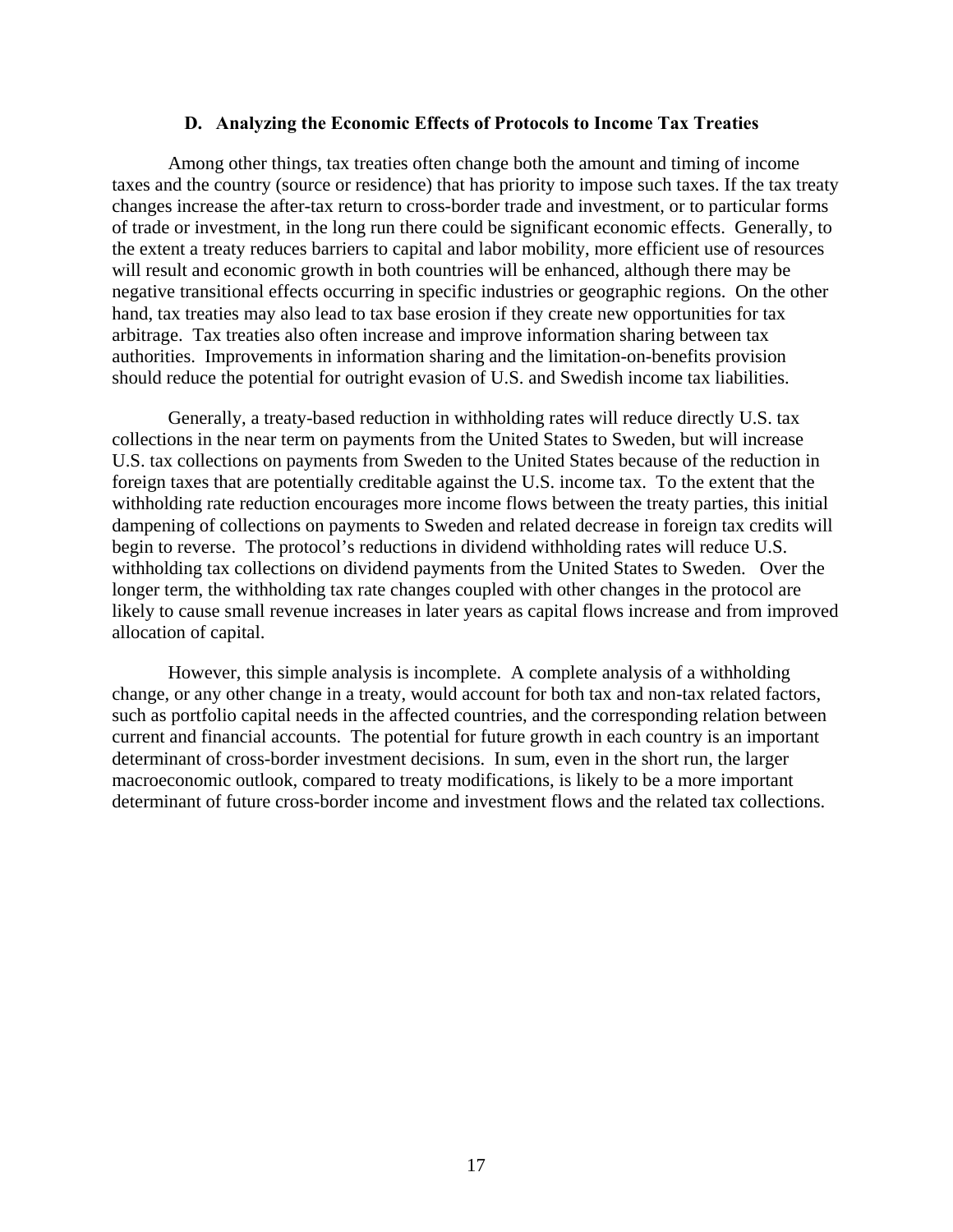### **V. EXPLANTION OF PROPOSED PROTOCOL**

#### **Article I. Personal Scope**

#### Saving Clause

Like all U.S. income tax treaties and the U.S. model, the existing treaty includes a "saving clause," which is set forth in Article 1 (Personal Scope). Under this clause, with specific exceptions, the treaty does not affect the taxation by the United States of its citizens or residents. Thus, the United States generally may continue to tax its citizens who are residents of Sweden as if the treaty were not in force.

Like other U.S. income tax treaties, the current treaty contains a provision under which the saving clause (and therefore U.S. taxing jurisdiction to the full extent of U.S. internal law in most respects) applies to a former U.S. citizen whose loss of citizenship status had as one of its principal purposes the avoidance of U.S. income tax. This provision was included to allow the United States to apply its special expatriation tax regime, set forth in section 877 of the Code.<sup>16</sup>

First enacted in 1966, this regime was designed to reduce opportunities for U.S. citizens to renounce their citizenship for the purpose of avoiding U.S. taxes. The regime has the main effect of expanding the scope of income that is subject to taxation by the United States, such that a former citizen or long-term resident to whom the rules apply is subject to U.S. tax on a somewhat broader basis than other nonresident aliens, but still on a narrower basis than a current U.S. citizen or resident. This special tax treatment applies for a period of 10 years, and thus the provision of the current treaty applies only for the 10-year period following the loss of U.S. citizenship.

Under the regime prior to its amendment in 1996, only former *citizens* were subject to these special tax rules, if they relinquished U.S. citizenship with a principal purpose of avoiding U.S. taxes. The Congress made several changes to the rules in 1996, including extending the special rules to certain former long-term residents of the United States who terminated U.S. residency with a principal purpose of avoiding U.S. taxes.

The proposed protocol would expand the application of the expatriation provision of the saving clause beyond former citizens, to include former long-term residents.<sup>17</sup> This provision would update the treaty to reflect the amendments made to U.S. law in 1996.

Substantial changes to the special expatriation rules were included in the American Jobs Creation Act of 2004 ("AJCA"), which was signed into law on October 22, 2004 (nearly a year

<sup>&</sup>lt;sup>16</sup> The Code also includes special expatriation-related rules for purposes of the estate and gift taxes. *See* Code secs. 2107 and 2501(a)(3).

 $17$  Under the proposed protocol, the "tax" being avoided need not be the income tax, but could, for example, be the estate or gift tax. This would also be the case with respect to a former citizen.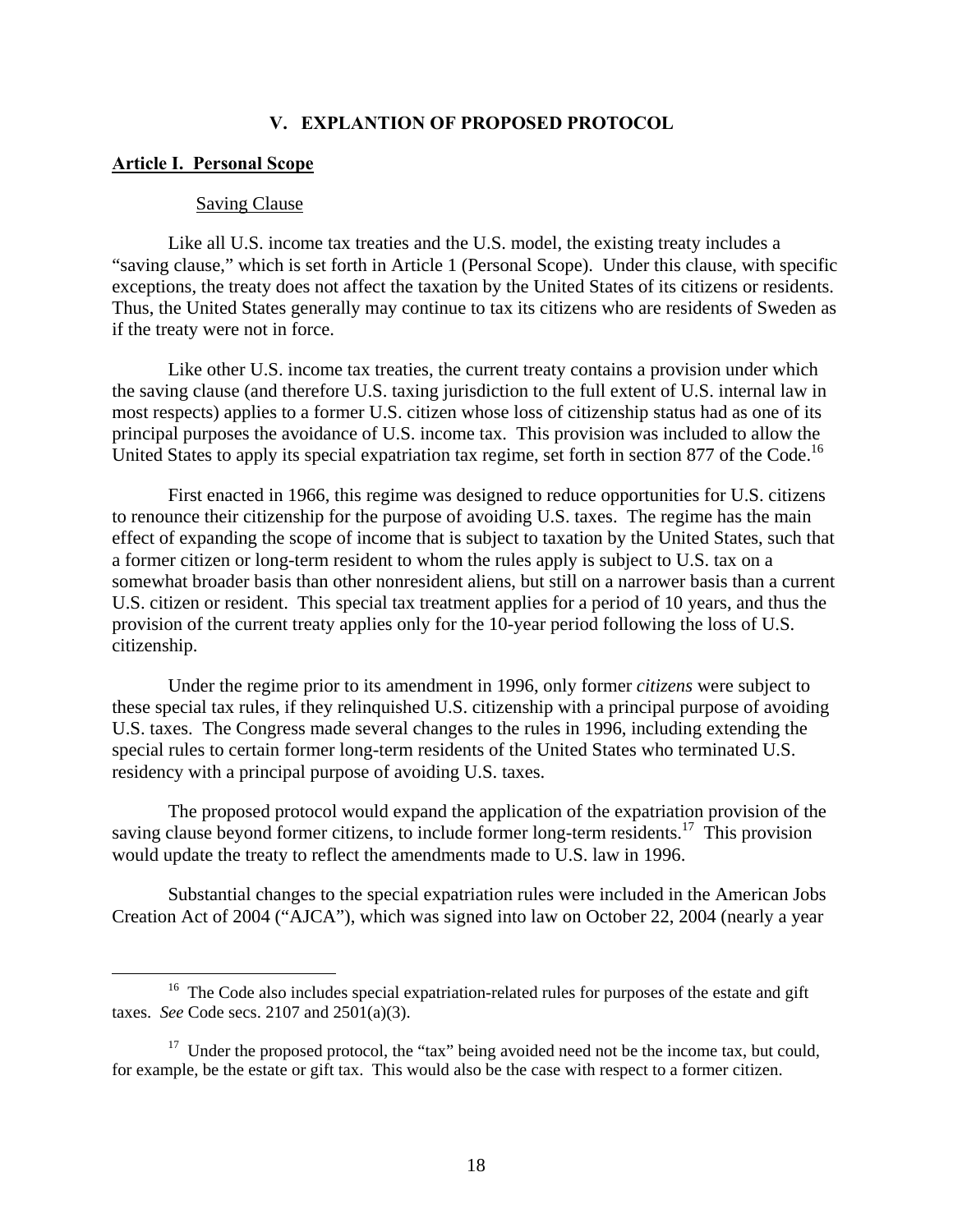before the proposed protocol was signed, on September 30, 2005). The proposed protocol reflects these recent changes.

AJCA eliminated prior law's subjective determinations of tax-avoidance purpose and replaced them with objective rules for determining the applicability of the special tax regime for expatriates. Under the regime as amended by AJCA, a former citizen or former long-term resident is subject to the special income, estate, and gift tax rules for expatriates unless the individual: (1) establishes that his or her average annual net income tax liability for the five preceding years does not exceed \$124,000 (adjusted for inflation after 2004) and his or her net worth is less than \$2 million, or alternatively satisfies limited, objective exceptions for dual citizens and minors who have had no substantial contact with the United States; and (2) certifies under penalties of perjury that he or she has complied with all Federal tax obligations for the preceding five years and provides such evidence of compliance as the Treasury Secretary may require. Thus, as a result of AJCA, the application of the expatriation tax regime no longer turns on determinations of whether a person had a principal purpose of tax avoidance, as it often did prior to AJCA.

### Fiscally transparent entities

The proposed protocol contains special rules for fiscally transparent entities. Under these rules, income derived through an entity that is fiscally transparent under the laws of either treaty country is considered to be the income of a resident of one of the treaty countries only to the extent that the income is subject to tax in that country as the income of a resident. For example, if a Swedish company pays interest to an entity that is treated as fiscally transparent for U.S. tax purposes, the interest will be considered to be derived by a resident of the United States only to the extent that U.S. tax laws treat one or more U.S. residents (whose status as U.S. residents is determined under U.S. tax laws) as deriving the interest income for U.S. tax purposes.

The Technical Explanation states that these rules for income derived through fiscally transparent entities apply regardless of where the entity is organized (*i.e.*, in the United States, Sweden, or a third country). The Technical Explanation also states that these rules apply even if the entity is viewed differently under the tax laws of the other country. As an example, the Technical Explanation states that income from U.S. sources received by an entity organized under the laws of the United States, which is treated for Swedish tax purposes as a corporation and is owned by a Swedish shareholder who is a Swedish resident for Swedish tax purposes, is not considered derived by the shareholder of that corporation even if, under the tax laws of the United States, the entity is treated as fiscally transparent.

### **Article II. Taxes Covered**

Article II of the proposed protocol modifies and updates outdated references to applicable Swedish taxes in Article 2 (Taxes Covered), paragraph 1(b) of the existing treaty. Under the proposed protocol, Swedish taxes to which the treaty applies are the national income tax, the withholding tax on dividends, the income tax on non-residents, the income tax on non-resident artistes and athletes, the national capital tax (for purposes of Article 2, paragraph 3 of the existing treaty), the excise tax imposed on insurance premiums paid to foreign insurers, and the municipal income tax.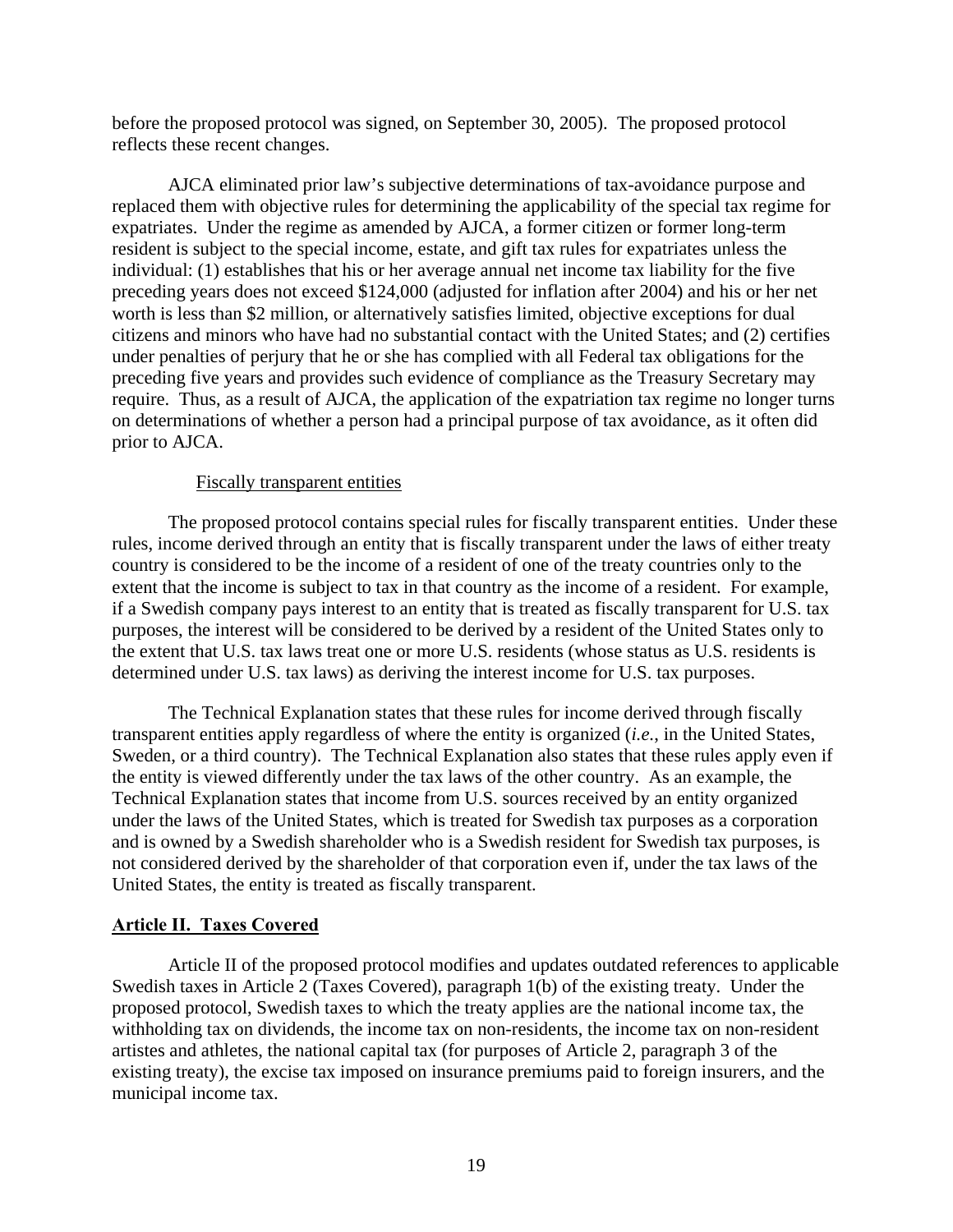### **Article III. Residence**

Article III of the proposed protocol replaces the definition of the term "resident of a Contracting State" that appears in paragraph 1 of Article 4 (Residence) of the current treaty. Under paragraph 1, as modified by the proposed protocol, "resident of a Contracting State" means any person who, under the laws of that country, is subject to tax there by reason of his domicile, residence, place of management, place of incorporation, or any other criterion of a similar nature, and also includes that country and any political subdivision or local authority of that country. However, persons who are subject to tax in a treaty country only on income from sources in that country or on profits attributable to a permanent establishment in that country are not considered residents of that country under the proposed protocol. Thus, an alien of the United States who is considered to be a resident under the U.S. tax law (e.g., because he holds a "green card") is a resident of the United States under the proposed protocol. In addition, certain entities that are nominally subject to tax but are rarely required to pay tax, such as regulated investment companies ("RICs"), real estate investment trusts ("REITs"), and real estate mortgage investment conduits ("REMICs"), are all residents of the United States under the proposed protocol.

Article III of the proposed protocol also provides that certain legal entities, such as pension funds and charitable organizations, that are organized under the laws of a treaty country, established and maintained in that country, and generally tax-exempt in that country are regarded as residents of that country. The provision applies to entities established and maintained in that country (1) exclusively for religious, charitable, scientific, artistic, cultural, or educational purposes, or (2) to provide pensions or other similar retirement benefits pursuant to a plan.

Article III of the proposed protocol does not change the other provisions of Article 4 of the current treaty.

# **Article IV. Dividends**

### **Overview**

The proposed protocol replaces Article 10 (Dividends) of the present treaty with a new article that generally allows full residence-country taxation and limited source-country taxation of dividends. The proposed protocol would retain both the generally applicable maximum rate of withholding at source of 15 percent and the reduced five-percent maximum rate for dividends received by a company owning at least 10 percent of the dividend-paying company. However, like several other recent treaties and protocols, the proposed protocol would provide for a zero rate of withholding tax on certain dividends received by a parent company from a subsidiary that is at least 80-percent owned by the parent. A zero rate also generally would apply to dividends received by a pension fund. As in the current treaty, special rules would apply to dividends received from RICs and REITs, with some new modifications applicable to dividends from REITs, similar to provisions included in other recent treaties and protocols.

# Internal taxation rules

United States.–The United States generally imposes a 30-percent tax on the gross amount of U.S.-source dividends paid to nonresident alien individuals and foreign corporations. The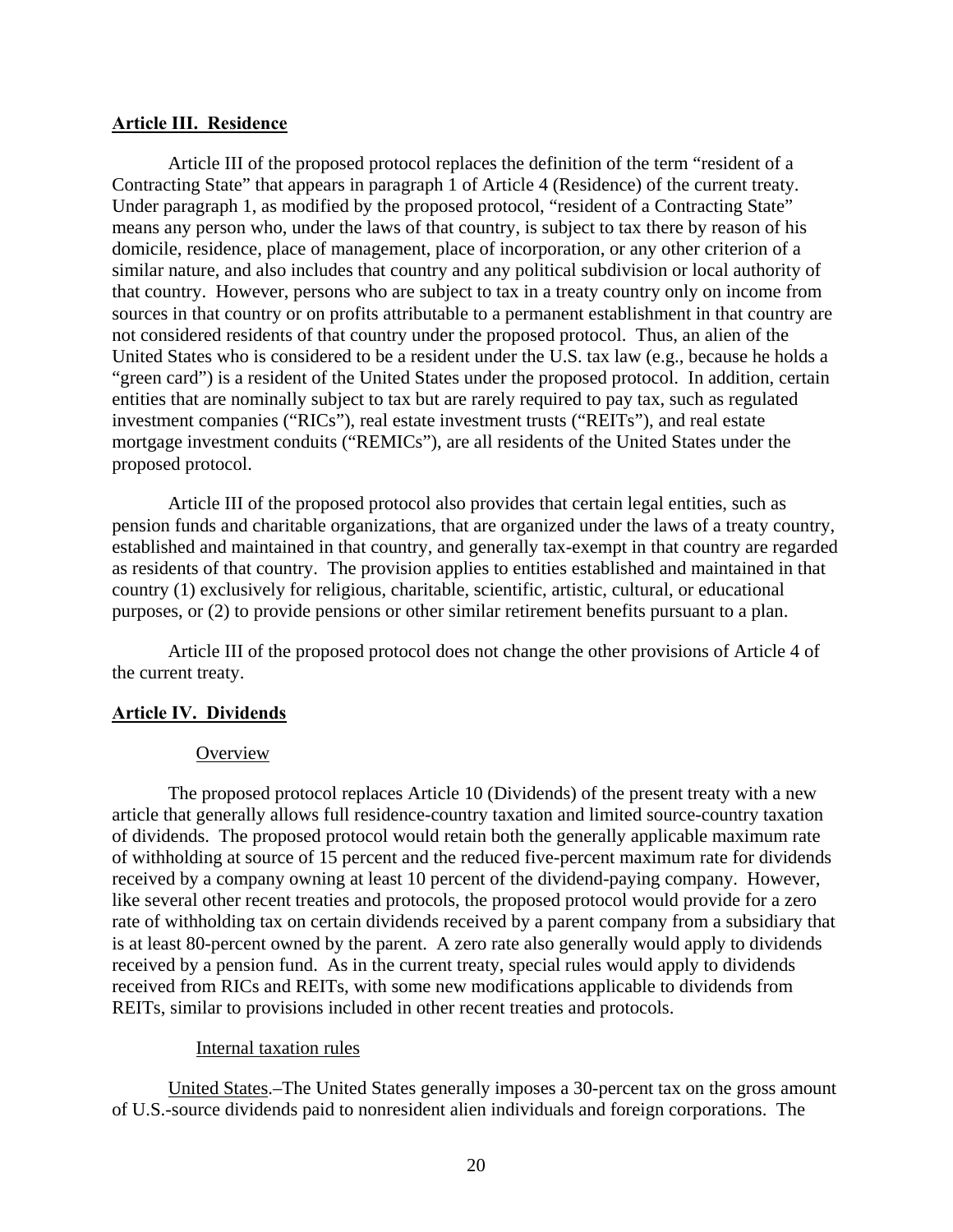30-percent tax does not apply if the foreign recipient is engaged in a trade or business in the United States and the dividends are effectively connected with that trade or business. In such a case, the foreign recipient is subject to U.S. tax on such dividends on a net basis at graduated rates in the same manner that a U.S. person would be taxed.

Under U.S. law, the term "dividend" generally means any distribution of property made by a corporation to its shareholders from current or accumulated earnings and profits.

In general, corporations are not entitled under U.S. law to a deduction for dividends paid. Thus, the withholding tax on dividends theoretically represents imposition of a second level of tax on corporate taxable income. Treaty reductions of this tax reflect the view that where the United States already imposes corporate-level tax on the earnings of a U.S. corporation, a 30-percent withholding rate may represent an excessive level of source-country taxation. Moreover, the reduced rate of tax often applied by treaty to dividends paid to direct investors reflects the view that the source-country tax on payments of profits to a substantial foreign corporate shareholder may properly be reduced further to avoid double corporate-level taxation and to facilitate international investment.

A REIT is a corporation, trust, or association that is subject to the regular corporate income tax, but that receives a deduction for dividends paid to its shareholders if certain conditions are met. In order to qualify for the deduction for dividends paid, a REIT must distribute most of its income. Thus, a REIT is treated, in essence, as a conduit for federal income tax purposes. Because a REIT is taxable as a U.S. corporation, a distribution of its earnings is generally treated as a dividend rather than income of the same type as the underlying earnings. Such distributions are subject to the U.S. 30-percent withholding tax when paid to foreign owners. However, the receipt of a distribution from a REIT is generally treated as a disposition of a U.S. real property interest by the recipient to the extent that it is attributable to a sale or exchange of a U.S. real property interest by the REIT.<sup>18</sup>

A REIT is generally organized to allow persons to diversify ownership in primarily passive real estate investments. As such, the principal income of a REIT often is rentals from real estate holdings. Like dividends, U.S.-source rental income of foreign persons generally is subject to the 30-percent withholding tax (unless the recipient makes an election to have such rental income taxed in the United States on a net basis at the regular graduated rates). Unlike the withholding tax on dividends, however, the withholding tax on rental income generally is not reduced in U.S. income tax treaties. When rental income (or interest income) of a REIT is distributed to a foreign shareholder as a REIT dividend, it is treated as a dividend under U.S. internal law.

U.S. internal law also generally treats a RIC as both a corporation and a conduit for income tax purposes. The purpose of a RIC is to allow investors to hold a diversified portfolio

<sup>&</sup>lt;sup>18</sup> There is an exception for distributions to a shareholder that owns five percent or less of the REIT, if the REIT stock is regularly traded on an established securities market located in the United States. Sec. 897(h)(1). Such distributions are treated as dividends under U.S. internal law.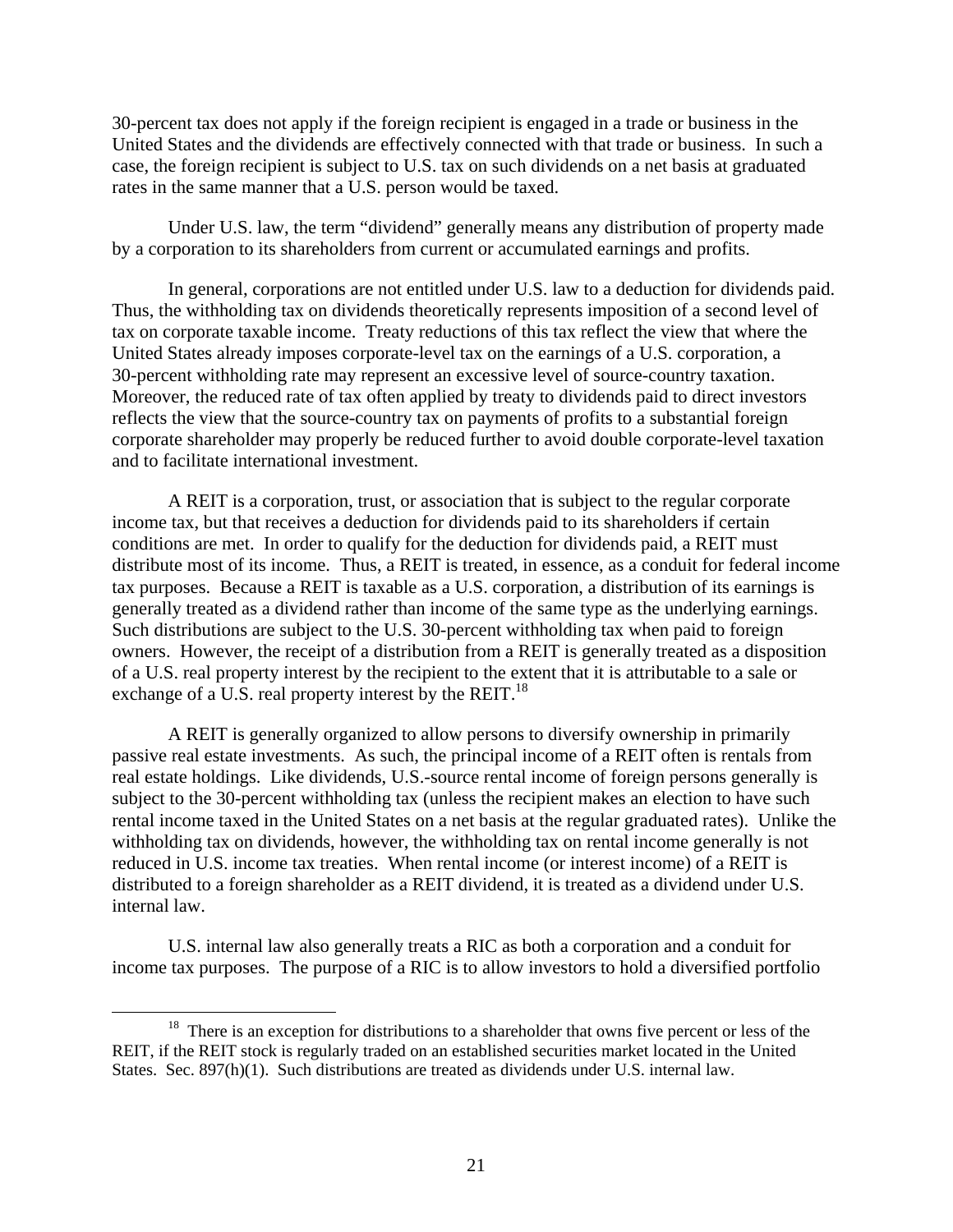of securities. Dividends paid by a RIC are generally treated as dividends received by the payee, and the RIC generally pays no tax because it is permitted to deduct dividends paid to its shareholders in computing its taxable income. However, a RIC generally may pass through to its shareholders the character of its net long-term and, before January 1, 2008, net short-term, capital gains by designating a dividend it pays as a long-term or short-term capital gain dividend, to the extent that the RIC has such net capital gains. Nonresident aliens and foreign corporations are generally not subject to tax on capital gains. Notwithstanding, a distribution made by a RIC to a nonresident alien or a foreign corporation before January 1, 2008 is treated as gain recognized by such person from the sale or exchange of a U.S. real property interest to the extent such gain is attributable to gain from sales or exchanges of U.S. real property interests.

Similarly, a RIC that earns interest income that would not be subject to U.S. tax if earned by a foreign person directly ("qualified interest income")<sup>19</sup> may generally designate a dividend it pays prior to January 1, 2008 as derived from such interest income, to the extent of such income. Nonresident aliens and foreign corporations are not subject to tax on such interest-related dividends. The aggregate amount that may be designated by a RIC as interest-related dividends generally is limited to the sum of qualified interest income less the amount of expenses of the RIC properly allocable to such interest income.

Sweden.–Sweden generally imposes withholding tax at a rate of 30 percent on dividends paid to nonresidents. However, dividends paid to nonresident companies owning at least 25 percent of the capital of the dividend-paying company are exempt from withholding tax.

### Proposed protocol limitations on internal law

In general.–Under the proposed protocol, dividends paid by a company that is a resident of a treaty country to a resident of the other country may be taxed in such other country. Such dividends also may be taxed by the country in which the payor company is resident, but the rate of such tax is limited. Under the proposed protocol, source-country taxation of dividends (i.e., taxation by the country in which the dividend-paying company is resident) generally is limited to 15 percent of the gross amount of the dividends paid to residents of the other treaty country. A lower rate of five percent applies if the beneficial owner of the dividend is a company that owns shares representing at least 10 percent of the voting power in the dividend-paying company.

The term "beneficial owner" is not defined in the current treaty or proposed protocol, and thus is defined under the internal law of the source country. The Technical Explanation states that the beneficial owner of a dividend for purposes of this article is the person to which the

<sup>&</sup>lt;sup>19</sup> Oualified interest income of the RIC is equal to the sum of its U.S.-source income with respect to: (1) bank deposit interest; (2) short term original issue discount that is currently exempt from the gross-basis tax under section 871; (3) any interest (including amounts recognized as ordinary income in respect of original issue discount, market discount, or acquisition discount under the provisions of sections 1271-1288, and such other amounts as regulations may provide) on an obligation which is in registered form, unless it is earned on an obligation issued by a corporation or partnership in which the RIC is a 10-percent shareholder or is contingent interest not treated as portfolio interest under section 871(h)(4); and (4) any interest-related dividend from another RIC.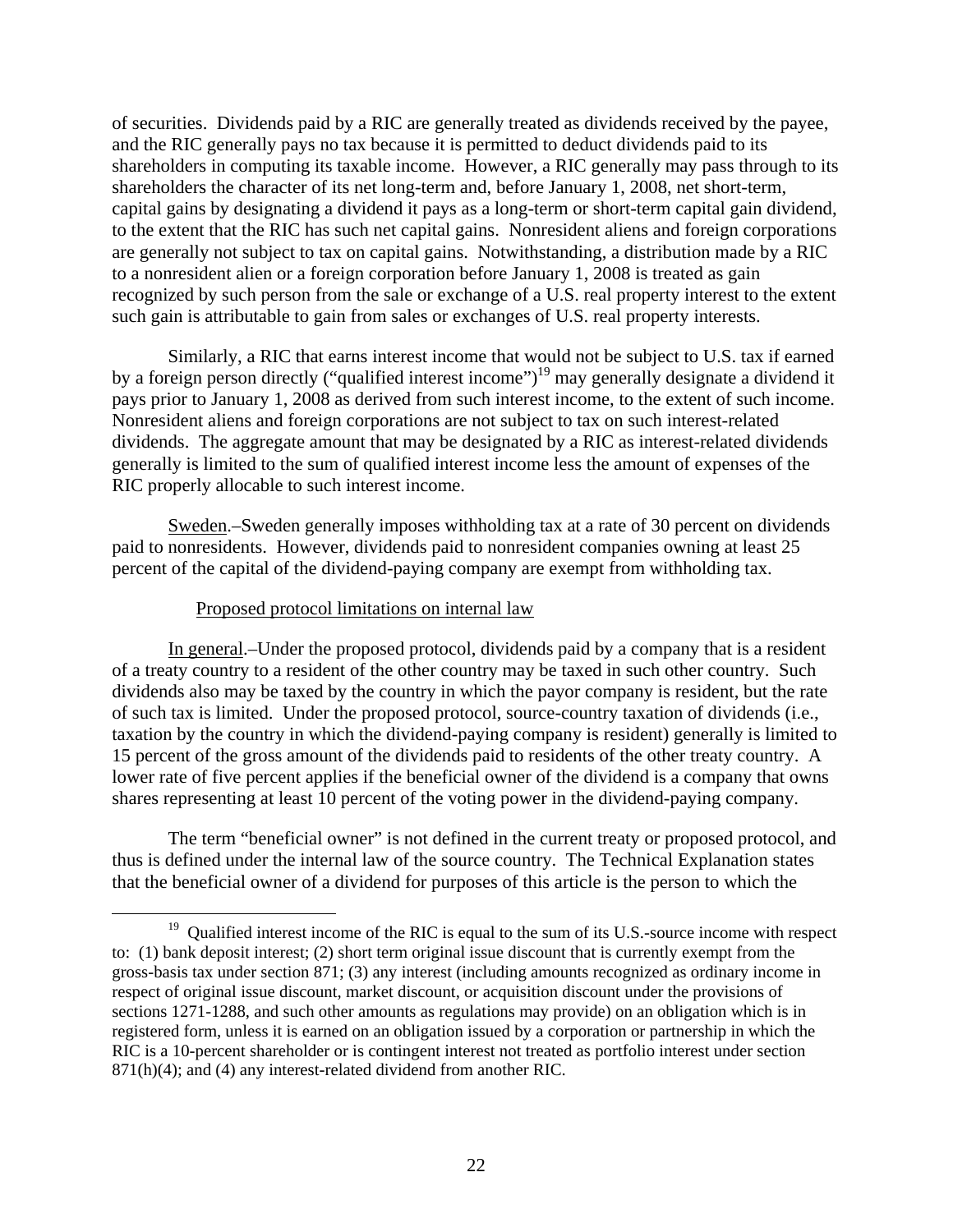dividend income is attributable for tax purposes under the laws of the source country. Further, companies holding shares through fiscally transparent entities, such as partnerships, are considered to hold their proportionate interest in the shares.

In addition, the proposed protocol provides a zero rate of withholding tax with respect to certain intercompany dividends in cases in which there is a sufficiently high (80-percent) level of ownership (often referred to as "direct dividends"). A zero rate also would apply with respect to dividends received by a tax-exempt pension fund, provided that such dividends are not derived from the carrying on of a business, directly or indirectly, by such fund or through an associated enterprise, and the fund does not sell or make a contract to sell the holdings from which such dividend is derived within two months of acquiring the holdings.

Zero rate for direct dividends.–Under the proposed protocol, the withholding tax rate is reduced to zero on dividends beneficially owned by a company that has owned shares representing at least 80 percent of the voting power of the company paying the dividend for the 12-month period ending on the date on which entitlement to the dividend is determined. Under the current treaty, these dividends may be taxed at a five-percent rate. The 80-percent ownership requirement under this provision may be satisfied by either direct or indirect ownership (through one or more residents of either contracting state).<sup>20</sup>

Eligibility for the benefits of the zero-rate provision is subject to a more stringent set of limitation-on-benefits requirements than normally would apply under the proposed protocol. Specifically, in order to qualify for the zero rate, the dividend-receiving company must either: (1) meet the public trading test of the limitation-on-benefits article; (2) meet the ownership and base erosion test *and* satisfy the active trade or business conditions of the limitation-on-benefits article with respect to the dividend in question; (3) meet the derivative benefits test of the limitation-onbenefits article; or (4) receive a favorable determination from the competent authority with respect to the zero-rate provision.

The Technical Explanation states that these additional restrictions are intended to prevent companies from reorganizing in order to become eligible for the zero rate. As an example, the Technical Explanation describes a situation in which a company resident in a third country that does not have a zero-rate treaty provision with the United States might contribute the stock of a wholly owned U.S. subsidiary to a wholly owned Swedish subsidiary in order to secure the benefit of the zero rate on a dividend from the U.S. subsidiary. In such a case, the Technical Explanation explains that treaty shopping could occur notwithstanding the Swedish company's satisfaction of the active trade or business test with respect to the dividend. For this reason, the

 $20$  The IRS has ruled privately, in connection with a situation arising under the recently adopted U.S.-U.K. zero-rate provision, that entities disregarded under the U.S. entity classification regulations also are disregarded for purposes of determining whether certain ownership requirements of the zero-rate provision are satisfied. Thus, stock owned through a disregarded entity (established under the laws of a third country) was treated as owned directly for purposes of applying the holding period requirement of that provision (which, according to that treaty's Technical Explanation, required direct ownership). *See* Priv. Ltr. Rul. 200522006.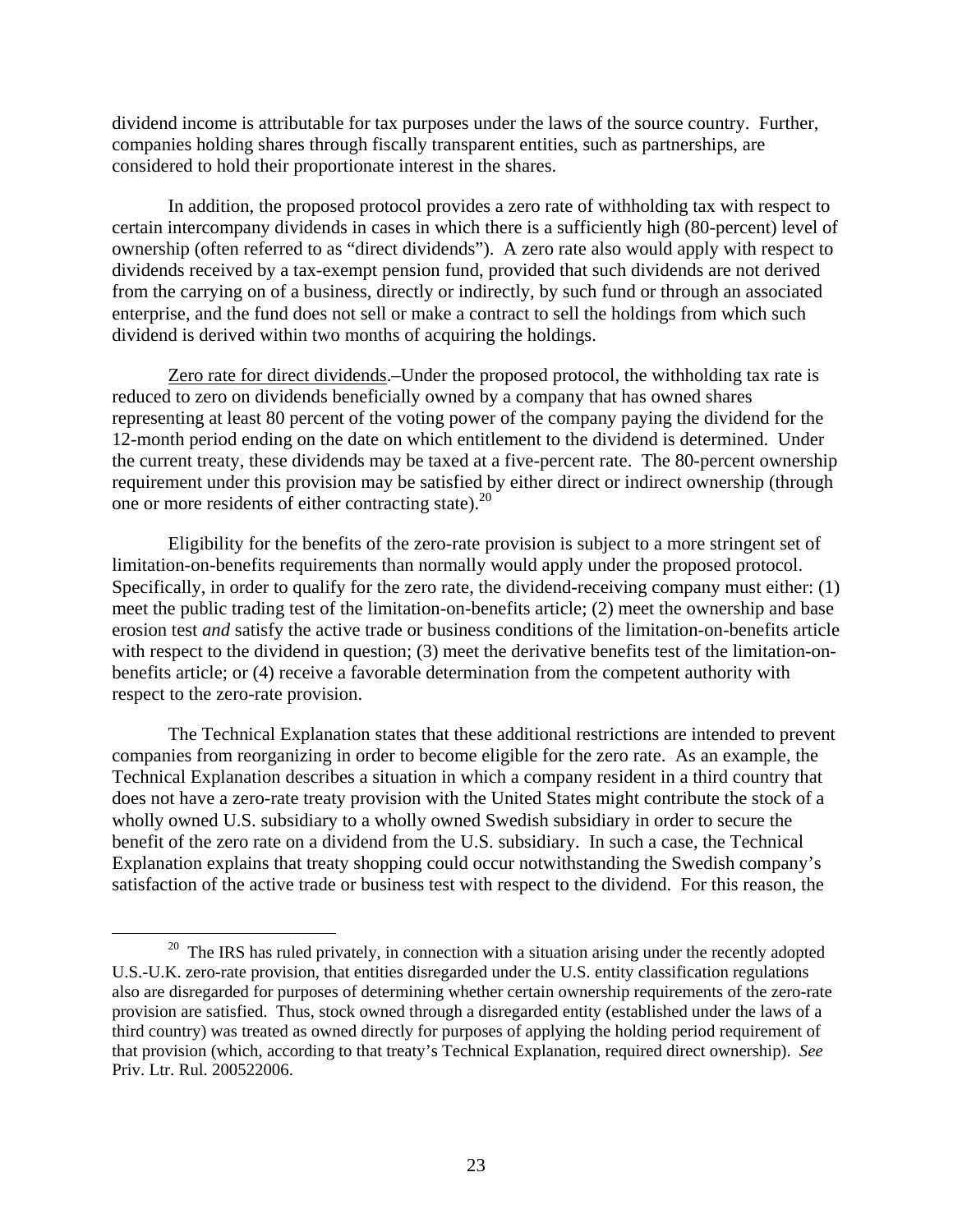proposed protocol would not allow the benefits of the zero rate to be claimed by a company that meets only the active trade or business test of the limitation-on-benefits article.

The Technical Explanation notes that, in the case of a Swedish company receiving dividends from a U.S. subsidiary, the derivative benefits test might be satisfied if the Swedish company is wholly owned, for example, by a publicly traded company resident in an EU, EEA, or NAFTA country (or, potentially, Switzerland) with which the United States has a zero-rate treaty provision (a list that currently includes only the United Kingdom, Netherlands, and Mexico). In the case of a U.S. company receiving dividends from a Swedish subsidiary, the derivative benefits test could be satisfied if the U.S. company is wholly owned by a company resident in the European Union, because the EU Parent-Subsidiary Directive would exempt from withholding tax a dividend paid directly by the Swedish company to an EU parent company.

The proposed protocol also modifies the application of the derivative benefits test in the context of the zero-rate provision, in order to ensure that certain joint ventures may qualify for the zero rate. Specifically, in determining whether a shareholder of a dividend-receiving company is an equivalent beneficiary, each such shareholder is treated as owning shares in the dividend-paying company with the same percentage voting power as the shares held by the dividend-receiving company for purposes of determining entitlement to the zero rate. Thus, as the Technical Explanation describes, a Swedish company owned 49 percent by another Swedish company, and 51 percent by a company resident in another EU country that has an identical zero-rate provision with the United States, would be able to qualify via the derivative benefits test for the zero rate on a dividend received from a U.S. company, despite the fact that neither shareholder of the dividend-receiving company would meet the 80-percent ownership test individually.

The Technical Explanation also provides some guidance as to how the competent authority discretion to grant the benefits of the zero-rate provision is intended to be exercised. Specifically, the Technical Explanation states that the U.S. competent authority will consider the obligations imposed upon Sweden by its membership in the European Union in determining whether to grant U.S. tax benefits. The U.S. competent authority also will consider the differing internal tax systems, tax incentive regimes, and tax treaty practices of the relevant countries. Thus, if a Swedish company receives dividends from a U.S. subsidiary, the fact that the Swedish company is wholly owned by a company resident in another EU country would weigh in favor of a positive competent authority determination. However, the Technical Explanation notes, this positive factor could be outweighed by negative factors, such as third-country tax incentive regimes that eliminate any domestic taxation, among others.

Dividends paid by U.S. RICs and REITs.–The proposed protocol generally denies the five percent and zero rates of withholding tax to dividends paid by RICs and REITs in the United States.

The 15-percent rate of withholding generally is allowed for dividends paid by a RIC. The 15-percent rate of withholding is allowed for dividends paid by a REIT, provided one of four additional conditions is met: (1) the beneficial owner of the dividend is an individual or pension fund holding an interest of not more than 10 percent in the REIT; (2) the dividend is paid with respect to a class of shares that is publicly traded, and the beneficial owner of the dividend is a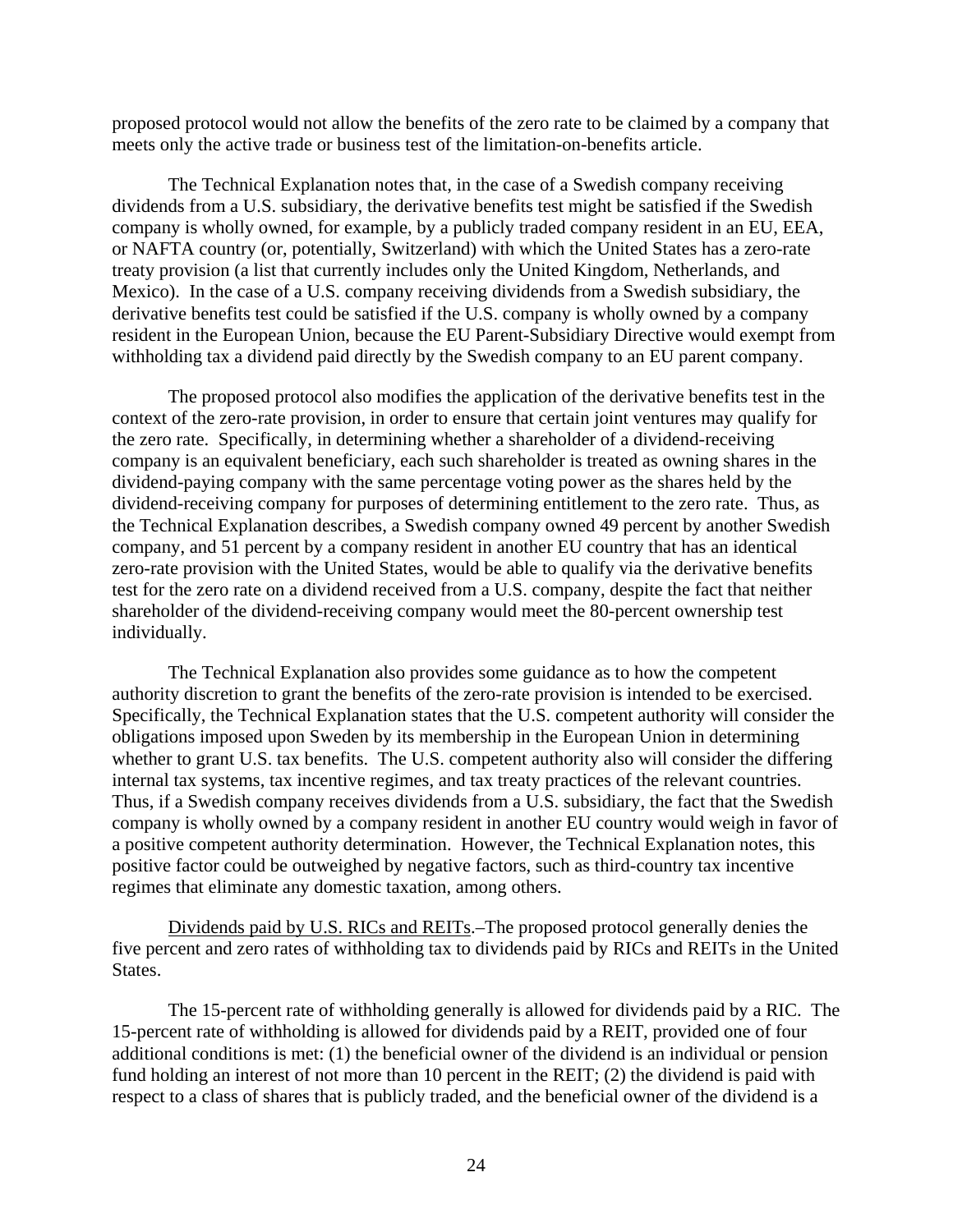person holding an interest of not more than five percent of any class of the REIT's shares; or (3) the beneficial owner of the dividend holds an interest in the REIT of not more than five percent, and the REIT is "diversified" (i.e., the value of no single interest in real property held by the REIT exceeds 10 percent of the total interest of the REIT in real property).

The Technical Explanation indicates that the restrictions on availability of the lower rates are intended to prevent the use of RICs and REITs to gain unjustifiable U.S. tax benefits. For example, a company resident in Sweden could directly own a diversified portfolio of U.S. corporate shares and pay a U.S. withholding tax of 15 percent on dividends on those shares. Absent these restrictions, there is a concern that such a company instead might purchase 10 percent or more of the interests in a RIC, which could even be established as a mere conduit, and thereby obtain a lower withholding tax rate by holding the portfolio through the RIC (transforming portfolio dividends generally taxable at 15 percent into direct investment dividends taxable under the treaty at zero or five percent).

Similarly, the Technical Explanation provides an example of a resident of Sweden directly holding real property and required to pay U.S. tax either at a 30-percent rate on gross income or at graduated rates on the net income. By placing the property in a REIT, the investor could transform real estate income into dividend income, taxable at the lower rates provided in the proposed protocol. The limitations on REIT dividend benefits are intended to protect against this result.

Definitions and special rules and limitations.–The proposed protocol generally defines "dividends" as income from shares or other corporate participation rights that are not treated as debt, as well as other amounts that are subjected to the same tax treatment as income from shares by the source country (e.g., constructive dividends). The term "dividends" also includes income from arrangements, including debt obligations, carrying the right to participate in profits. In the case of the United States, contingent interest of a type that would not qualify as portfolio interest would be treated as a dividend under this definition.

The proposed protocol's reduced rates of tax on dividends do not apply if the dividend recipient carries on business through a permanent establishment in the source country, or performs in the source country independent personal services from a fixed base located in that country, and the holding in respect of which the dividends are paid is effectively connected with such permanent establishment or fixed base. In such cases, the dividends effectively connected to the permanent establishment or the fixed base are taxed as business profits (Article 7) or income from independent personal services (Article 14), as the case may be.

The proposed protocol prevents each treaty country from imposing a tax on dividends paid by a resident of the other treaty country, unless such dividends are paid to a resident of the first country or are attributable to a permanent establishment or fixed base in such country.

The proposed protocol provides an exemption from U.S. excise taxes imposed with respect to private foundations in the case of a religious, scientific, literary, educational, or charitable organization that is resident in Sweden and that has received substantially all of its support from persons other than citizens or residents of the United States.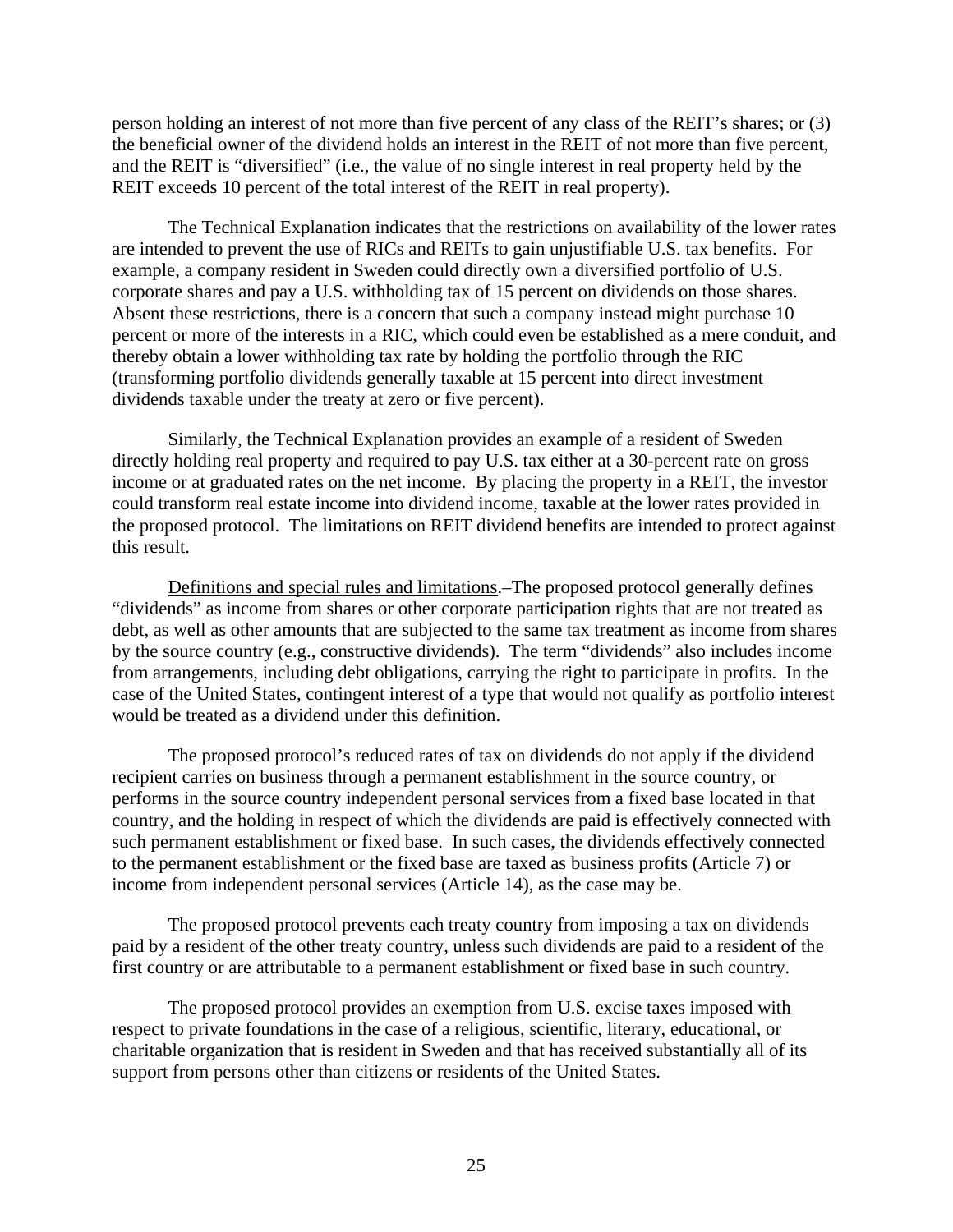The proposed protocol also allows each treaty country to impose a branch profits tax on a company that has income attributable to a permanent establishment in such country, derives income from real property in such country that is taxed on a net basis under the treaty, or realizes gains taxable in such country under the treaty. In the case of the United States, the tax is limited to the "dividend equivalent amount," consistent with the branch profits tax under U.S. internal law (Code section 884). In the case of Sweden, which currently does not impose a branch profits tax under its internal law, the tax would be limited to the portion of the aforementioned items that is comparable to the amount would be distributed as a dividend by a locally incorporated subsidiary. The rate of branch profits tax is generally limited to five percent, but a zero rate applies where limitation-on-benefits requirements parallel to those applicable to the zero-rate provision for dividends are satisfied.

The proposed protocol defines a "pension fund" as a person that is organized under the laws of Sweden or the United States, is established and maintained in such country primarily to administer or provide pensions or other similar remuneration, including social security payments, and is exempt from tax in such country.

### Relation to other Articles

The Technical Explanation notes that the saving clause of paragraph 4 of Article 1 of the treaty (Basis of Taxation) permits the United States to tax dividends received by its residents and citizens as if the proposed protocol had not come into effect.

The benefits of the dividends article are also subject to the provisions of Article 17 of the treaty (Limitation on Benefits).

# **Article V. Limitation on Benefits**

### In general

The proposed protocol replaces Article 17 (Limitation on Benefits) of the present treaty with an article that better reflects the limitation on benefits provisions included in more recent U.S. income tax treaties. These provisions are intended to limit the benefits of the treaty to residents of the United States and Sweden who satisfy the requirements of the article and any other specified conditions in other articles for the obtaining of benefits.

The proposed protocol is intended to limit double taxation caused by the interaction of the tax systems of the United States and Sweden as they apply to residents of the two countries. At times, however, residents of third countries attempt to use a treaty. This use is known as "treaty shopping," which refers to the situation where a person who is not a resident of either treaty country seeks certain benefits under the income tax treaty between the two countries. Under certain circumstances, and without appropriate safeguards, the third-country resident may be able to secure these benefits indirectly by establishing a corporation or other entity in one of the treaty countries, which entity, as a resident of that country, is entitled to the benefits of the treaty. Additionally, it may be possible for the third-country resident to reduce the income base of the treaty country resident by having the latter pay out interest, royalties, or other amounts under favorable conditions either through relaxed tax provisions in the distributing country or by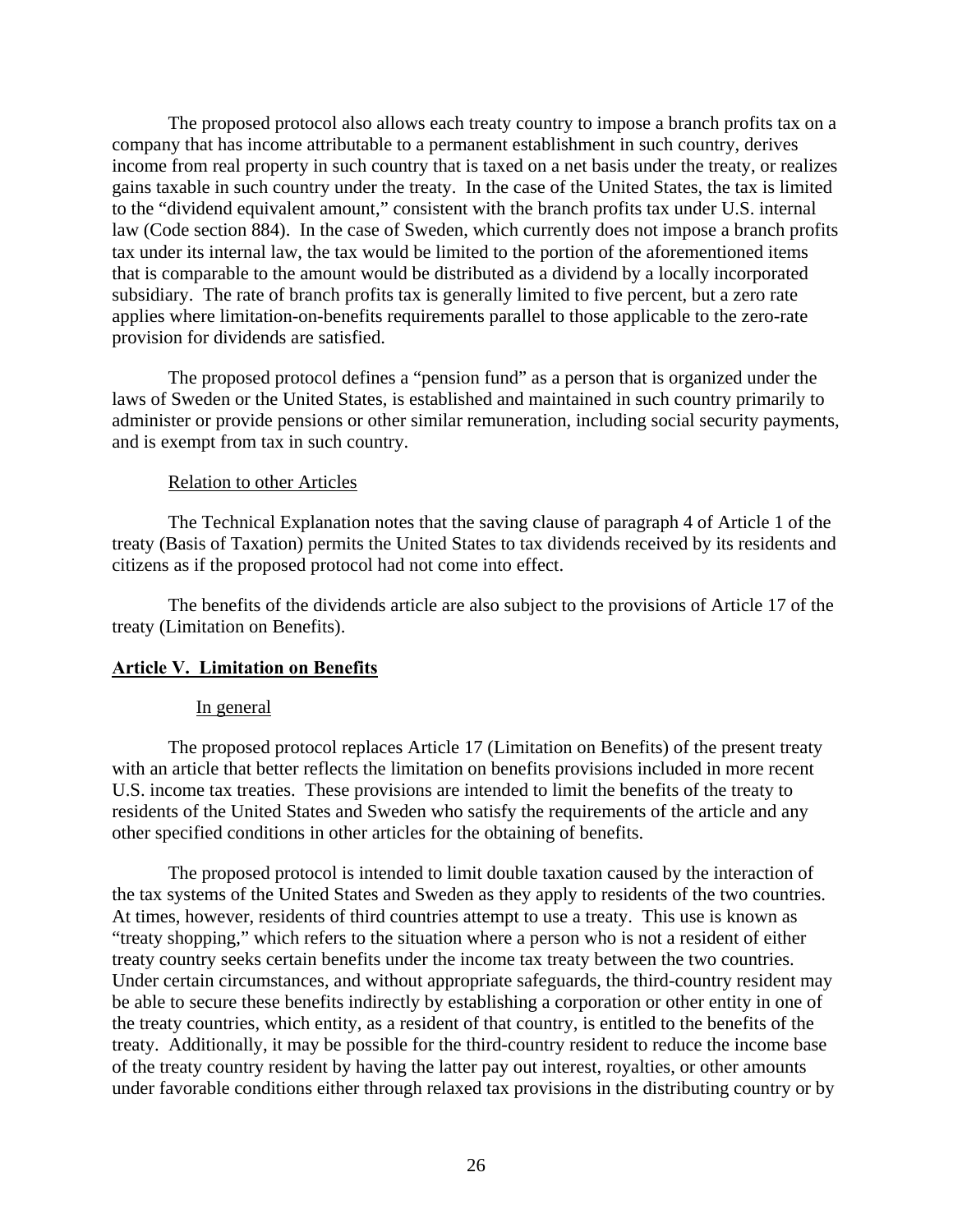passing the funds through other treaty countries until the funds can be repatriated under favorable terms.

Generally, a resident of either country qualifies for the benefits accorded by the proposed treaty if such resident is within one of the following categories (and satisfies any other specified conditions for obtaining benefits):

- 1. An individual;
- 2. One of the two countries or a political subdivision or local authority of one of the two countries;
- 3. A company that satisfies a public company test and certain subsidiaries of such companies;
- 4. An entity that is generally tax exempt in the country in which it is organized, that operates in that country to provide pensions pursuant to a plan, and that meets a beneficiary or sponsor test;
- 5. An organization operated exclusively for religious, charitable, scientific, artistic, cultural, or educational purposes; or
- 6. An entity that satisfies an ownership test and a base erosion test.

Alternatively, a resident that does not fit into any of the above categories may claim treaty benefits with respect to certain items of income under the derivative benefits test or the active business test. Notwithstanding the preceding provisions, special anti-abuse rules govern certain items of insurance premiums, interest, or royalties derived from the United States in socalled "triangular cases." Finally, a person that does not satisfy any of the above requirements may be entitled to the benefits of the proposed treaty if the source country's competent authority so determines.

# **Individuals**

Under the proposed protocol, individual residents of the United States and Sweden are entitled to all treaty benefits. However, if such an individual receives income as a nominee on behalf of a third country resident, and thus is not the beneficial owner of such income, benefits may be denied.

# Governmental entities

The proposed protocol provides that the United States or Sweden, or any political subdivision or local authority of the two countries, is entitled to all treaty benefits.

# Publicly traded companies and subsidiaries

A company that is a resident of Sweden or the United States is entitled to all treaty benefits if the principal class of its shares, and any disproportionate class of shares, is regularly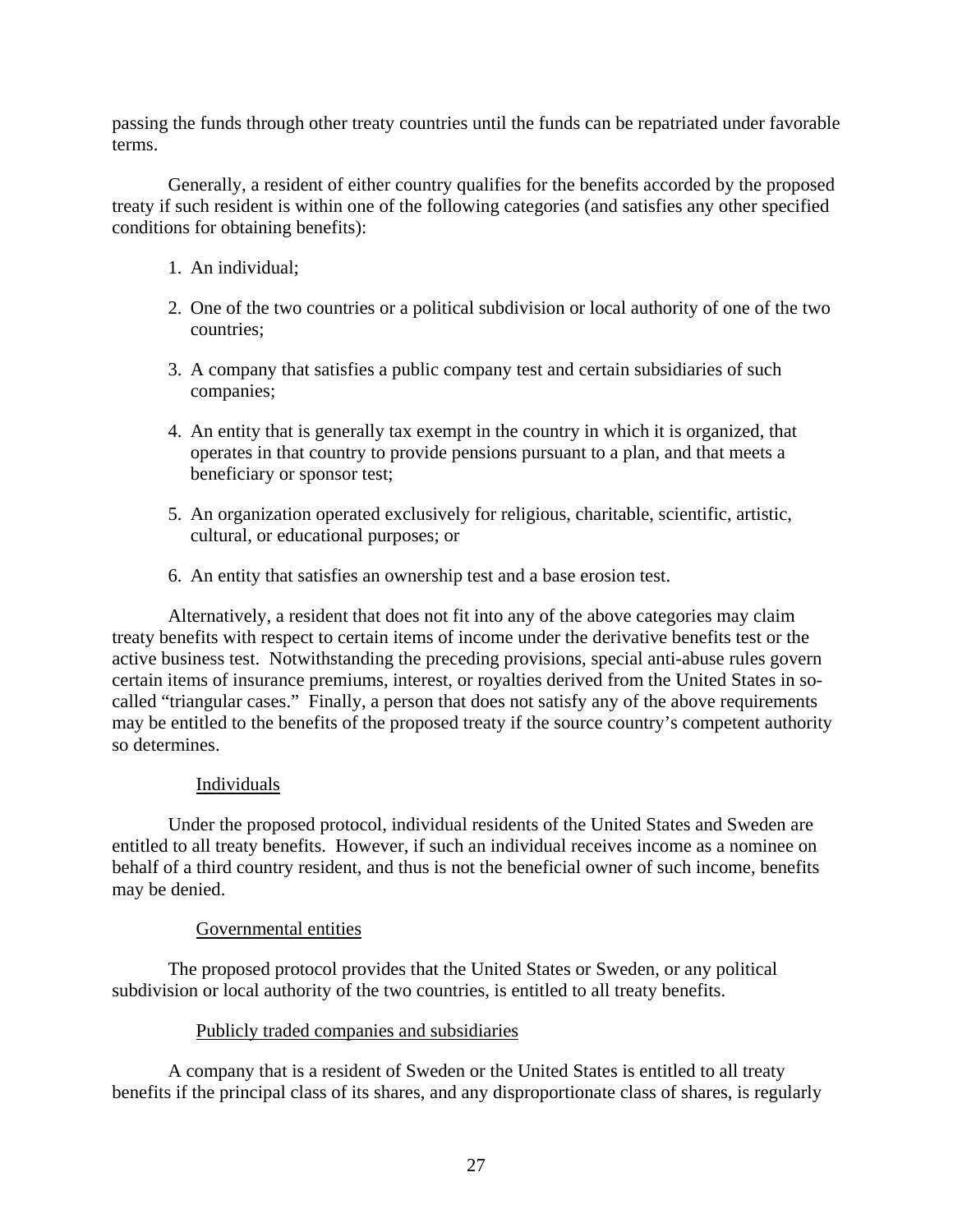traded on one or more recognized stock exchanges, and one of two additional requirements are met. The two alternative requirements (a public trading connection test and a management and control test) incorporate and simplify the essential elements of the "substantial presence" test in the country of residence (that was contained in the recent protocol with the Netherlands) in order for a company to qualify for treaty benefits under the public company test. Unlike the limitation on benefits provision in the recent protocol with the Netherlands, and in recognition of European integration, the proposed protocol does not require that the shares be listed in a recognized stock exchange in a treaty country.

The first alternative requirement determines whether public trading constitutes an adequate connection to the geographic region in which the residence country in located. The requirement is met if the company's principal class of shares is primarily traded (1) on a recognized stock exchange in the treaty country in which the company is resident, (2) in the case of a company resident in the United States, on a recognized stock exchange located in a third country that is a party to the North American Free Trade Agreement ("NAFTA"), and (3) in the case of a company resident in Sweden, on a recognized stock exchange located in the European Economic Area ("EEA"), the European Union ("EU"), or in Switzerland.

The term "recognized stock exchange" means the NASDAQ System owned by the National Association of Securities Dealers; any stock exchange registered with the U.S. Securities and Exchange Commission as a national securities exchange under the U.S. Securities Exchange Act of 1934, the Stockholm Stock Exchange, the Nordic Growth Market, and any other stock exchange subject to regulation by the Swedish Financial Supervisory Authority. The term also includes the Irish Stock Exchange and the stock exchanges of Amsterdam, Brussels, Copenhagen, Frankfurt, Hamburg, Helsinki, London, Madrid, Milan, Oslo, Paris, Reykjavik, Riga, Tallinn, Toronto, Vienna, Vilnius, Zurich, and any other stock exchange agreed upon by the competent authorities of the United States and Sweden.

The term "principal class of shares" means the ordinary or common shares of the company representing the majority of the aggregate voting power and value of the company. If the company does not have a single class of ordinary or common shares representing the majority of the aggregate voting power and value, then the "principal class of shares" means that class or any combination of classes of shares that represents, in the aggregate, a majority of the aggregate voting power and value of the company. The term "shares" includes depository receipts for shares.

The term "disproportionate class of shares" means an outstanding class of shares, of a company resident in a treaty country, which is subject to terms or other arrangements that entitle the holder to a larger portion of the company's income, profit, or gain in the other country, when compared to its participation in overall assets or activities of the company, than that to which the holder would be entitled in the absence of such terms or arrangements. For example, a company resident in Sweden meets this test if it has outstanding a class of "tracking stock" (or preferred stock) that pays dividends based upon a formula that approximates the company's return on its assets employed in the United States.

A class of shares is considered to be "regularly traded" on one or more recognized stock exchanges in a taxable year if the aggregate number of shares of that class traded during the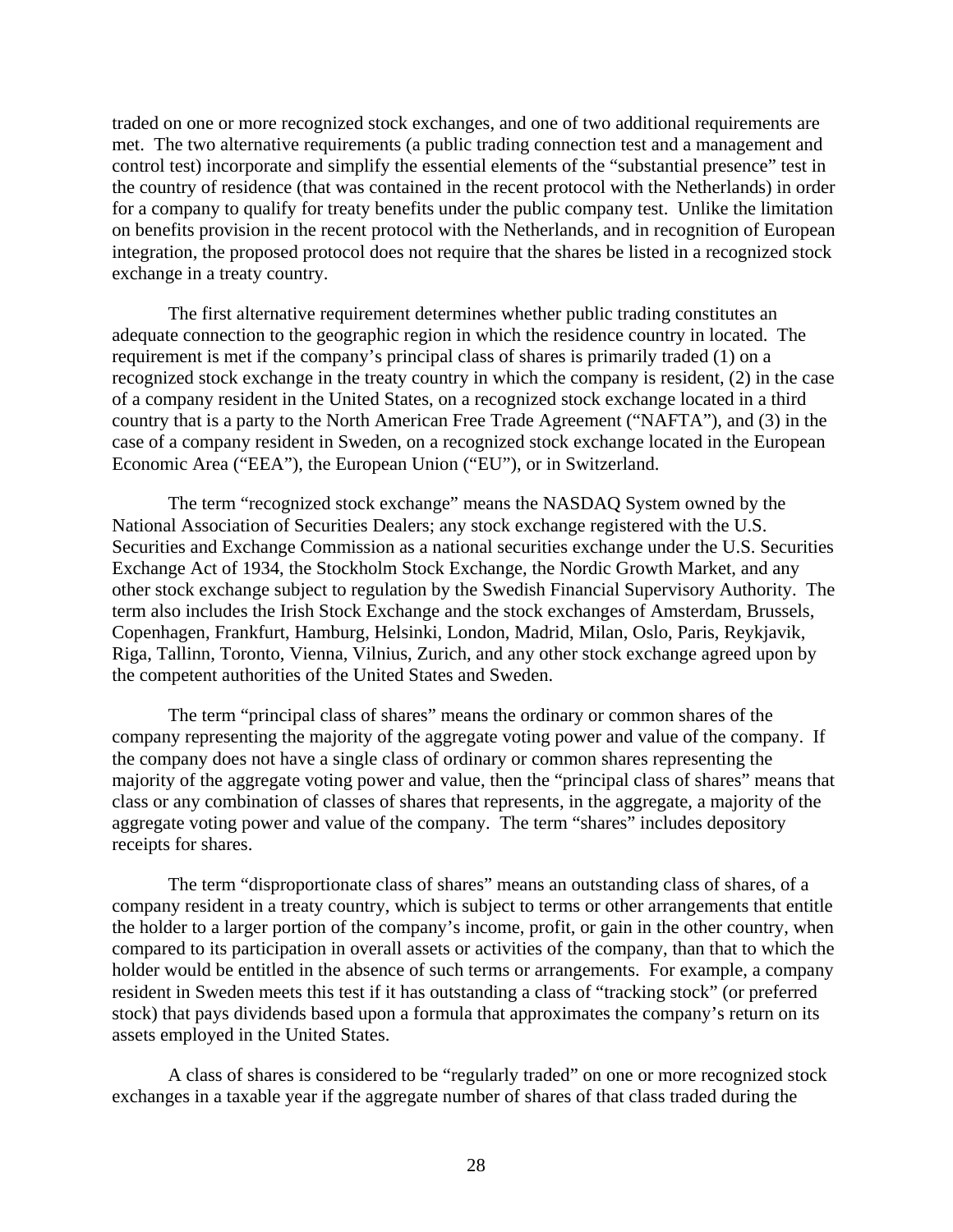preceding taxable year is at least six percent of the average number of shares outstanding in that class during that preceding taxable year. According to the Technical Explanation, if a class of shares was not listed on a recognized stock exchange during the preceding taxable year, the class of shares will be treated as regularly traded only if that class meets the aggregate trading requirements for the taxable year in which the income arises. The Technical Explanation further states that the "regularly traded" requirement can be met by aggregating trading on one or more of the recognized stock exchanges.

The second alternative requirement determines whether the company's primary place of management and control is in the treaty country where it is a resident. A company whose principal class of shares (and any disproportionate class of shares) is regularly traded on a recognized stock exchange but can not meet the public trading connection requirement may claim treaty benefits if its primary place of management and control is in the treaty country of which it is a resident. A company's primary place of management is located in the treaty country in which the company is a resident only if the executive officers and senior management employees exercise day-to-day responsibility for more of the strategic, financial and operational policy decision making for the company (including its direct and indirect subsidiaries) in the residence country than in any other country, and the staffs conduct more of the day-to-day activities necessary for preparing and making those decisions in that country than in any other country.

The Technical Explanation notes that the management and control test should be distinguished from the "place of effective management" test which is used by many countries and in the OECD model to establish residence. The place of effective management test has often been interpreted to mean the place where the board of directors meets. Under the proposed protocol, however, the primary place of management and control test looks to where day-to-day responsibility for the management of the company (and its subsidiaries) is exercised.

In addition, a company does not itself pass the requirements above, for example, because its shares are not publicly traded, is entitled to treaty benefits if it is a resident of the United States or Sweden and at least 50 percent of the aggregate voting power and value of the company's shares (and at least 50 percent of any disproportionate class of its shares) is owned (directly or indirectly) by five or fewer companies that satisfy the test previously described, provided that, in the case of indirect ownership, each intermediate owner used to satisfy the control requirement is a resident of the United States or Sweden. This rule allows certain subsidiaries of publicly traded companies to take advantage of all benefits under the treaty.

### Tax-exempt pensions

Under the proposed protocol, a pension organization that is resident in a treaty county and generally exempt from tax there is entitled to all the benefits of the treaty if, as of the close of the end of the prior taxable year, more than 50 percent of the beneficiaries, members, or participants of the organization are individuals resident in either the United States or Sweden, or if the organization sponsoring the pension is entitled to the benefits of the treaty. According to the Technical Explanation, for purposes of this provision, the term "beneficiaries" should be understood to refer to the persons receiving benefits from the organization.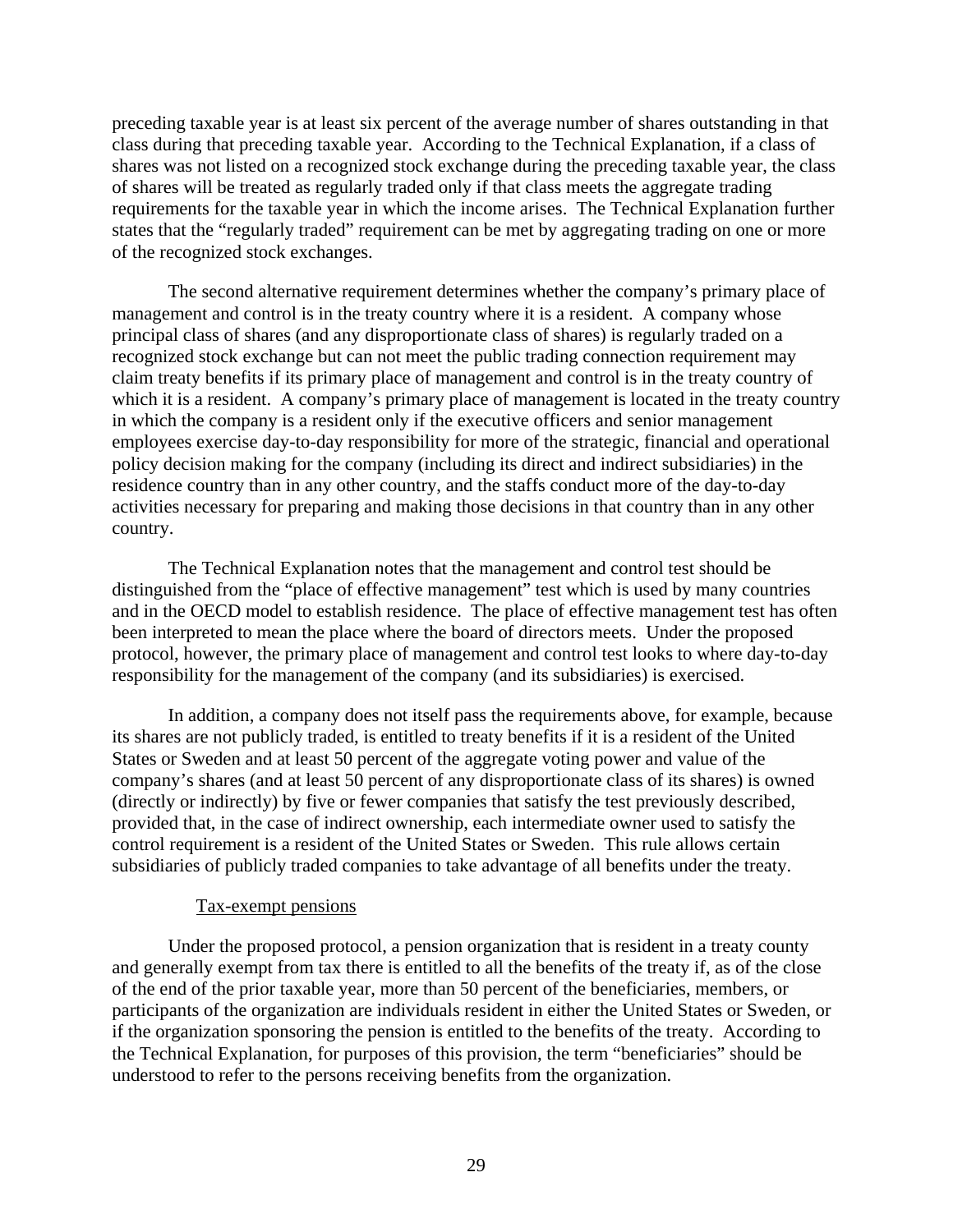#### Other tax-exempt organizations

Under the proposed protocol, an organization (other than a pension) that is resident in a treaty country and generally exempt from tax there is entitled to treaty benefits if it is organized under the laws of the United States or Sweden and established and maintained exclusively for religious, charitable, educational, scientific, artistic, cultural, or educational purposes. There is no requirement that specified percentages of the beneficiaries of these organizations be residents of the United States or Sweden.

### Ownership and base erosion tests

An entity that is a resident of one of the countries under the proposed protocol is entitled to treaty benefits if it satisfies both an ownership test and a base erosion test.

Under the ownership test, on at least half the days of the taxable period, at least 50 percent of each class of shares or other beneficial interests must be owned (directly or indirectly) by residents of the same treaty country in which the entity is resident, and who are entitled to treaty benefits under this article as individuals, governmental entities, parent companies that meet the public company test, tax-exempt pensions, or tax-exempt organizations.

The base erosion test is satisfied only if less than 50 percent of the person's gross income for the taxable year, as determined in the person's country of residence, is paid or accrued, directly or indirectly, in the form of payments deductible in the person's country of residence, to persons who are not residents of either treaty country entitled to treaty benefits under this article as individuals, governmental entities, parent companies that meet the public company test, taxexempt pensions, or tax-exempt organizations. However, these amounts do not include arm'slength payments in the ordinary course of business for services or tangible property and payments in respect of financial obligations to a bank that is not related to the payor. According to the Technical Explanation, deductible payments also do not include (1) such payments to a bank that is a resident of a treaty country or that has a permanent establishment in either treaty country to which such payment is attributable, or (2) depreciation and amortization deductions.

In the case of Sweden, the notes to the proposed protocol provide that for these purposes, the amount of a person's deductible payments and gross income is reduced by the amount of "group contributions" paid to a Swedish resident or Swedish permanent establishment. Group contributions are special payments between related Swedish companies that effect tax consolidation.

The Technical Explanation states that trusts may be entitled to the benefits of this provision if they are treated as residents under Article 4 (Residence), as amended by the proposed protocol, and they otherwise satisfy the ownership and base erosion tests.

### Derivative benefits rule

The proposed protocol contains a derivative benefits rule that is potentially applicable to all treaty benefits of a company, although the test is applied to individual items of income. This rule effectively allows a Swedish company, for example, to receive "derivative benefits" in the sense that it derives its entitlement to U.S. tax reductions in part from the U.S. treaty benefits to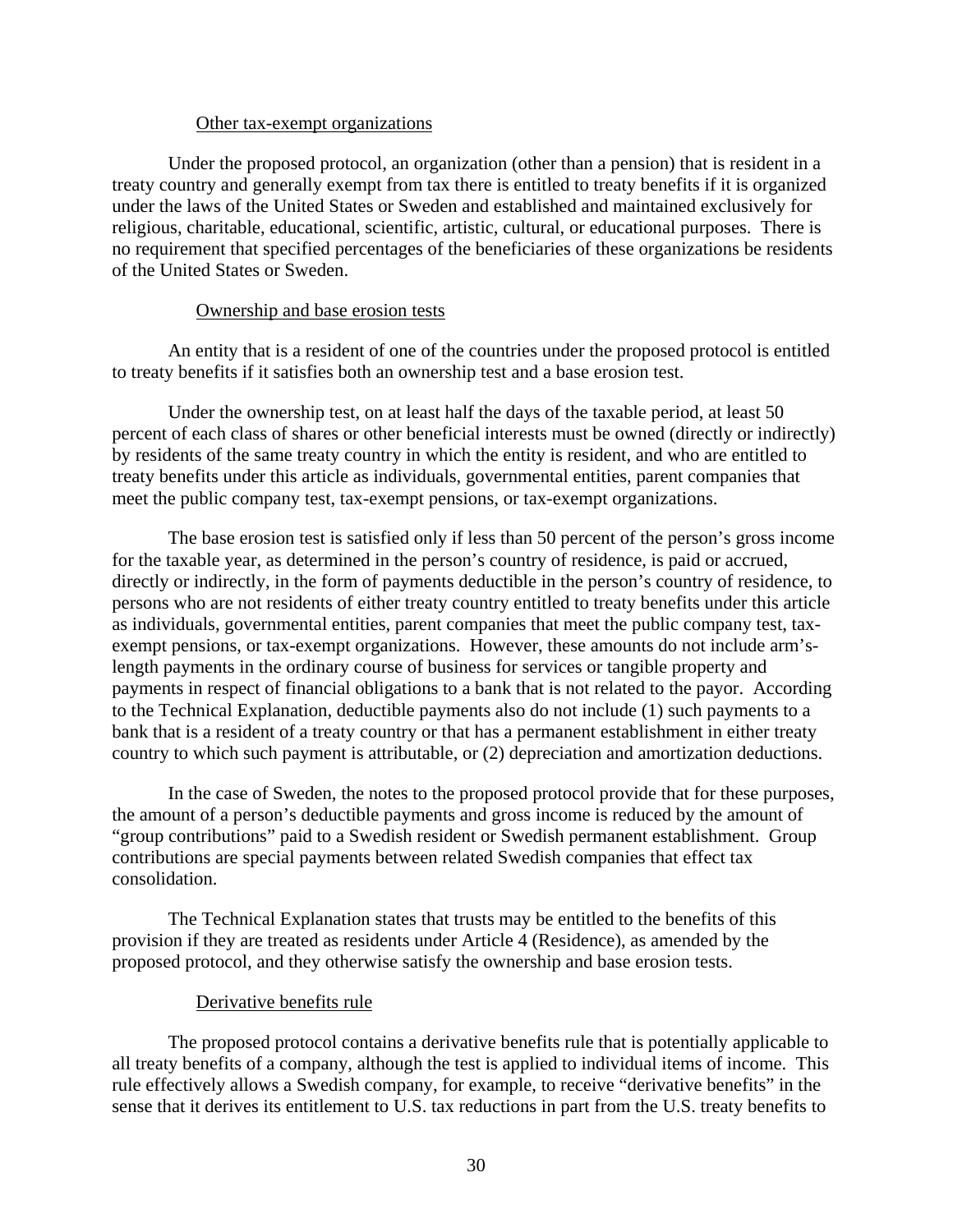which its owners would be entitled if they earned the income directly. If the requirements of this rule are satisfied, a company that is resident in one of the treaty countries will be entitled to the benefits of the proposed protocol.

A company resident in one of the countries satisfies this rule if both ownership and base erosion requirements are met. Under the ownership requirement, shares representing at least 95 percent of the aggregate voting power and value of the shares of the company (and at least 50 percent of any disproportionate class of shares) must be owned, directly or indirectly, by seven or fewer persons that are "equivalent beneficiaries."

For this purpose, an equivalent beneficiary means a resident of (1) a member state of the EU, (2) any other EEA country, (3) a party to NAFTA, or (4) Switzerland, but only if one of two sets of alternative conditions are satisfied. The first set of alternative conditions consists of two requirements. Under the first requirement, that resident must be entitled to all the benefits of a comprehensive tax treaty between its residence country and the country from which the benefits of the proposed treaty are being claimed, under provisions analogous to the rules of this article relating to individuals, governmental entities, parent companies that meet the public company test, tax-exempt pensions, or tax-exempt organizations. However, if such treaty does not contain a comprehensive limitation on benefits provision, then the person must be a person that would be entitled to the benefits under the rules of this article relating to individuals, governmental entities, parent companies that meet the public company test, tax-exempt pensions, or tax-exempt organizations, if such person were a resident of the United States or Sweden under the current treaty (as amended by the proposed protocol).

Under the second requirement, with respect to items of insurance premiums, dividends, interest, and royalties, the resident (i.e., the potential equivalent beneficiary which is a resident of an EU, EEA, or NAFTA member country, or of Switzerland) must be entitled under such treaty to a rate of withholding tax for that item that is at least as low as the rate applicable to such income under the U.S.-Sweden treaty, as modified by the proposed protocol. Under this test, the appropriate comparison is between (1) the favorable withholding rate imposed under the treaty, as modified by the proposed protocol, to items paid by the source treaty country to a resident of the other treaty country, and (2) the withholding rate that would be imposed if the payment was from the source country directly to a resident of the third state. The resident of the third state is an equivalent beneficiary if it is not obtaining a rate advantage by being resident in the third state rather than the other treaty country, and the first requirement is met.

The Technical Explanation sets forth the following example of this comparison. A U.S. company, USCo, is a wholly owned subsidiary of SCo, a company resident in Sweden. SCo is wholly owned by ICo, a corporation resident in Italy. Assuming SCo satisfies the requirements of paragraph 3 of Article 10 (Dividends), SCo would be eligible for a zero rate of withholding tax. The dividend withholding rate in the treaty between the United States and Italy is five percent. Thus, if ICo received the dividend directly from USCo, ICo would have been subject to a five percent rate of withholding tax on the dividend. Because ICo would not be entitled to a rate of withholding tax that is at least as low as the rate that would apply under the current treaty (as modified by the proposed protocol) to such income (i.e., zero), ICo is not an equivalent beneficiary.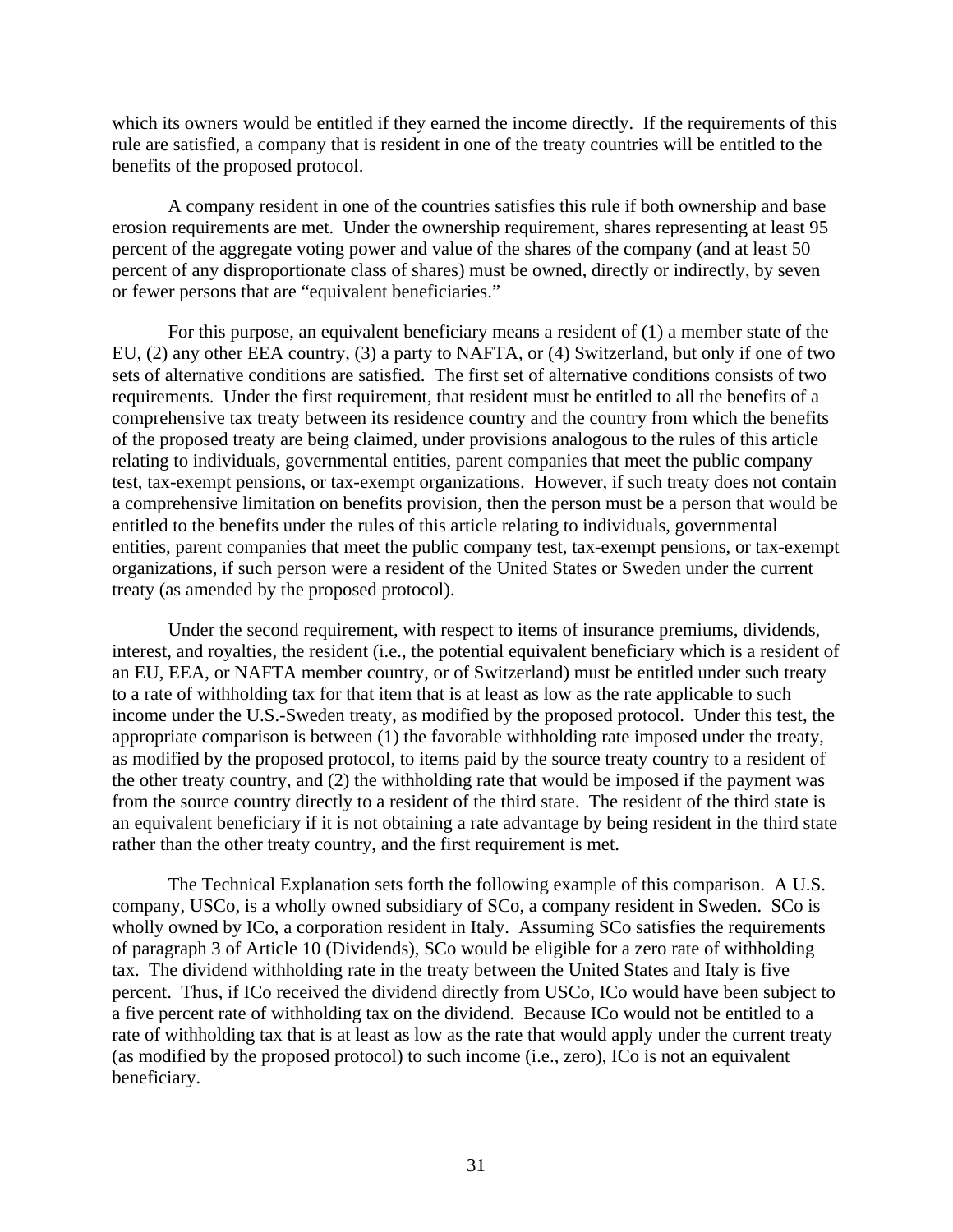The proposed protocol provides a special rule to take into account the fact that withholding taxes on many intercompany dividends, interest, and royalties are exempt within the EU by reason of various EU directives, rather than by tax treaty. If a U.S. company receives such payments from a Swedish company, and that U.S. company is owned by a company resident in an EU member state that would have qualified for an exemption from Swedish withholding tax pursuant to any directive of the EU if it had received the income directly, the EU parent company will be treated as an equivalent beneficiary. The Technical Explanation notes that this rule is necessary because many EU member countries have not re-negotiated their tax treaties to reflect the rates applicable under the directives.

Under the second set of alternative conditions for qualifying as an equivalent beneficiary, the person must be a resident of either the United States or Sweden, and must be entitled to the benefits of the U.S.-Sweden treaty, as modified by the proposed protocol, under the rules of this article relating to individuals, governmental entities, parent companies that meet the public company test, tax-exempt pensions, or tax-exempt organizations. Thus, an individual resident in Sweden will be an equivalent beneficiary without regard to whether it would have been entitled to the same benefits if it received the income directly.

The base erosion test for derivative benefits is similar to the "regular" base erosion test described above, with certain modifications. The base erosion test relating to derivative benefits is satisfied only if less than 50 percent of the person's gross income for the taxable year, as determined in the person's country of residence, is paid or accrued, directly or indirectly, to persons who are not equivalent beneficiaries (as defined above) in the form of payments deductible in the company's country of residence. Thus, the only difference between the base erosion test for derivative benefits and the "regular" base erosion test is that in the former case deductible payments made to equivalent beneficiaries, rather than amounts paid to residents of the United States or Sweden, are not counted against a company for purposes of determining whether the company exceeds the 50-percent limit.

#### Active business test

Under the proposed protocol, residents of one of the treaty countries are entitled to treaty benefits with respect to an item of income derived from the other country if (1) the resident is engaged in the active conduct of a trade or business in its residence country, and (2) the income from the other country is derived in connection with that trade or business or is incidental to that trade or business. The proposed protocol provides that the business of making or managing investments for the resident's own account does not constitute an active trade or business unless these activities are banking, insurance, or securities activities carried on by a bank, insurance company, or registered securities dealer.

The term "trade or business" is not defined in the current treaty or proposed protocol. According to the Technical Explanation, pursuant to paragraph 2 of Article 3 (General Definitions) of the current treaty, when determining whether a resident of Sweden is entitled to the benefits of the treaty under the active business test with respect to an item of income derived from sources within the United States, the United States will ascribe to this term the meaning that it has under the law of the United States. Accordingly, the U.S. competent authority will refer to the regulations issued under section 367(a) for the definition of the term "trade or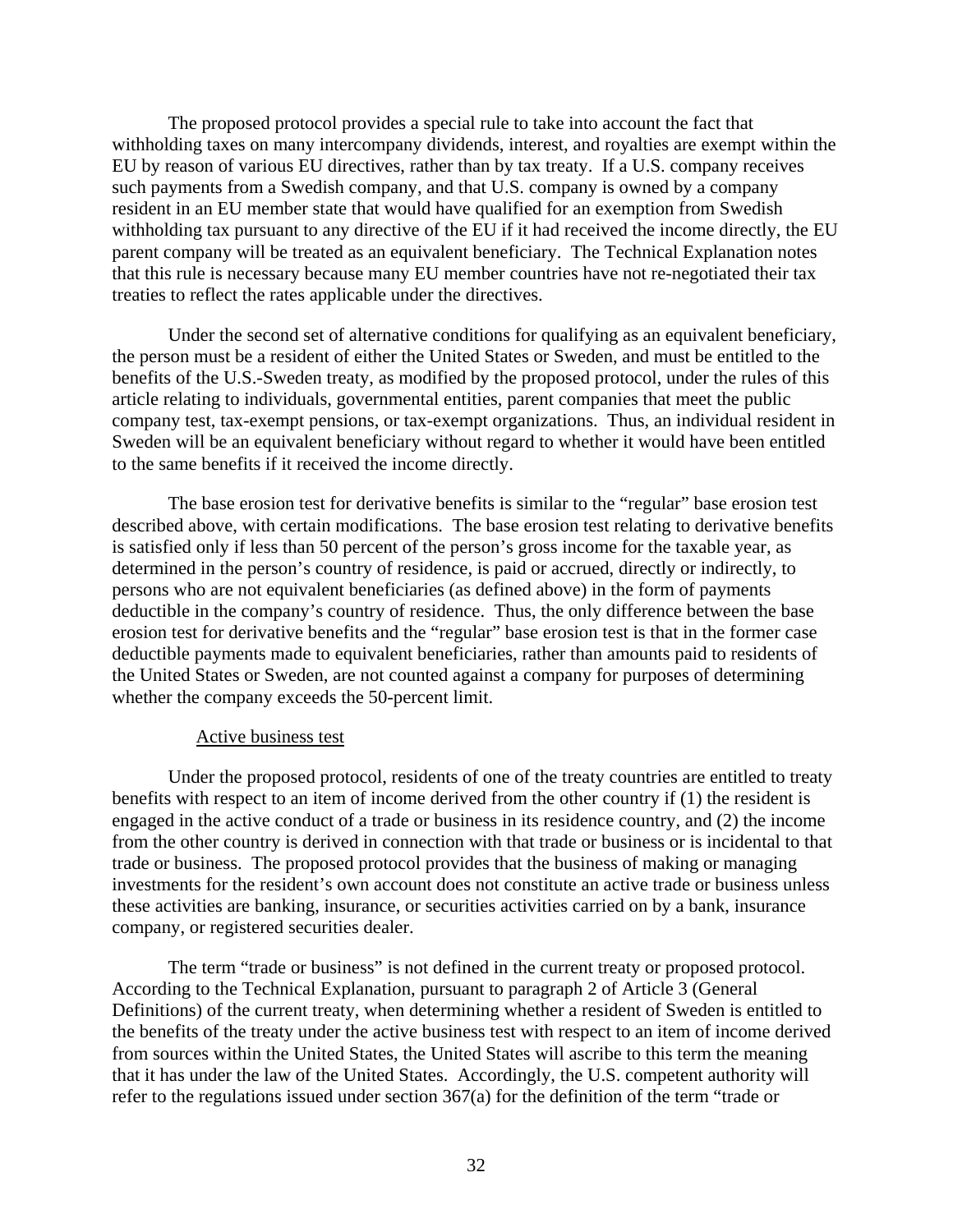business." In general, therefore, a trade or business will be considered to be a specific unified group of activities that constitute or could constitute an independent economic enterprise carried on for profit. Furthermore, a corporation generally will be considered to carry on a trade or business only if the officers and employees of the corporation conduct substantial managerial and operational activities.

The Technical Explanation elaborates upon the "in connection with" and "incidental" rules. The Technical Explanation provides that an item of income is derived in connection with a trade or business if the income-producing activity in the source country is a line of business that "forms a part of" or is "complementary to" the trade or business conducted in the residence country by the income recipient.

According to the Technical Explanation, a business activity generally will be considered to form part of a business activity conducted in the country of source if the two activities involve the design, manufacture, or sale of the same products or type of products, or the provision of similar services. The line of business in the country of residence may be upstream, downstream, or parallel to the activity conducted in the country of source. Thus, the line of business may provide inputs for a manufacturing process that occurs in the country of source, may sell the output of that manufacturing process, or simply may sell the same sorts of products that are being sold by the trade or business carried on in the country of source.

The Technical Explanation also states that for two activities to be considered to be "complementary," the activities need not relate to the same types of products or services, but they should be part of the same overall industry and be related in the sense that the success or failure of one activity will tend to result in success or failure for the other. Where more than one trade or business is conducted in the country of source and only one of the trades or businesses forms a part of or is complementary to a trade or business conducted in the country of residence, it is necessary to identify the trade or business to which an item of income is attributable. Royalties generally are considered to be derived in connection with the trade or business to which the underlying intangible property is attributable. Dividends are deemed to be derived first out of earnings and profits of the treaty-benefited trade or business, and then out of other earnings and profits. Interest income may be allocated under any reasonable method consistently applied. A method that conforms to U.S. principles for expense allocation will be considered a reasonable method.

The Technical Explanation further states that an item of income derived from the country of source is "incidental to" the trade or business carried on in the country of residence if production of the item facilitates the conduct of the trade or business in the country of residence. An example of incidental income is the temporary investment of working capital of a person in the country of residence in securities issued by persons in the country of source.

The proposed protocol provides that if a resident of a treaty country or any of its associated enterprises carries on a trade or business activity in the other country which gives rise to an item of income, the active business test applies only if the trade or business activity in the residence country is substantial in relation to the trade or business activity in the source country. The determination is made separately for each item of income derived from the source country.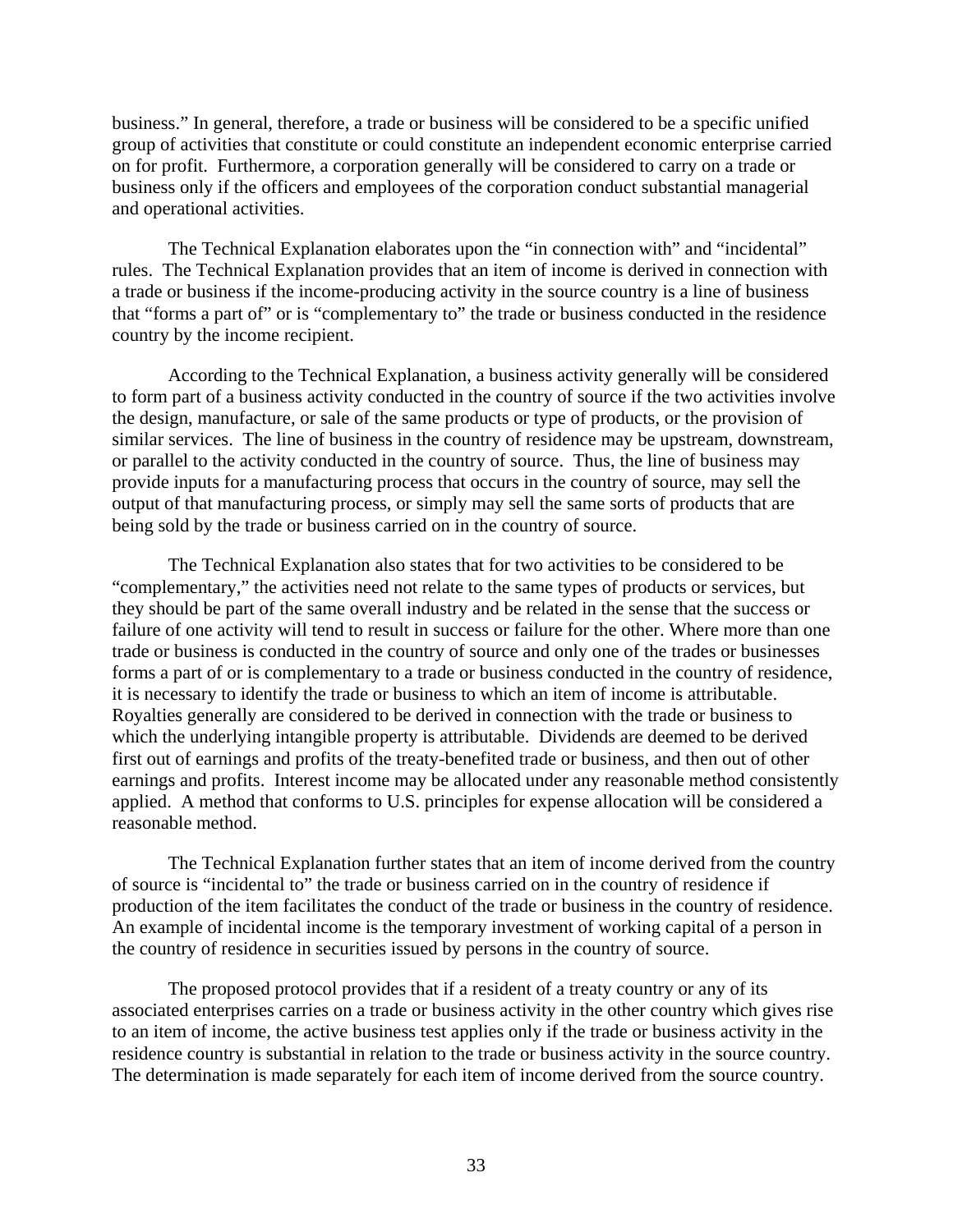The Technical Explanation explains that the substantiality requirement is intended to prevent a narrow case of treaty-shopping abuses in which a company attempts to qualify for benefits by engaging in de minimis connected business activities in the treaty country in which it is resident (i.e., activities that have little economic cost or effect with respect to the company business as a whole). The determination of substantiality is made based upon all the facts and circumstances and takes into account the comparative sizes of the trades or businesses in each country (measured by reference to asset values, income and payroll expenses), the nature of the activities performed in each country, and the relative contributions made to that trade or business in each country. According to the Technical Explanation, in making each determination or comparison, due regard will be given to the relative sizes of the U.S. and Swedish economies.

The proposed protocol provides that, in determining whether a person is engaged in the active conduct of a trade or business in a treaty country, activities conducted by persons "connected" to such person are deemed to be conducted by such person. A person is "connected" to another if one possesses at least 50 percent of the beneficial interest in the other (in the case of a company, at least 50 percent of the aggregate voting power and at least 50 percent of the aggregate value of the shares in the company), or another person possesses, directly or indirectly, that requisite interest in each of the two entities. A person is also considered to be connected to another if, based on all the relevant facts and circumstances, one has control of the other or both are under the control of the same person or persons.

#### The triangular case

The proposed protocol provides a special anti-abuse rule that addresses the use of the following structure to earn certain types of income from the United States. The resident of Sweden (who is otherwise qualified for benefits under this article) sets up a permanent establishment in a third country that imposes a relatively low rate of tax on the income of the permanent establishment. The permanent establishment is an integral part of the Swedish resident. The permanent establishment earns interest, royalties, or insurance premiums that would be entitled to exemption under this article (absent this provision). Under the current tax treaty between Sweden and the third country, Sweden does not tax the income earned by the permanent establishment. Consequently, the income is not taxed in Sweden or the United States, and is only lightly taxed, if at all, in the third country.

Under the proposed protocol, the United States may impose withholding tax on such payments if the tax actually paid with respect to the income in the third country is less than 60 percent of the tax that would have been payable to Sweden if the income were earned in Sweden and were not attributable to the permanent establishment in the third country. However, in such a case the U.S. withholding tax rate is limited to 15 percent with respect to interest and royalties, while insurance premiums are subject to full tax under the U.S. domestic tax law rules. According to the Technical Explanation, the principles of the subpart F rules are employed to determine whether the profits of the permanent establishment are subject to an effective rate of tax that is above the specified threshold.

The anti-abuse rule does not apply in the case of interest if the income from the United States is derived in connection with, or is incidental to, the active conduct of a trade or business carried on by the permanent establishment in the third country (other than the business of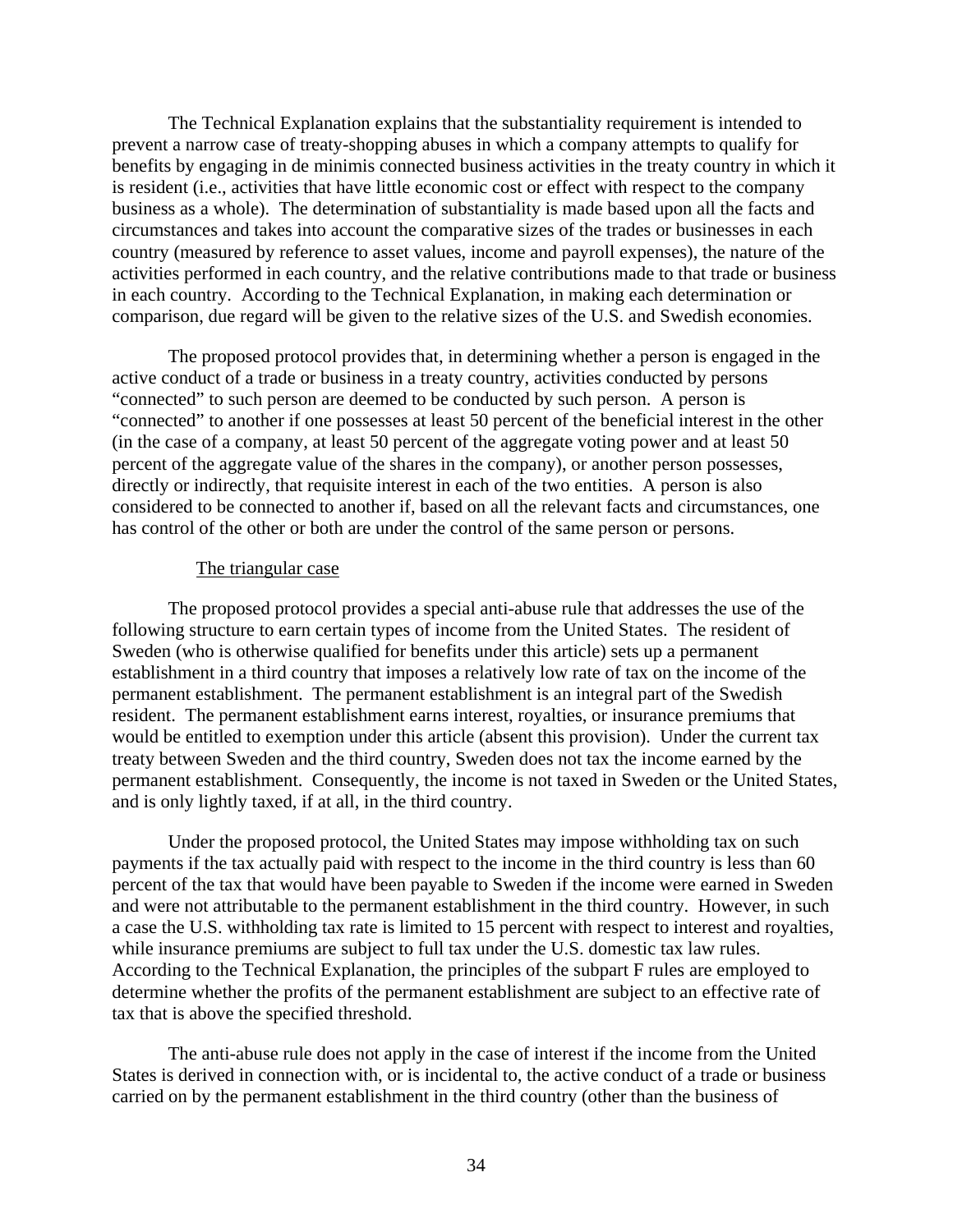making, managing, or simply holding investments for the enterprise's own account, unless these activities are banking or securities activities carried on by a bank or a registered securities dealer). In the case of royalties, the anti-abuse rule does not apply if the royalties are received from the United States as compensation for the use of, or the right to use, intangible property that has been produced or developed by the permanent establishment itself.

Because the United States does not exempt the profits of a third-country permanent establishment of a U.S. resident from U.S. tax, either by statute or by treaty, the anti-abuse rule only applies with respect to U.S.-source insurance premiums, interest, or royalties that are attributable to a third-country permanent establishment of a Swedish resident.

#### Grant of treaty benefits by the competent authority

The proposed protocol provides that a resident of a treaty country that is not otherwise entitled to benefits under this article may still be granted treaty benefits if the competent authority of the other country determines that the establishment, acquisition, or maintenance of such resident and the conduct of its operations did not have as one of its principal purposes the obtaining of benefits under the treaty. The competent authority may determine to grant all treaty benefits, may determine to grant benefits only with respect to a particular item of income, or may set time limits on the duration of any relief granted. This provision acts as a "safety-valve" for a person that has not established that it meets one of the objective tests, but for which the allowance of treaty benefits would not give rise to abuse or otherwise be contrary to the purposes of the treaty.

According to the notes to the proposed protocol, and the Technical Explanation, in applying this provision the competent authorities will consider the obligations of Sweden by virtue of its membership in the EU. In particular, the competent authorities will consider any legal requirements for the facilitation of the free movement of capital and persons, the differing internal tax systems, tax incentive regimes, and existing tax treaty policies among member states of the EU. Accordingly, where certain changes in circumstances might cause a person to cease to qualify for treaty benefits under the objective limitation on benefits provisions, such changes need not result in the denial of benefits under the treaty. The changes in circumstances contemplated by the Technical Explanation include, all under ordinary business conditions: (1) a change in the country of residence of a major shareholder of the company, (2) the sale of part of the stock of a Swedish company to a resident in another member state of the EU, (3) or an expansion of a company's activities in other member states of the EU. If the competent authority is satisfied that these changed circumstances are not attributable to tax avoidance motives, this will also count as a factor weighing in favor of continued qualification for benefits under this provision.

The proposed protocol provides that the competent authority of the source country must consult with the competent authority of the residence country before refusing to grant benefits under this provision.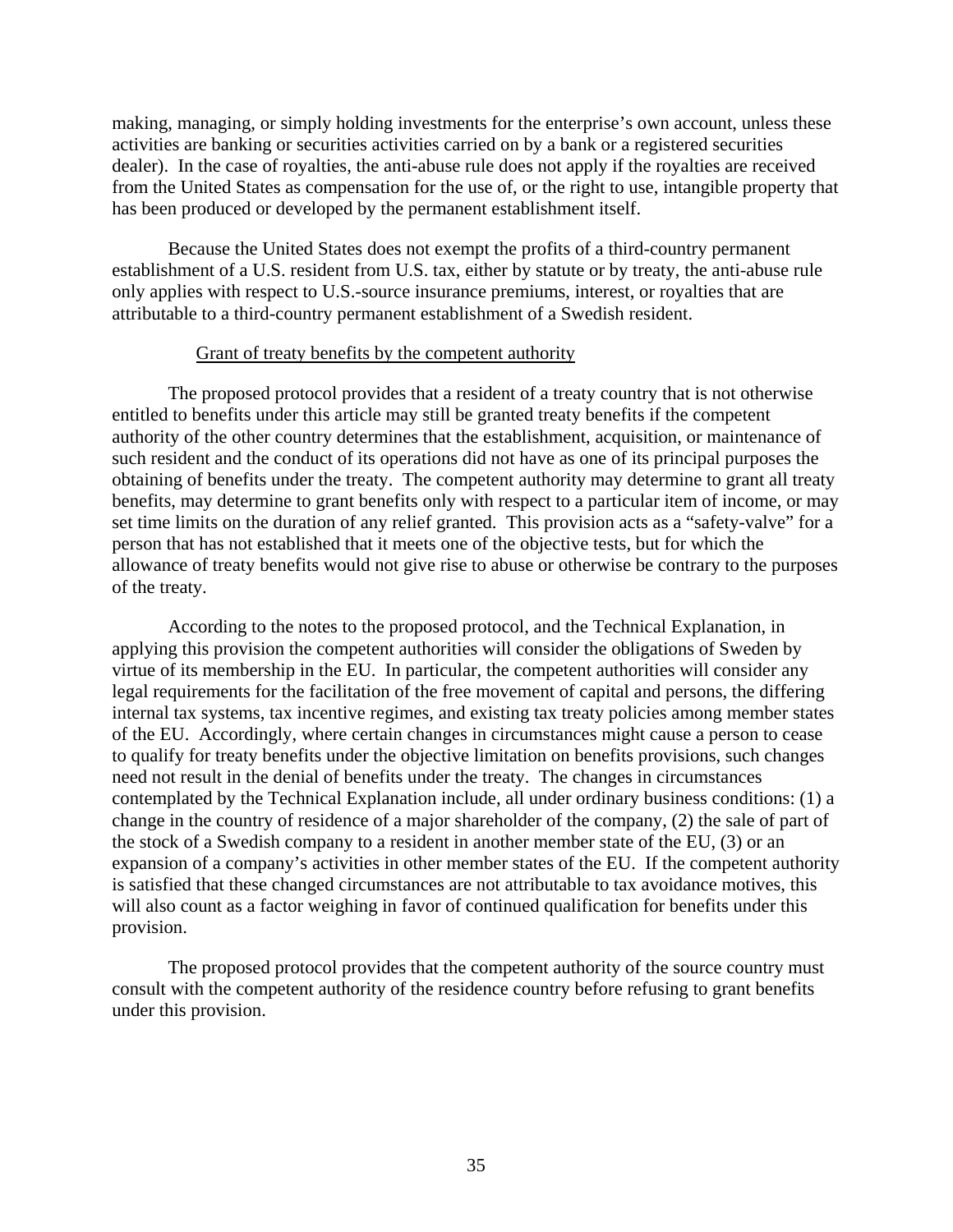### **Article VI. Government Service**

The proposed protocol modifies Article 20 (Government Service) by adding a new paragraph providing that Sweden may not impose tax on a pension paid by the U.S. government to Swedish citizens and residents (including those entitled to survivor benefits) who were hired prior to 1978 to work for the U.S. embassy in Stockholm or the U.S. consulate general in Gothenberg, if the individual was covered under the U.S. Civil Service retirement plan.

The proposed protocol has the effect of modifying the rule of the present treaty providing that a government pension paid by one treaty country to a resident of the other may be taxed only in the residence country. Prior to the present treaty, the previous treaty had provided a different rule: pensions paid by the government or a political subdivision of one treaty country to a resident of the other were specifically exempted from taxation in the residence country (Article 10 of the previous treaty).

The Technical Explanation notes that the U.S. government had reduced the salaries paid to Swedish residents and citizens working at the U.S. embassy in Stockholm or the U.S. consulate general in Gothenberg to take account of the fact that they were exempt from Swedish income tax under the terms of the 1939 treaty. As a result, their pensions, which were based on their salaries, were automatically reduced. Such employees and former employees were not exempted from the change permitting Sweden to tax government pensions when the present treaty was adopted in 1994. The Technical Explanation states that the proposed protocol adds a grandfather rule to prevent the unintended consequences resulting from the provision of the 1994 treaty.

# **Article VII. Relief from Double Taxation**

The proposed protocol makes conforming changes to Article 23 (Relief from Double Taxation) to reflect the amendments made to the saving clause of paragraph 4 of Article 1 (Personal Scope) regarding former citizens and former long-term residents of the United States.

# **Article VIII. Entry into Force**

Article VIII of the proposed protocol contains the rules for ratification, entry into force, and effective date of the provisions of the proposed protocol.

Paragraph 1 of the article provides that the proposed protocol is subject to the ratification procedures of each country. Each treaty country will notify the other when it has completed its required ratification procedures, through the diplomatic channel, accompanied by an instrument of ratification.

Paragraph 2 of the article provides that the proposed protocol will enter into force on the 30th day after the later of the notifications described in the immediately preceding paragraph. With respect to withholding taxes, the provisions of the proposed protocol will have effect for amounts paid or credited on or after the first day of the second month next following the date on which the proposed protocol enters into force. In respect of taxes on income covered by Article VI of the proposed protocol, relating to the taxation by Sweden of pensions of certain employees of the U.S. embassy in Stockholm or the U.S. consulate general in Gothenburg, the provisions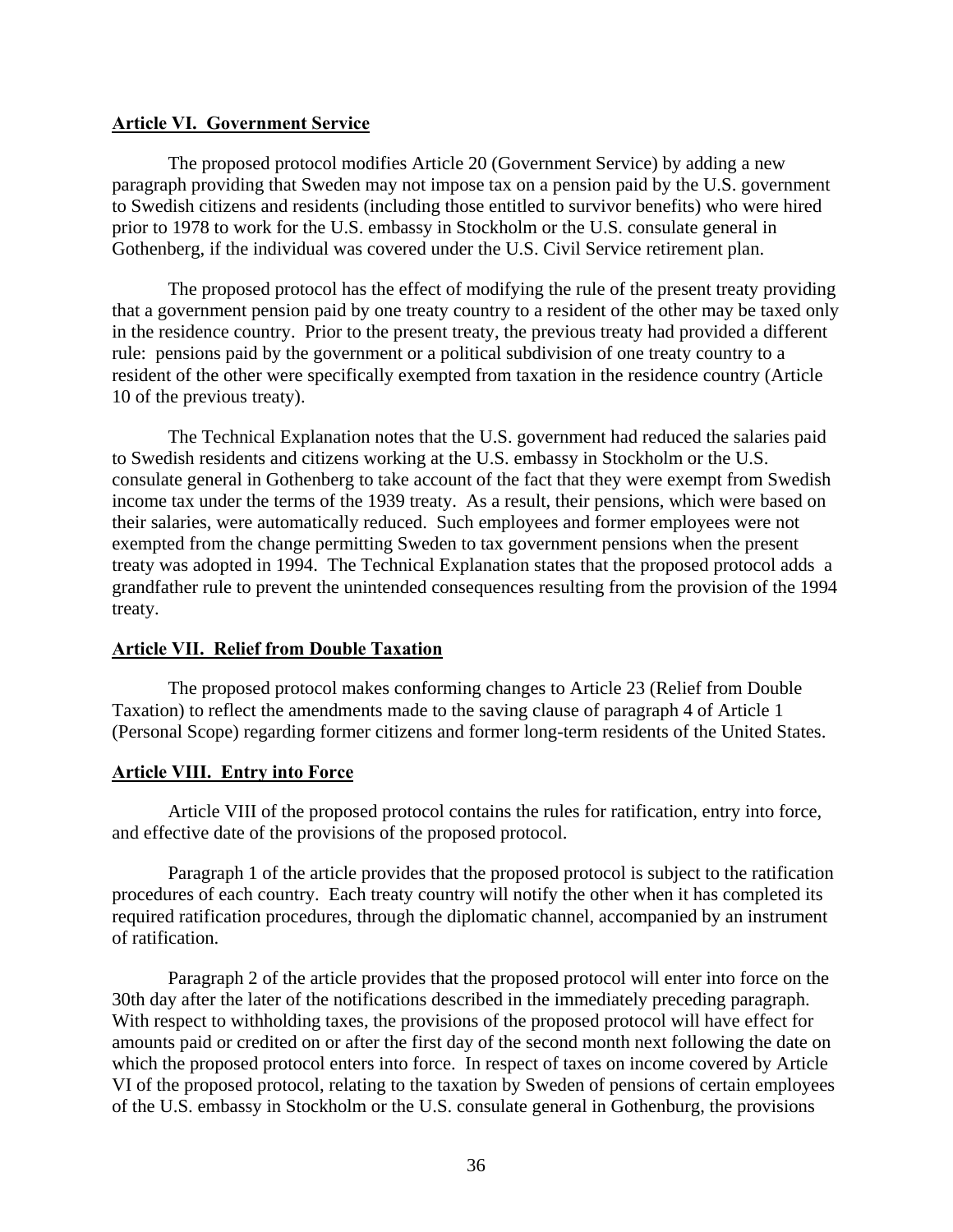will have effect for income derived on or after January 1, 1996. With respect to other taxes, the provisions of the proposed protocol will have effect for taxable years beginning on or after the first day of January next following the date on which the proposed protocol enters into force.

Paragraph 3 of the article provides that the proposed protocol will remain in effect as long as the treaty remains in force.

### **Exchange of Notes**

At the signing of the protocol, notes were exchanged dealing with the exchange of information (Article 26) under the treaty. The notes provide that the powers of each country's competent authority to obtain information include the ability to obtain information held by financial institutions, nominees, or persons acting in an agency or fiduciary capacity. The notes clarify that this authority does not include the ability to obtain information that would reveal confidential communications between a client and an attorney, solicitor, or other legal representative, where the client seeks legal advice. The notes also provide that the competent authorities may obtain information relating to the ownership of legal persons (e.g., the identity of a beneficial owner of bearer shares). The notes confirm that each country's competent authority is able to exchange such information in accordance with this article.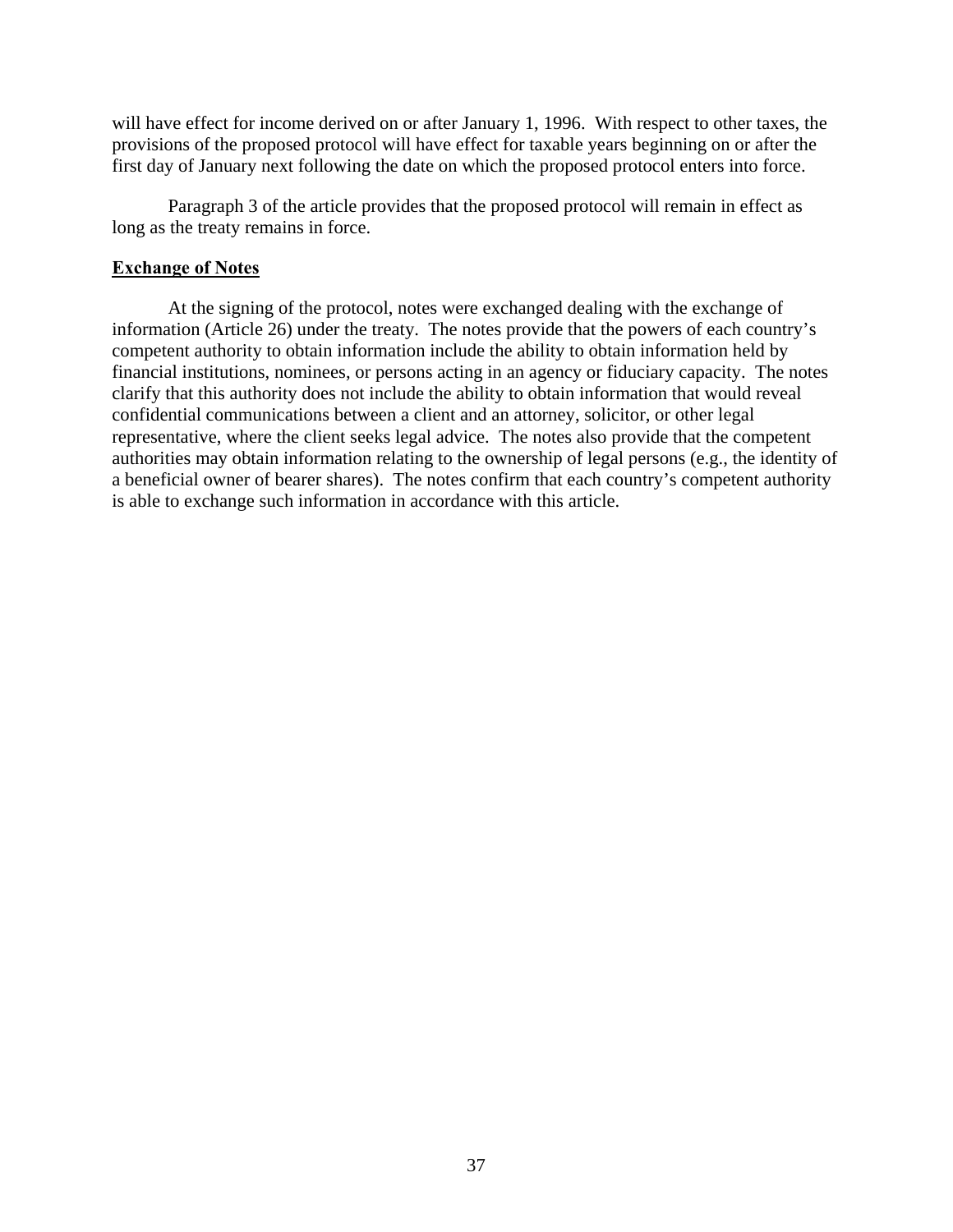### **VI. ISSUES**

### **A. Zero Rate of Withholding Tax on Dividends from 80-Percent-Owned Subsidiaries**

### **In general**

The proposed protocol would eliminate withholding tax on dividends paid by one corporation to another corporation that owns at least 80 percent of the stock of the dividendpaying corporation (often referred to as "direct dividends"), provided that certain conditions are met. The elimination of withholding tax under these circumstances is intended to reduce further the tax barriers to direct investment between the two countries.

Under the present treaty, these dividends may be taxed by the source country at a maximum rate of five percent, a tax that the United States, but not Sweden, imposes as a matter of internal law. Thus, the principal immediate effect of this provision would be to exempt dividends that U.S. subsidiaries pay to Swedish parent companies from U.S. withholding tax. With respect to dividends paid by Swedish subsidiaries to U.S. parent companies, the effect of this provision would be to provide greater certainty as to the continued availability of a zero rate of Swedish withholding tax, regardless of how Swedish domestic law might change in this regard.

Until 2003, no U.S. treaty provided for a complete exemption from withholding tax under these circumstances, and the U.S. and OECD models currently do not provide for such an exemption. However, many bilateral tax treaties to which the United States is not a party eliminate withholding taxes under similar circumstances, and the same result has been achieved within the European Union under its Parent-Subsidiary Directive. Moreover, in 2003 and 2004, the Senate ratified U.S. treaties and protocols containing zero-rate provisions with the United Kingdom, Australia, Mexico, Japan, and the Netherlands. These provisions are similar to the provision in the proposed protocol, although the treaty with Japan allows a lower ownership threshold (i.e., more than 50 percent, as opposed to at least 80 percent) than do the other provisions, among other differences discussed below.

#### **Description of provision**

Under the proposed protocol, the withholding tax rate is reduced to zero on dividends beneficially owned by a company that has owned shares representing at least 80 percent of the voting power of the company paying the dividend for the 12-month period ending on the date on which entitlement to the dividend is determined. The 80-percent ownership requirement under this provision may be satisfied by either direct or indirect ownership (through one or more residents of either contracting state).

Eligibility for the benefits of the zero-rate provision is subject to a more stringent set of limitation-on-benefits requirements than normally would apply under the proposed protocol. Specifically, in order to qualify for the zero rate, the dividend-receiving company must either: (1) meet the public trading test of the limitation-on-benefits article; (2) meet the ownership and base erosion test *and* satisfy the active trade or business conditions of the limitation-on-benefits article with respect to the dividend in question; (3) meet the derivative benefits test of the limitation-on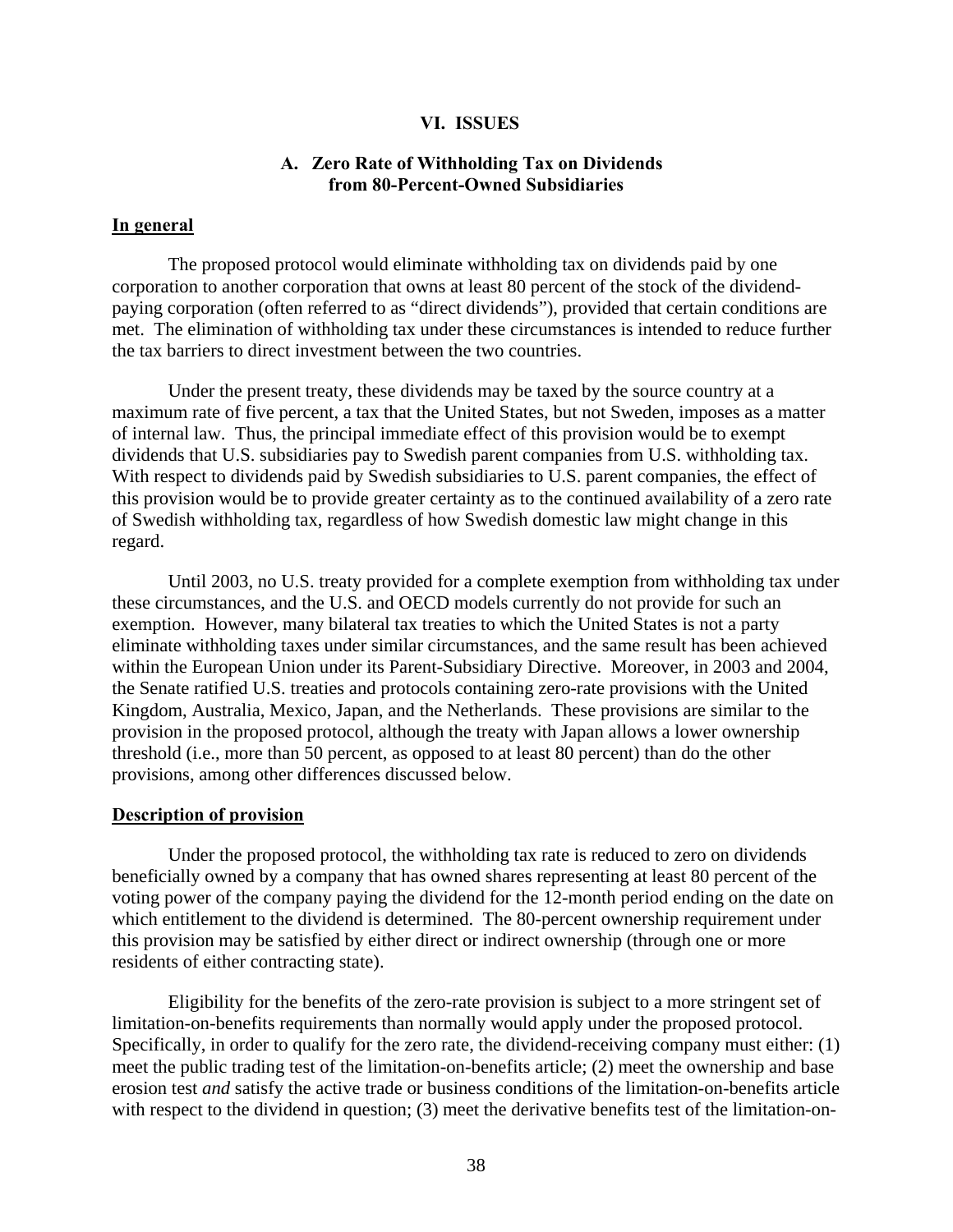benefits article; or (4) receive a favorable determination from the competent authority with respect to the zero-rate provision.

# **Issues**

# In general

The proposed protocol would make the Swedish treaty the sixth treaty in the U.S. network to provide for a zero rate of withholding tax on direct dividends. In view of the relative novelty of zero-rate dividend provisions in the U.S. network, the Committee may wish to devote particular attention to the benefits and costs of taking this step.

In addition, as it becomes clear that zero-rate provisions are a trend in U.S. tax treaty practice, the Committee may wish to consider the Treasury Department's criteria for determining the circumstances under which a zero-rate provision may be appropriate. The Committee also may wish to examine some of the specific design features of the provisions, such as ownership thresholds, holding period requirements, the treatment of indirect ownership, and heightened limitation-on-benefits requirements, and assess the purposes served by these various features.

# Benefits and costs of adopting a zero rate with Sweden

Tax treaties mitigate double taxation by resolving the potentially conflicting claims of a residence country and a source country to tax the same item of income. In the case of dividends, standard international practice is for the source country to yield mostly or entirely to the residence country. Thus, the residence country preserves its right to tax the dividend income of its residents, and the source country agrees either to limit its withholding tax to a relatively low rate (e.g., five percent) or to forgo it entirely.

Treaties that permit a positive rate of dividend withholding tax allow some degree of double taxation to persist. To the extent that the residence country allows a foreign tax credit for the withholding tax, this remaining double taxation may be mitigated or eliminated, but then the priority of the residence country's claim to tax the dividend income of its residents is not fully respected. Moreover, if a residence country imposes limitations on its foreign tax credit, $2<sup>1</sup>$ withholding taxes may not be fully creditable as a practical matter, thus leaving some double taxation in place. For these reasons, dividend withholding taxes are commonly viewed as barriers to cross-border investment. The principal argument in favor of eliminating withholding taxes on certain direct dividends in the proposed protocol is that it would remove one such barrier.

Direct dividends arguably present a particularly appropriate case in which to remove the barrier of a withholding tax, in view of the close economic relationship between the payor and the payee. Whether in the United States or in Sweden, the dividend-paying corporation generally faces full net-basis income taxation in the source country, and the dividend-receiving corporation generally is taxed in the residence country on the receipt of the dividend (subject to allowable

 <sup>21</sup> *See, e.g.,* Code sec. 904.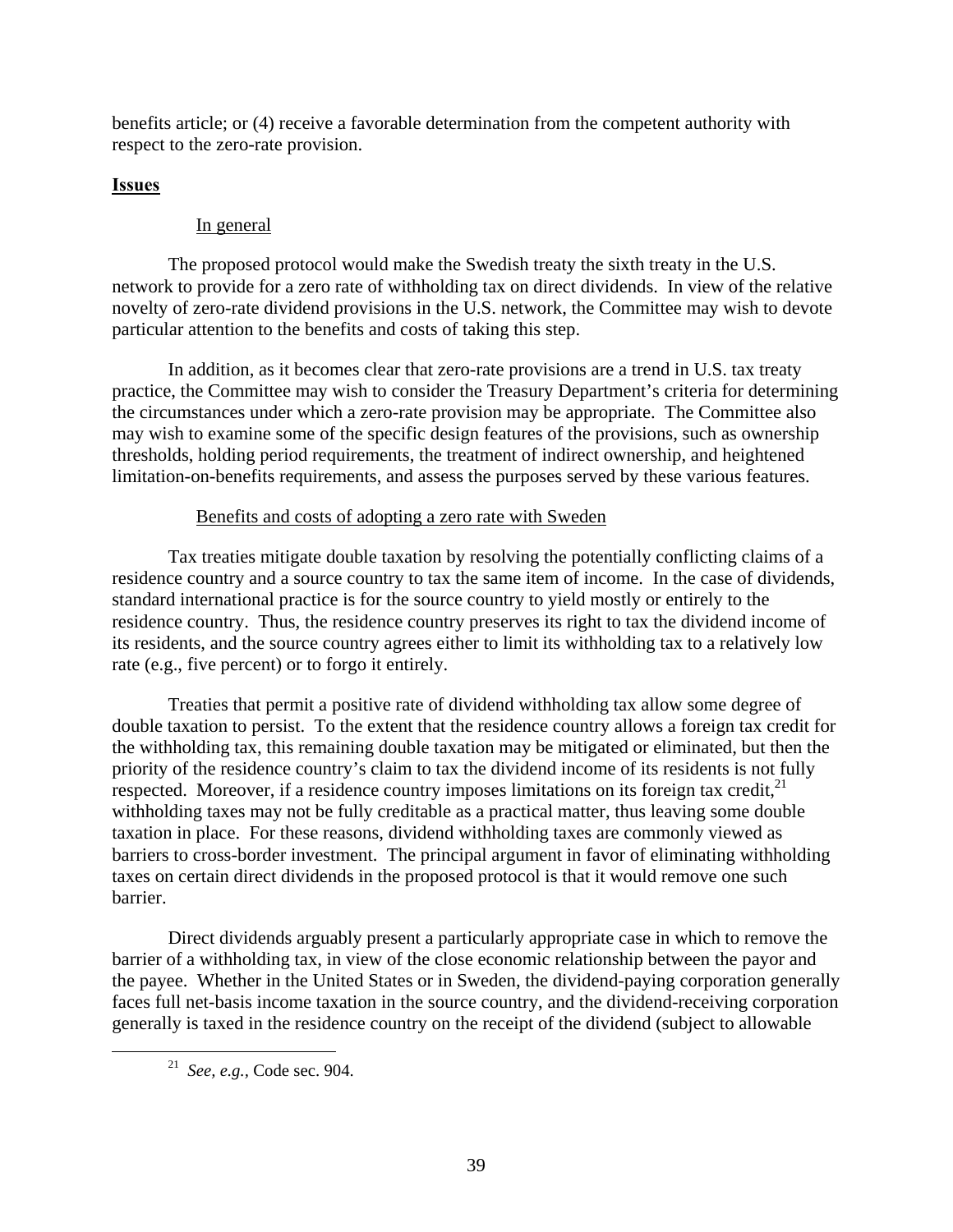foreign tax credits or, in the case of Sweden, the participation exemption). If the dividendpaying corporation is at least 80-percent owned by the dividend-receiving corporation, it is arguably appropriate to regard the dividend-receiving corporation as a direct investor (and taxpayer) in the source country in this respect, rather than regarding the dividend-receiving corporation as having a more remote investor-type interest warranting the imposition of a second-level source-country tax.

Since Sweden does not currently impose a withholding tax on these dividends under its internal law, the zero-rate provision would principally benefit direct investment in the United States by Swedish companies, as opposed to direct investment in Sweden by U.S. companies. In other words, the potential benefits of the provision would accrue mainly in situations in which the United States is importing capital, as opposed to exporting it.

However, it should be noted that, although Swedish internal law currently does not impose a withholding tax on dividends paid by Swedish subsidiaries to U.S. parent companies, there is no guarantee that this will always be the case. Thus, the inclusion of a zero-rate provision under the proposed protocol would give U.S.-based enterprises somewhat greater certainty as to the applicability of a zero rate in Sweden, which arguably would facilitate longrange business planning for U.S. companies in their capacities as capital exporters. Along the same lines, the provision would protect the U.S. fisc against increased foreign tax credit claims in the event that Sweden were to change its internal law in this regard.

Although the United States only recently first agreed to bilateral zero rates of withholding tax on direct dividends, many other countries have a longer history of including such provisions in one or more of their bilateral tax treaties. These countries include OECD members Austria, Denmark, France, Finland, Germany, Iceland, Ireland, Japan, Luxembourg, Mexico, the Netherlands, Norway, Sweden, Switzerland, and the United Kingdom, as well as non-OECDmembers Belarus, Brazil, Cyprus, Egypt, Estonia, Israel, Latvia, Lithuania, Mauritius, Namibia, Pakistan, Singapore, South Africa, Ukraine, and the United Arab Emirates. In addition, a zero rate on direct dividends has been achieved within the European Union under its Parent-Subsidiary Directive. Finally, many countries have eliminated withholding taxes on dividends as a matter of internal law. Thus, although the zero-rate provision in the proposed protocol is a relatively recent development in U.S. treaty history, there is substantial precedent for it in the experience of other countries. It may be argued that this experience constitutes an international trend toward eliminating withholding taxes on direct dividends, and that the United States would benefit by joining many of its treaty partners in this trend and further reducing the tax barriers to cross-border direct investment.

### General direction of U.S. tax treaty policy

Because zero-rate provisions have become a trend in U.S. tax treaty practice, the Committee may wish to examine the Treasury Department's criteria for determining the circumstances under which a zero-rate provision may be appropriate. In previous testimony before the Committee, the Treasury Department has indicated that zero-rate provisions should be limited to treaties that have the strongest limitation-on-benefits and information-exchange provisions, where appropriate in light of the overall balance of the treaty. The Committee may wish to ask what "overall balance" considerations might prompt the Treasury Department not to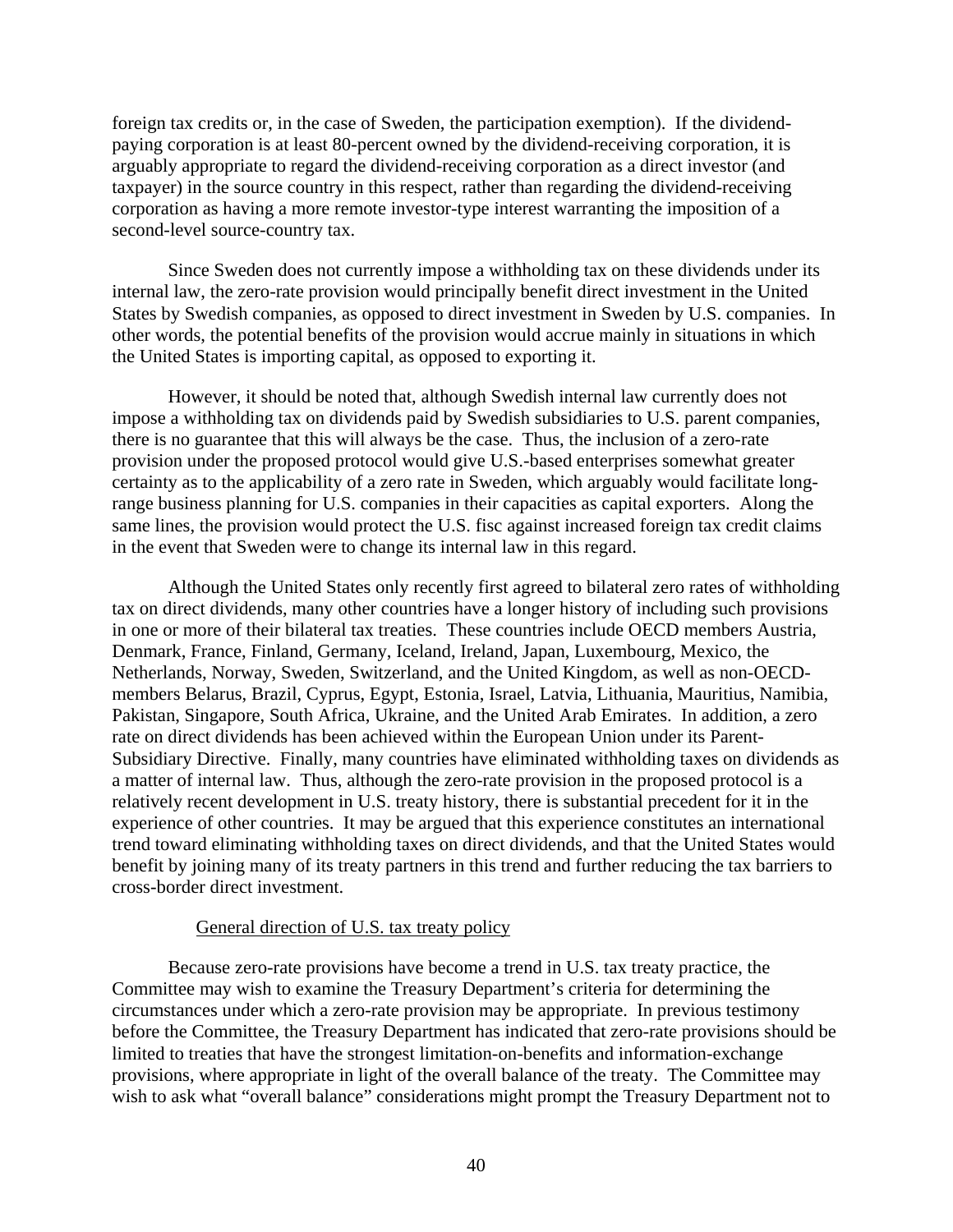seek a zero-rate provision in a treaty that has limitation-on-benefits and information-exchange provisions meeting the highest standards.

The Committee also may wish to examine some of the specific design features of the provisions, such as ownership thresholds, holding period requirements, the treatment of indirect ownership, and heightened limitation-on-benefits requirements. With respect to ownership thresholds, the Committee may wish to ask the Treasury Department what factors support the usual choice of 80 percent as an ownership threshold for zero-rate provisions, and what factors might make it appropriate to employ a threshold lower than 80 percent (such as the 50-percent threshold that was used in the treaty with Japan). With respect to holding period requirements, the Committee may wish to ask the Treasury Department why a 12-month holding period strikes a proper balance between the competing considerations of preventing short-term shifting of ownership in order to claim the benefits of the provision on one hand, and allowing such benefits in connection with ordinary, non-abusive structures on the other hand.

With respect to direct and indirect ownership, the Committee may wish to ask whether the rule of the proposed protocol (and the U.S.-Japan treaty) allowing indirect ownership through a treaty-country resident reflects the likely resolution of this issue for future provisions. In addition, it is worth noting that the IRS has ruled privately, in connection with a situation arising under the recently adopted U.S.-U.K. zero-rate provision, that entities disregarded under the U.S. entity classification regulations also are disregarded for purposes of determining whether certain ownership requirements of the zero-rate provision are satisfied. Thus, stock owned through a disregarded entity (established under the laws of a third country) was treated as owned directly for purposes of applying the holding period requirement of that provision (which, according to that treaty's Technical Explanation, required direct ownership).<sup>22</sup> The Committee may wish to ask the Treasury Department whether the approach taken in this private ruling under the U.S.- U.K. treaty reflects a more general approach that the Treasury Department and the IRS are likely to take in applying these provisions to structures involving disregarded entities.

With respect to heightened limitation-on-benefits requirements, the Committee may wish to ask whether the provisions in the proposed protocol dealing with the active trade or business and ownership and base erosion tests are likely to be included in future treaties, and how these special limitation-on-benefits provisions might change as zero-rate provisions become more widespread in the U.S. network.

 <sup>22</sup> *See* Priv. Ltr. Rul. 200522006.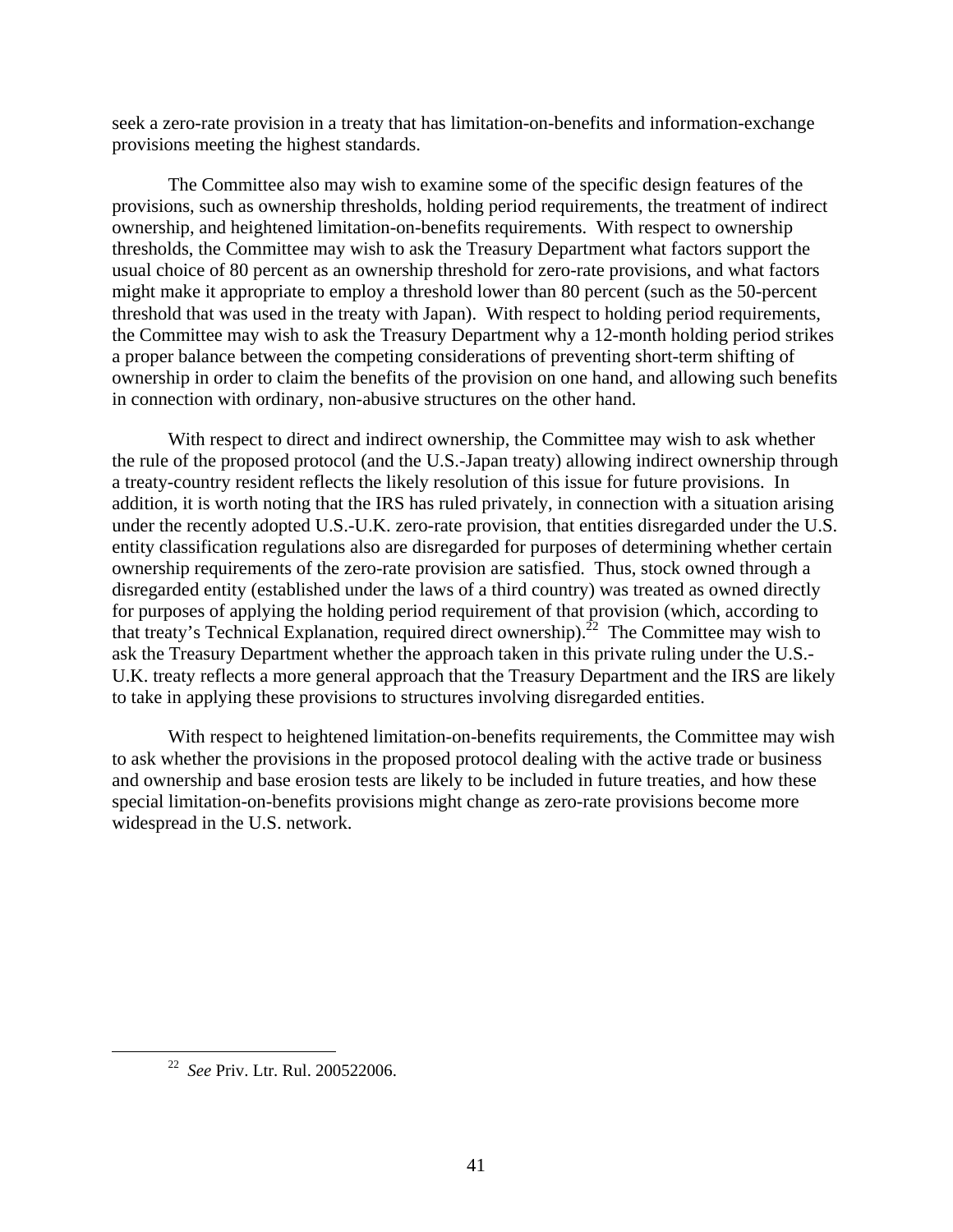### **B. Treaty Shopping**

The proposed protocol, like all recent U.S. income tax treaties, generally limits treaty benefits for treaty country residents so that only those residents with a sufficient nexus to a treaty country will receive treaty benefits. Although the proposed protocol generally is intended to benefit residents of Sweden and the United States only, residents of third countries sometimes attempt to use a treaty to obtain treaty benefits. This is known as treaty shopping. Investors from countries that do not have tax treaties with the United States, or from countries that have not agreed in their tax treaties with the United States to limit source country taxation to the same extent that it is limited in another treaty may, for example, attempt to reduce the tax on interest on a loan to a U.S. person by lending money to the U.S. person indirectly through a country whose treaty with the United States provides for a lower rate of withholding tax on interest. The third-country investor may attempt to do this by establishing in that treaty country a subsidiary, trust, or other entity that then makes the loan to the U.S. person and claims the treaty reduction for the interest it receives.

The anti-treaty-shopping provision of the proposed protocol is similar to anti-treatyshopping provisions in the Code (as interpreted by Treasury regulations) and in the U.S. model. The proposed protocol replaces the anti-treaty-shopping provision in the present treaty to update it for modifications included in the U.S. model and other more recent U.S. income tax treaties. The degree of detail included in these provisions is notable in itself. The amount of detail may reflect, in part, an intent to reduce the discretion afforded the IRS and the courts to resolve interpretive issues adversely to taxpayers. In contrast, the IRS generally is not limited under the proposed protocol in its discretion to allow treaty benefits under the anti-treaty-shopping rules. The detail in the proposed protocol does represent added guidance and certainty for taxpayers that may be absent under treaties that have somewhat simpler and more flexible provisions.

Although the provision in the proposed protocol is similar to the anti-treaty-shopping provisions in several recent U.S. income tax treaties, there are some key differences. A key element of the anti-treaty-shopping provisions in these recent U.S. treaties and protocols (i.e., United Kingdom, Australia, Japan, and the Netherlands) applicable only to public companies, is that, in order to pass the public company test, the company must be listed on a recognized stock exchange in one of the treaty countries, and must be regularly traded on one or more recognized stock exchanges. In addition, the proposed protocol includes a requirement, first introduced in the U.S.-Netherlands protocol, that tests for "substantial presence" in the residence country in order for a public company to qualify for treaty benefits under the public company test or ownership/base erosion test. The proposed protocol does not use the term "substantial presence," but incorporates the essential elements of that test into its rubric.

Under the proposed protocol, the substantial presence requirement is met if one of two tests is passed. The first test determines whether public trading constitutes an adequate connection to the residence country, or to the economic region in which the residence country is located. The first test compares trading within the company's primary economic zone with worldwide trading. For the United States, the primary economic zone includes all NAFTA countries, and for Sweden, the primary economic zone includes the EEA, the EU, and Switzerland. Thus, a Swedish company will pass this test only if more trading in its stock takes place on recognized stock exchanges in the EEA, EU, and Switzerland than everywhere else.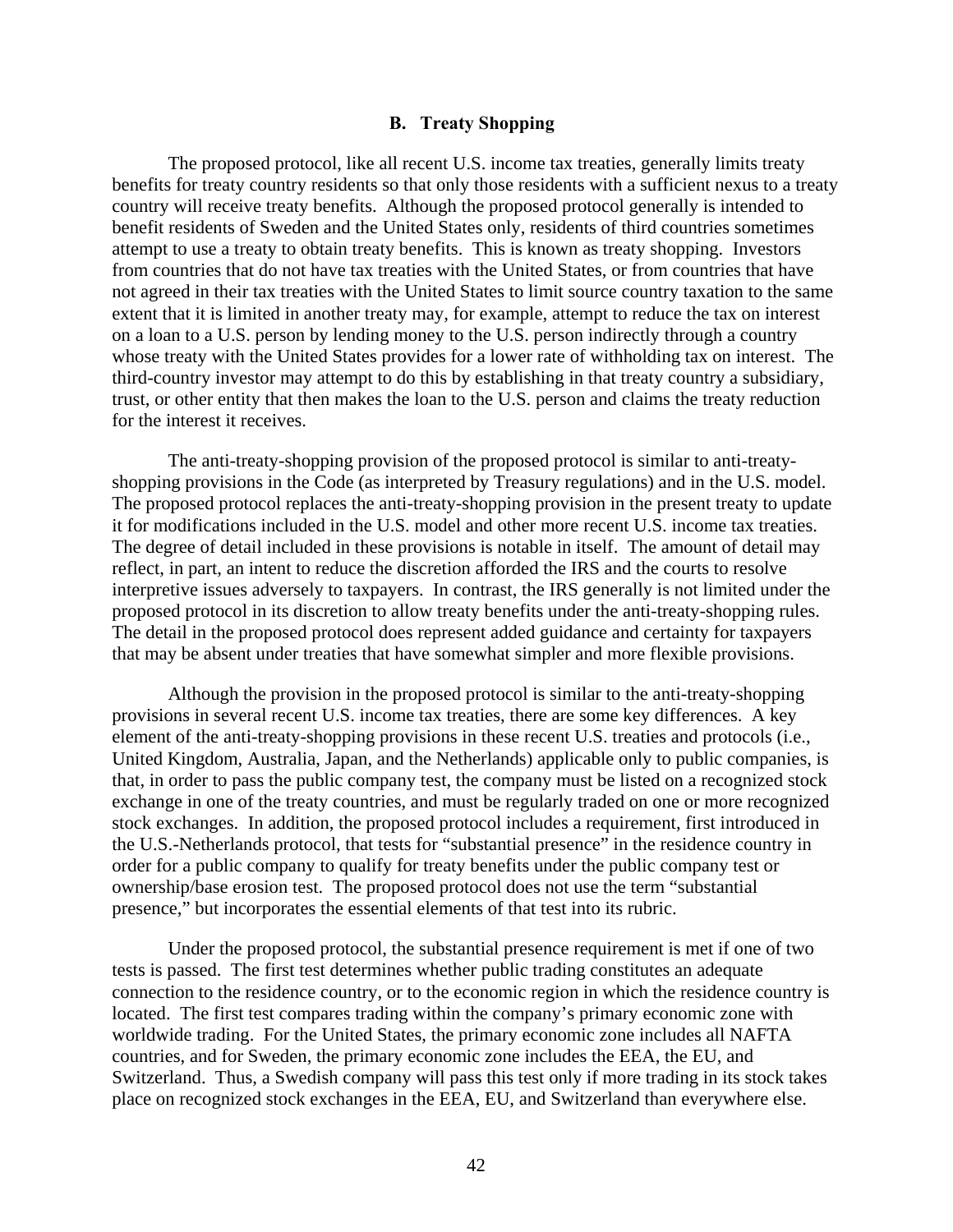However, even if a company fails the first test of the substantial presence requirement, it can still establish substantial presence if it passes the second test. The second test determines whether the company's primary place of management and control is in the country where it is a resident. This test should be distinguished from the "place of effective management" test that is used by many countries to establish residence and by the OECD model as a tiebreaker. The place of effective management test has been interpreted to mean the place where the board of directors meets. By contrast, the primary place of management and control test under the proposed protocol looks to where day-to-day responsibility for the management of the company (and its subsidiaries) is exercised. A company's primary place of management and control will be located in the country in which the company is a resident only if the executive officers and senior management employees exercise day-to-day responsibility for more of the strategic, financial and operational policy decision making for the company (including direct and indirect subsidiaries) in the residence country than in the other country or any third country, and the staffs that support the management in making those decisions are also based in the residence country.

The substantial presence test makes the public company test in the proposed protocol distinctly different from the U.S. model and most recent U.S. income tax treaties. The rules in the Netherlands protocol and the proposed protocol test for adequate connection to the residence country, while the U.S. model and other recent U.S. income tax treaties only require that a public company be listed in one of the two treaty countries and regularly traded on a recognized stock exchange, thereby allowing a company to qualify for treaty benefits if all the trading takes place in the other country or on a third-country exchange. The new rules tighten the public company test by requiring nexus in the residence country, and they address situations where a company may simply invert its corporate structure to change its residence status without changing the situs from which the business is carried on and where it is managed and controlled. The recently ratified U.S.-Barbados protocol contains similar rules, albeit tighter than the anti-treaty-shopping provisions in the proposed protocol. On the other hand, the U.S.-Japan income tax treaty, ratified in 2004, and the Australia protocol and UK income tax treaty, both ratified in 2003, do not include the substantial presence rules. The Committee may wish to inquire as to what circumstances warrant the tighter public trading tests like the ones found in the Netherlands and Barbados treaties and the proposed protocol, and what circumstances make the more traditional approach appropriate.

In addition, the public company test in the proposed protocol raises further questions. By and large, recent treaties and protocols (e.g., Australia, United Kingdom, Japan, the Netherlands, and Barbados) require a public company to be listed in a treaty country in order to pass the public company test. Although this requirement can be met in most cases by listing in the treaty country in which the company is not resident, the requirement does provide some additional assurance that the company has nexus specifically to a treaty country, and not merely to the economic region in which the residence country is located. The Committee may wish to ask the Treasury Department whether loosening the listing requirement of the most recent treaties shifts the public company test to a purely or more regional test, and whether such a shift is appropriate in the light of the anti-treaty-shopping purpose of this provision. This regional approach also raises two collateral questions: (1) whether the addition of Switzerland (which is a member of neither the EU nor the EEA) to the region changes the rationale for the approach from a grouping based on economic interest to one based primarily on geographic proximity, and (2) whether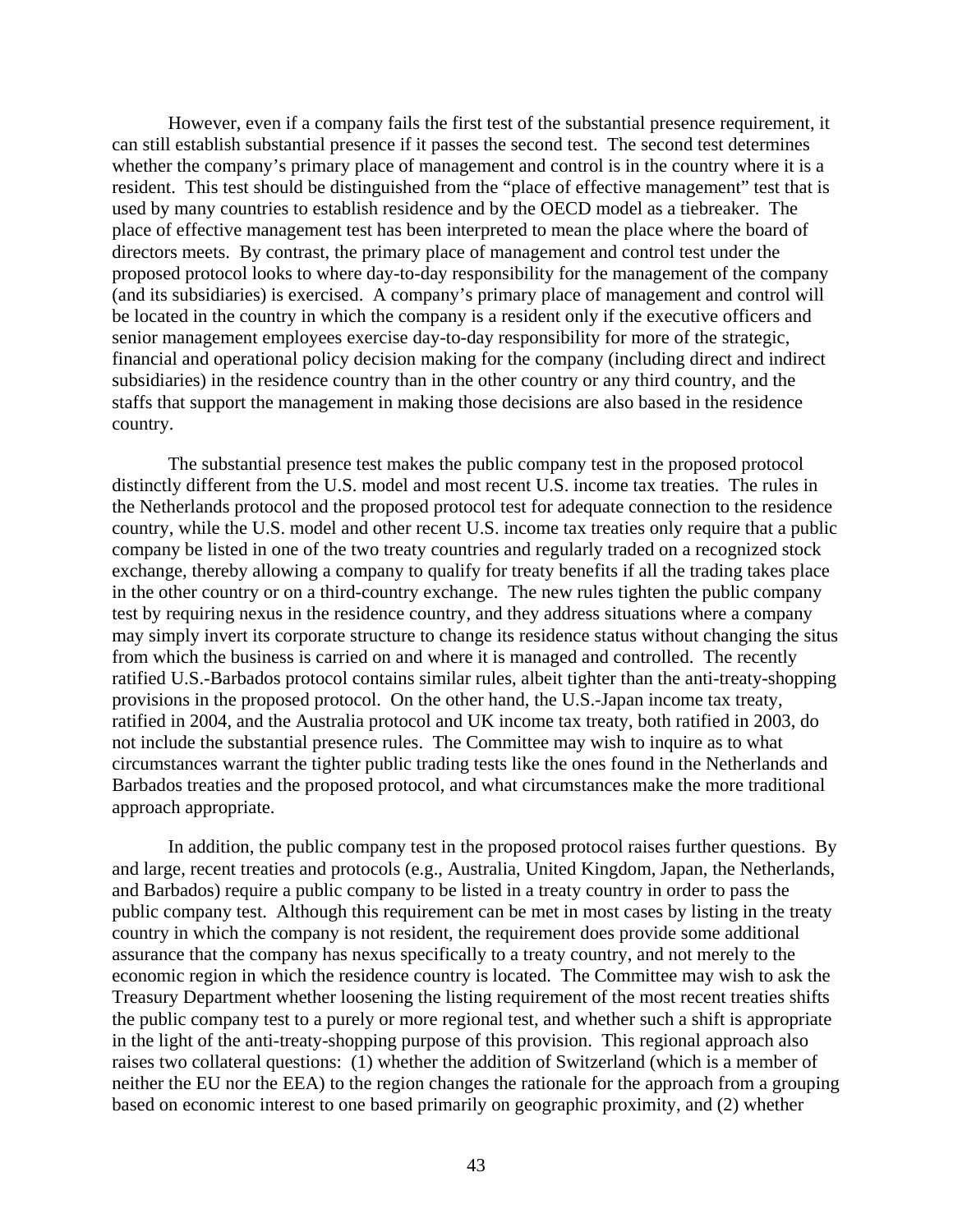provisions of a regional scope would remain viable if the political climate in Europe were to shift in favor of decreasing the scope of European integration.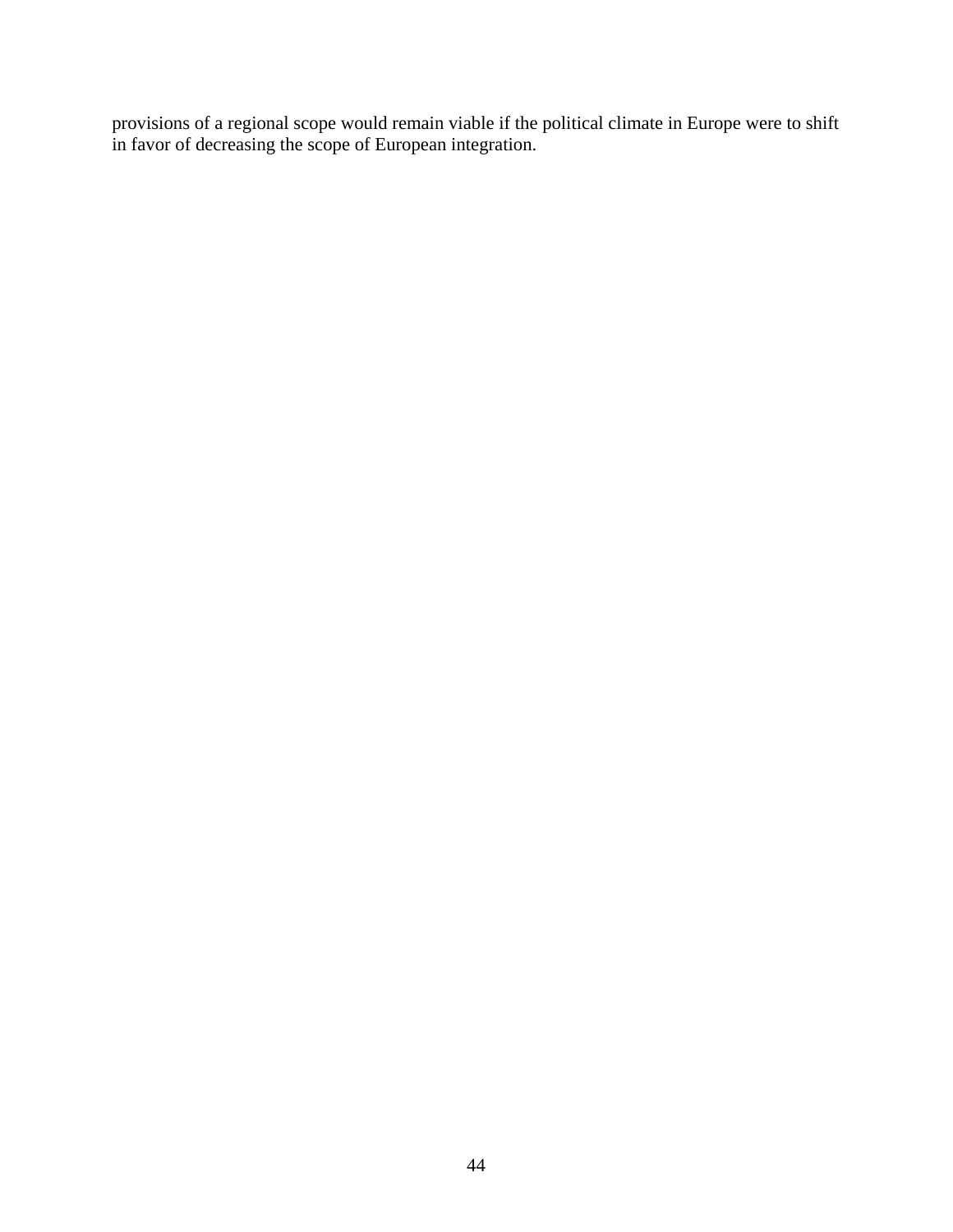#### **C. Treatment of Certain Pensions With Respect to Government Service**

The proposed protocol modifies Article 20 (Government Service) by adding a new paragraph providing that Sweden may not impose tax on a pension paid by the U.S. government to Swedish citizens and residents (including those entitled to survivor benefits) who were hired prior to 1978 to work for the U.S. embassy in Stockholm or the U.S. consulate general in Gothenberg, if the individual was covered under the U.S. Civil Service retirement plan. This provision differs from provisions relating to pensions for government service in other U.S treaties, the U.S. model, and the OECD model. Whether this provision is necessary and appropriate is an issue for the Committee's consideration.

The U.S. model treaty provides rules eliminating double taxation of pensions in respect of an individual's government service. Article 19 of the U.S. model provides generally that any pension paid from the public funds of one contracting state to an individual in respect of service rendered to that state is taxable only in that state. However, the pension is taxable only in the other contracting state if the individual is a resident and national of that state. The OECD model provides the same general rules with respect to individuals' pensions for government service, as do recent treaties between the United States and other countries, such as the United Kingdom and Japan.

The present treaty between the United States and Sweden also includes similar rules with respect to individuals' pensions for government service. Article 20 of the present treaty provides that a pension paid by a contracting state to an individual in respect of services rendered to that state is taxable only in that state. However, the pension is taxable only in the other contracting state if the individual is a resident of, and a citizen of, that state. Prior to the adoption of the present treaty in 1994, however, the prior treaty provided a different rule. Article 10 of the prior treaty (which had been adopted in 1939) provided that pensions (as well as wages, salaries and similar compensation) paid by one of the contracting states to individuals residing in the other contracting state were exempt from taxation in the other contracting state. Thus, under the 1939 treaty, Swedish residents receiving a pension from the United States Government would not have been subject to Swedish tax on the pension. In the 1994 treaty, this treaty rule was reversed, conforming generally to the U.S. and OECD model treaty provisions on this topic. Thus, Swedish residents receiving a pension from the U.S. government in respect of service to the U.S government would no longer be protected from Swedish tax on the pension, should Sweden impose such tax.

The Technical Explanation notes that the U.S. government had reduced the salaries paid to Swedish residents and citizens working at the U.S. embassy in Stockholm or the U.S. consulate general in Gothenberg to take account of the fact that they were exempt from Swedish income tax under the terms of the 1939 treaty. As a result, their pensions, which were based on their salaries, were automatically reduced. Such employees and former employees were not exempted from the change permitting Sweden to tax government pensions when the present treaty was adopted in 1994. Thus, the pensions of such employees and former employees became subject to Swedish tax at that time, although such pensions had been reduced because they were exempt from Swedish tax under the 1939 treaty.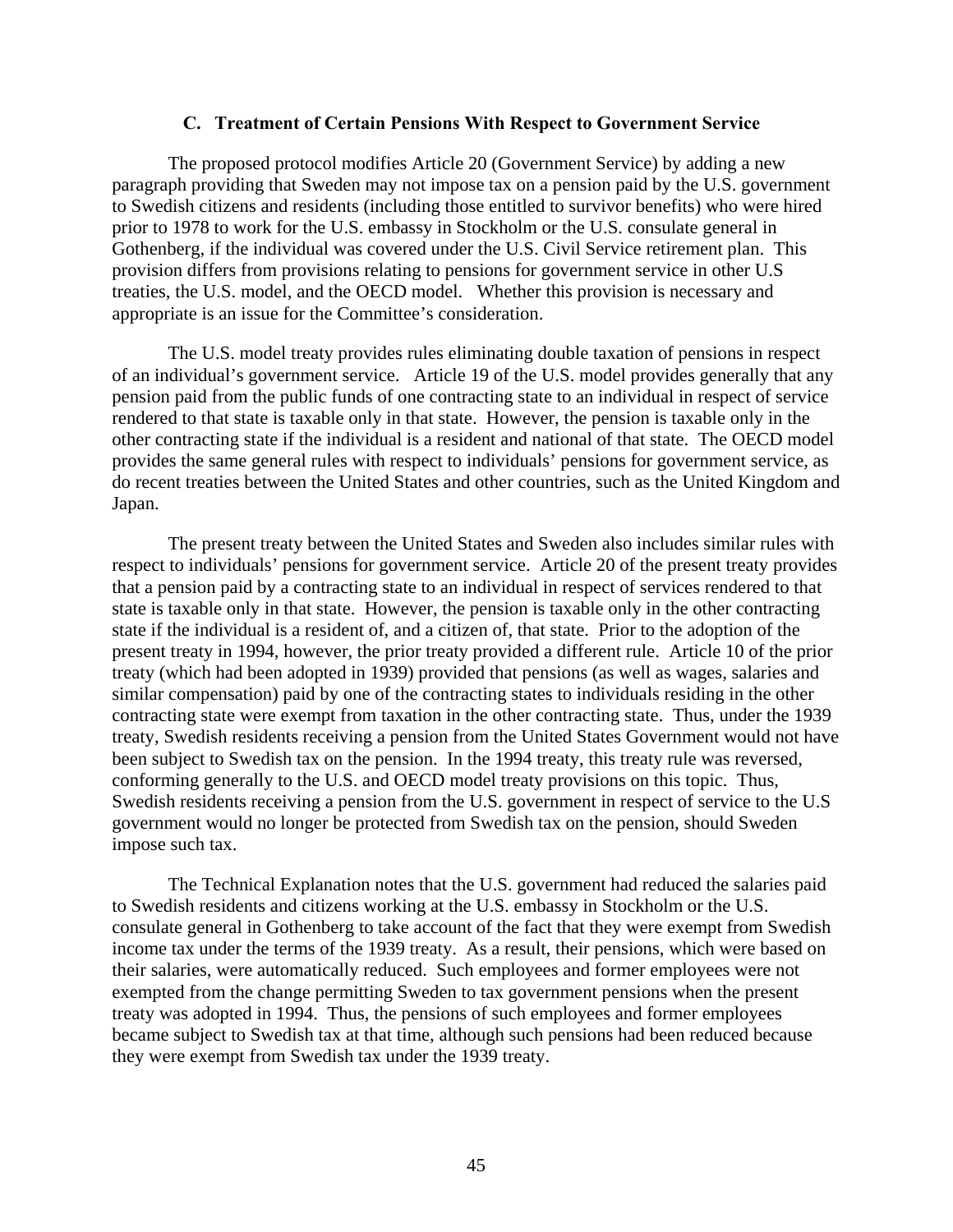The proposed protocol prevents Sweden from imposing tax on income received by its own residents, a result that could be viewed as not necessary to achieve through a treaty, as the legislature could achieve the same result. Furthermore, this provision of the proposed protocol could be questioned as targeted to a small group of individuals who receive different tax treatment under the treaty than other individuals receiving government pensions. On the other hand, the inclusion of this provision in the proposed protocol may be based on the fact that the group of individuals was not grandfathered when the rule relating to government pensions paid by one treaty country to residents of the other treaty country was reversed at the time the present treaty was adopted. Thus, it can be argued, this failure has led to the need to provide a treaty rule addressing these individuals' tax treatment under Swedish law. The Committee may wish to satisfy itself of the necessity for inclusion of this provision in the proposed protocol.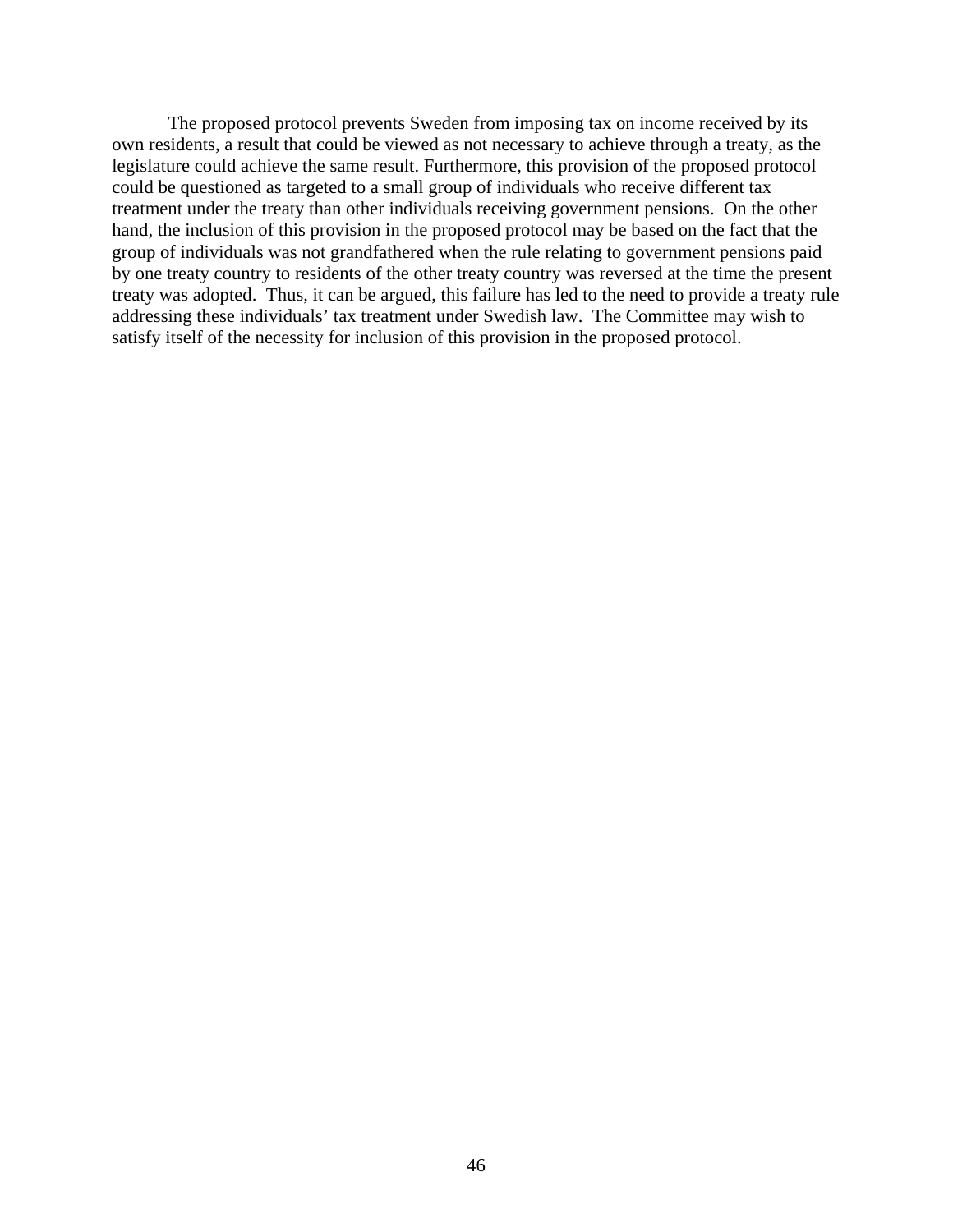### **D. U.S. Model Income Tax Treaty**

It has been longstanding practice for the Treasury Department to maintain, and update as necessary, a model income tax treaty that reflects the current policies of the United States pertaining to income tax treaties. Some of the purposes of this model are explained by the Treasury Department in its Technical Explanation of the U.S. model:

[T]he Model is not intended to represent an ideal United States income tax treaty. Rather, a principal function of the Model is to facilitate negotiations by helping the negotiators identify differences between income tax policies in the two countries. In this regard, the Model can be especially valuable with respect to the many countries that are conversant with the OECD Model. … Another purpose of the Model and the Technical Explanation is to provide a basic explanation of U.S. treaty policy for all interested parties, regardless of whether they are prospective treaty partners.<sup>23</sup>

U.S. model tax treaties provide a framework for U.S. treaty policy. These models provide helpful information to taxpayers, the Congress, and foreign governments as to U.S. policies on often complicated treaty matters. In order to promote clarity, transparency, and meaningful Congressional oversight in this area, the U.S. model tax treaties should reflect the most current positions on U.S. treaty policy. Periodically updating the U.S. model tax treaties to reflect changes, revisions, developments, and the viewpoints of Congress with regard to U.S. treaty policy would ensure that the model treaties remain meaningful and relevant.  $24$ 

With assistance from the staff of the Joint Committee on Taxation, the Committee on Foreign Relations reviews tax treaties negotiated and signed by the Treasury Department before ratification by the full Senate is considered. The U.S. model is an important part of this review process, because it helps the Senate determine the Administration's most recent treaty policy and understand the reasons for diverging from the U.S. model in a particular tax treaty. To the extent that a particular tax treaty adheres to the U.S. model, transparency of the policies encompassed in the tax treaty is increased and the risk of technical flaws and unintended consequences resulting from the tax treaty is reduced.

It is recognized that tax treaties often diverge from the U.S. model due to, among other things, the unique characteristics of the legal and tax systems of treaty partners, the outcome of negotiations with treaty partners, and recent developments in U.S. treaty policy. However, even without taking into account the central features of tax treaties that predictably diverge from the U.S. model (e.g., withholding rates, limitation on benefits, exchange of information), the

<sup>&</sup>lt;sup>23</sup> Treasury Department, Technical Explanation of the United States Model Income Tax Convention, at 3 (September 20, 1996).

<sup>&</sup>lt;sup>24</sup> The staff of the Joint Committee on Taxation has recommended that the Treasury Department update and publish U.S. model tax treaties once per Congress. Joint Committee on Taxation, *Study of the Overall State of the Federal Tax System and Recommendations for Simplification, Pursuant to Section 8022(3)(B) of the Internal Revenue Code of 1986* (JCS-3-01), April 2001, vol. II, pp. 445-447.